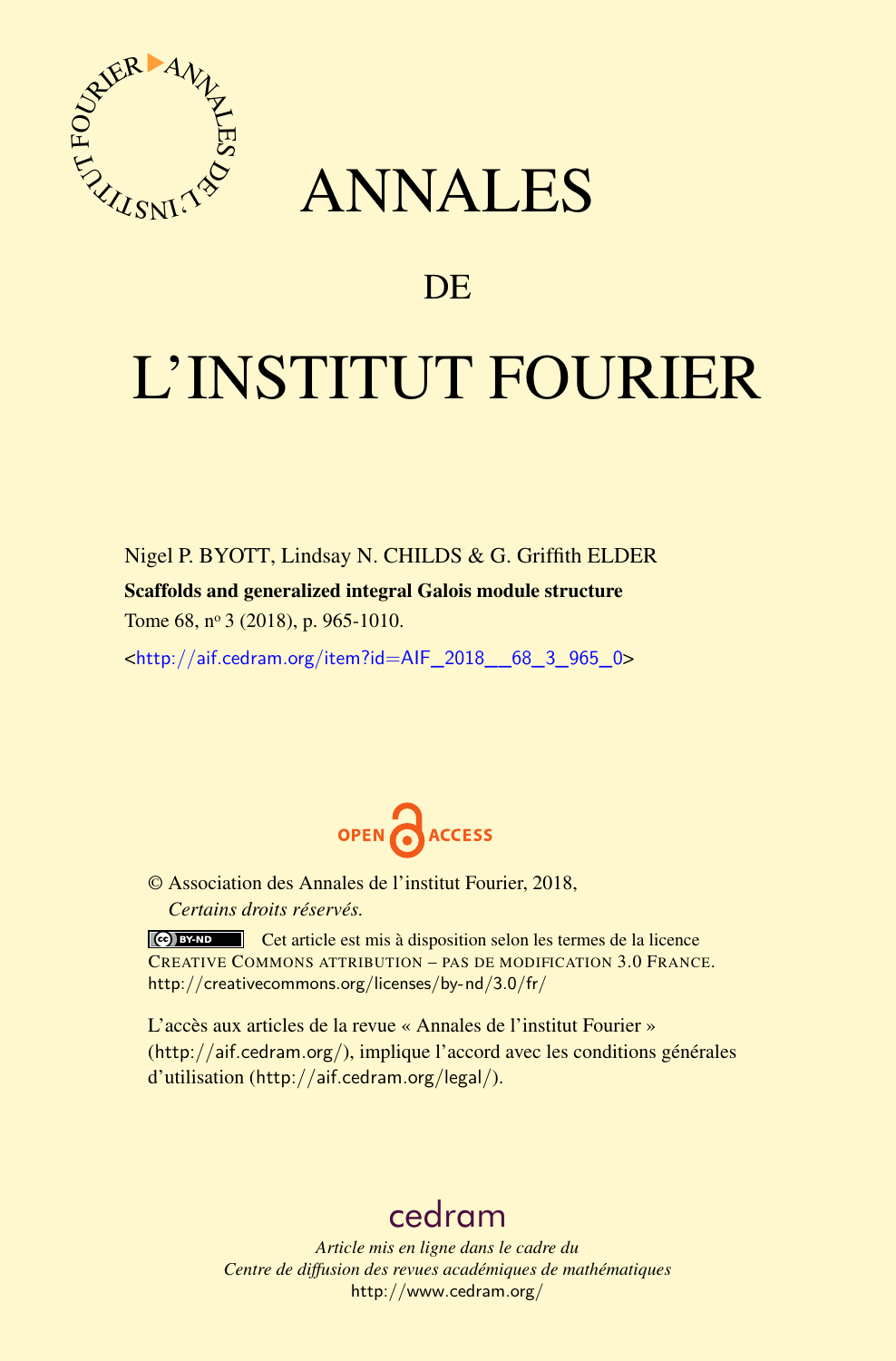#### SCAFFOLDS AND GENERALIZED INTEGRAL GALOIS MODULE STRUCTURE

#### **by Nigel P. BYOTT, Lindsay N. CHILDS & G. Griffith ELDER**

ABSTRACT.  $\qquad$  Let  $L/K$  be a finite, totally ramified *p*-extension of complete local fields with residue fields of characteristic *p >* 0, and let *A* be a *K*-algebra acting on *L*. We define the concept of an *A*-scaffold on *L*, thereby extending and refining the notion of a Galois scaffold considered in several previous papers, where  $L/K$  was Galois and  $A = K[G]$  for  $G = \text{Gal}(L/K)$ . When a suitable *A*-scaffold exists, we show how to answer questions generalizing those of classical integral Galois module theory. We give a necessary and sufficient condition, involving only numerical parameters, for a given fractional ideal to be free over its associated order in *A*. We also show how to determine the number of generators required when it is not free, along with the embedding dimension of the associated order. In the Galois case, the numerical parameters are the ramification breaks associated with  $L/K$ . We apply these results to biquadratic Galois extensions in characteristic 2, and to totally and weakly ramified Galois *p*-extensions in characteristic *p*. We also apply our results to the non-classical situation where  $L/K$  is a finite primitive purely inseparable extension of arbitrary exponent that is acted on, via a higher derivation (but in many different ways), by the divided power *K*-Hopf algebra.

Résumé. — Soit *L/K* une extension finie et totalement ramifiée, de degré une puissance de *p*, de corps locaux complets dont le corps résiduel a caractéristique *p >* 0. Soit *A* une *K*-algèbre qui opère sur *L*. Nous définissons le concept d'un *A*-échafaudage sur *L*. Ceci étend et raffine la notion d'échafaudage galoisien, que nous avons considérée dans plusieurs articles antérieurs, où *L/K* était une extension galoisienne et  $A = K[G]$  pour  $G = \text{Gal}(L/K)$ . Dans le cas où il existe un *A*-échafaudage convenable, nous montrons comment résoudre des questions qui généralisent celles de la théorie classique des modules galoisiens des anneaux des entiers. Nous donnons une condition nécessaire et suffisante, qui contient seulement des paramètres numériques, pour qu'un idéal fractionnaire quelconque soit un module libre sur son ordre associé dans *A*. Nous montrons aussi comment déterminer le nombre de générateurs dont on a besoin si l'idéal n'est pas libre, et la dimension d'immersion de l'ordre associé. Dans le cas galoisien, les paramètres numériques sont les nombres de ramification de *L/K*. Nous appliquons ces résultats aux extensions galoisiennes biquadratiques de caractéristique 2, et aux extensions totalement et faiblement ramifiées, de degré une puissance de *p* et de caractéristique *p*. Nous appliquons nos résultats aussi à la situation non classique où *L/K* est une extension finie, purement inséparable, d'exposant quelconque, sur laquelle

Keywords: Ramification, Galois module structure, Hopf–Galois theory. 2010 Mathematics Subject Classification: 11S15, 20C11, 16T05, 11R33.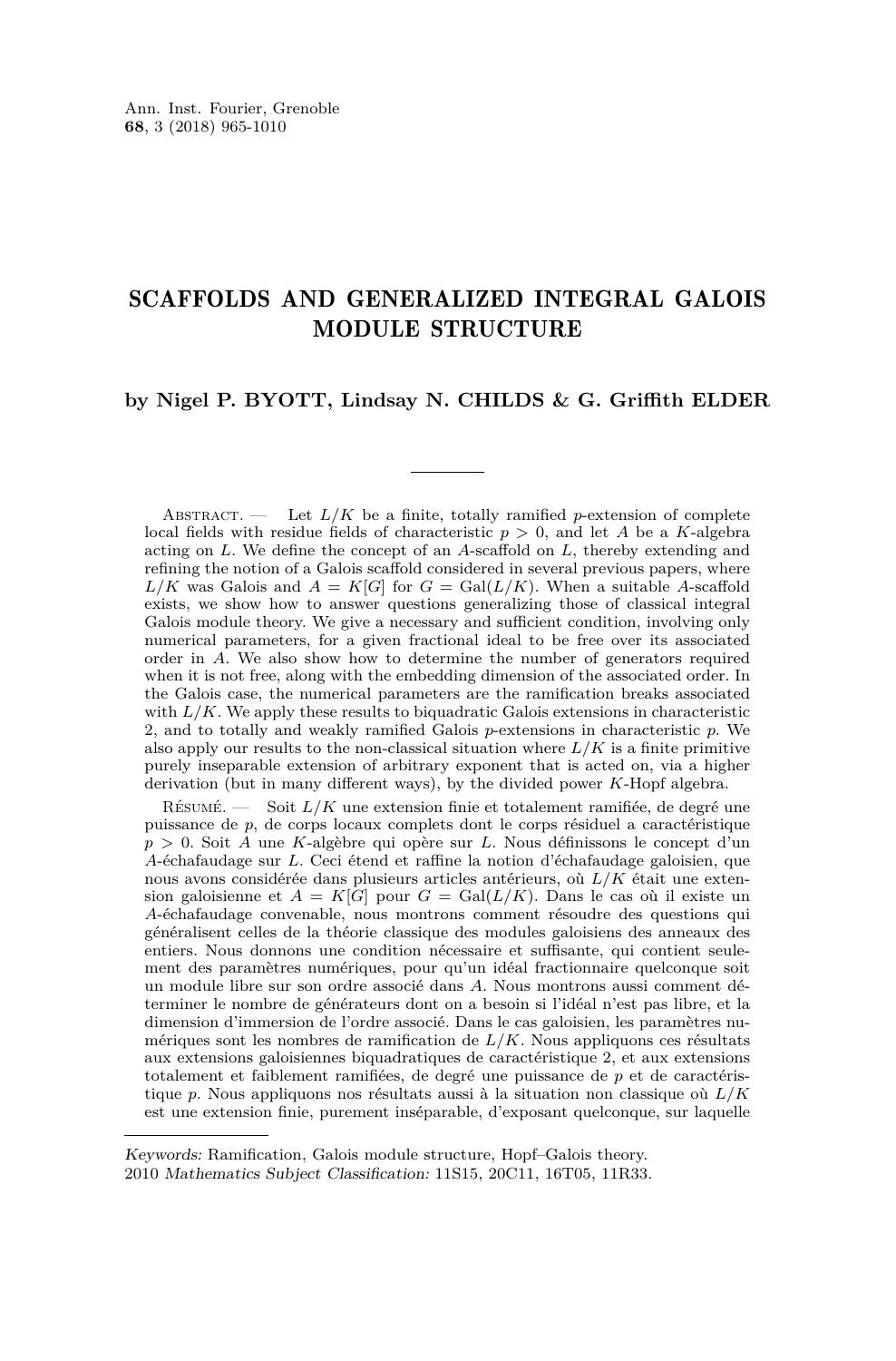opère la *K*-algèbre de Hopf des puissances divisées par une dérivation supérieure (mais avec beaucoup d'actions différentes).

#### **1. Introduction**

<span id="page-2-0"></span>Let K be a local field with residue field of characteristic  $p > 0$ , and let *L* be a finite Galois extension of *K* with Galois group *G*. We write  $\mathfrak{O}_K$ ,  $\mathfrak{D}_L$  for the valuation rings of *K*, *L*, respectively, and  $\mathfrak{P}_K$ ,  $\mathfrak{P}_L$  for their maximal ideals. Then  $\mathfrak{O}_L$  is a module over the integral group ring  $\mathfrak{O}_K[G]$ . By Noether's criterion [\[35\]](#page-45-0), it is a free module if and only if the extension  $L/K$  is at most tamely ramified. In order to study integral Galois module structure for wildly ramified extensions, H.-W. Leopoldt [\[30\]](#page-45-1) introduced the associated order

$$
\mathfrak{A}_{L/K} = \{ \alpha \in K[G] : \alpha \cdot \mathfrak{O}_L \subseteq \mathfrak{O}_L \}
$$

of  $\mathfrak{O}_L$  in the group algebra  $K[G]$ . Over the last fifty years, many authors have investigated, in various situations, when  $\mathfrak{O}_L$  is free as a module over  $\mathfrak{A}_{L/K}$ , or, more generally, when a fractional ideal  $\mathfrak{P}_L^h$  of  $\mathfrak{O}_L$  is free as a module over its associated order in  $K[G]$ ; see for instance [\[1,](#page-44-0) [3,](#page-44-1) [5,](#page-44-2) [7,](#page-44-3) [18,](#page-45-2) [25,](#page-45-3) [32,](#page-45-4) [33,](#page-45-5) [39,](#page-46-0) [42\]](#page-46-1). For a comprehensive overview of this area, and a far more extensive bibliography, we refer the reader to the survey [\[44\]](#page-46-2).

Our goal here is to give a systematic presentation of a new approach to such questions of integral Galois module structure, in a somewhat generalized sense. This approach is restricted to totally ramified extensions of local fields  $L/K$ , whose degree is a power  $p^n$  of the residue characteristic  $p$ , and which admit an action by a *K*-algebra *A* of dimension  $p^n$ . An *A*-scaffold on *L* consists of certain special elements in *A* which act on suitable elements of *L* in a way which is tightly linked to the valuation on *L*. The most obvious setting where scaffolds may occur is that described above, where *L/K* is a Galois extension with Galois group  $G = \text{Gal}(L/K)$  and  $A = K[G]$ . Our approach is not, however, limited to that situation. We will show in [§5](#page-32-0) how it can be applied to a divided power Hopf algebra *A* acting in many different ways on an inseparable field extension. Other inseparable examples have been given by Koch [\[27,](#page-45-6) [28\]](#page-45-7). Our approach could also be used for different Hopf Galois structures on a given separable (but not necessarily normal) field extension, as described by Greither and Pareigis [\[22\]](#page-45-8).

When *L/K* admits an *A*-scaffold, *L* is a free module over *A*, in analogy to the Normal Basis Theorem of Galois theory. We can then consider any fractional ideal  $\mathfrak{P}_L^h$  of  $\mathfrak{O}_L$  as a module over its associated order in *A*,

$$
\mathfrak{A}(h,A) = \{ \alpha \in A : \alpha \cdot \mathfrak{P}_L^h \subseteq \mathfrak{P}_L^h \},
$$

ANNALES DE L'INSTITUT FOURIER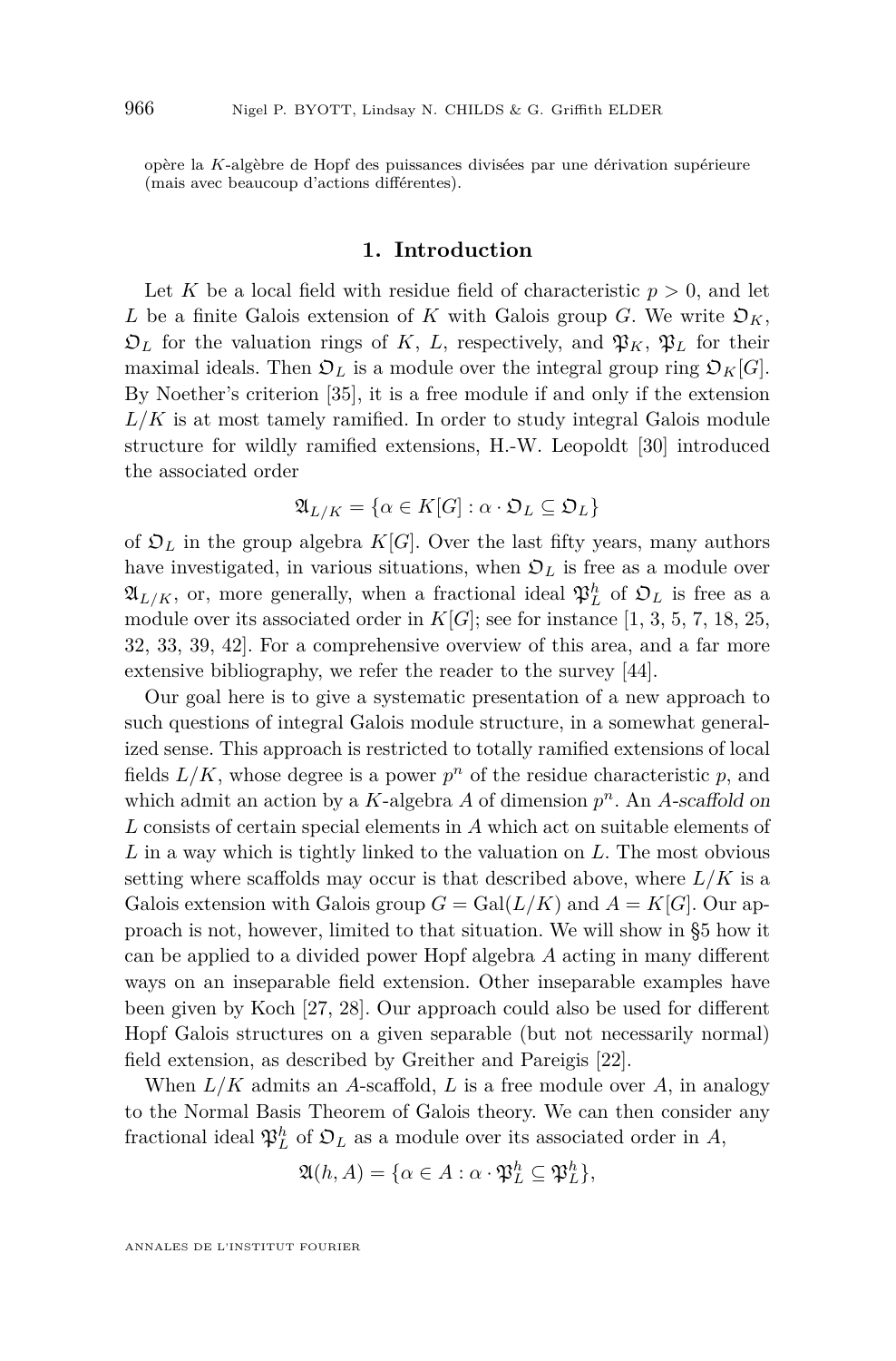and ask whether it is a free module. It is in this sense that our work is concerned with "generalized" integral Galois module structure. An *A*scaffold comes with a "precision" parameter, and the existence of a scaffold of high enough precision will enable us to extract a considerable amount of information about the  $\mathfrak{A}(h, A)$ -module  $\mathfrak{P}_L^h$ ; not only can we determine if it is free, but (following [\[39\]](#page-46-0) for extensions of degree *p*), we can also find the minimal number of generators required when it is not free, and obtain the embedding dimension of  $\mathfrak{A}(h, A)$ . An important feature of our approach is that all this information depends on purely numerical data, namely certain parameters  $b_i$  attached to the scaffold (playing the role of ramification breaks) and the exponent *h* of the ideal  $\mathfrak{P}_L^h$  under consideration. Given the existence of a scaffold with specified parameters  $b_i$ , our results are therefore, in some sense, universal: they are independent of the characteristic (0 or *p*) of the fields involved, and, in the Galois case, independent of the precise structure of the Galois group. In particular, our results make no distinction between abelian and non-abelian extensions. Moreover, we obtain exactly the same results for, say, inseparable extensions as for Galois extensions, provided that the parameters coincide.

The intuition underlying our notion of a scaffold can be explained somewhat informally as follows. Let  $v_K$ ,  $v_L$  denote normalized valuations such that  $v_K(K^{\times}) = v_L(L^{\times}) = \mathbb{Z}$ . Given any positive integers  $b_i$  for  $1 \leq i \leq n$ such that  $p \nmid b_i$ , there are elements  $X_i \in L$  such that  $v_L(X_i) = -p^{n-i}b_i$ . Since the valuations,  $v_L$ , of the monomials

<span id="page-3-0"></span>
$$
\mathbb{X}^{a} = X_{n}^{a_{(0)}} X_{n-1}^{a_{(1)}} \dots X_{1}^{a_{(n-1)}} : 0 \leqslant a_{(i)} < p,
$$

provide a complete set of residues modulo  $p^n$  and, since  $L/K$  is totally ramified of degree *p <sup>n</sup>*, these monomials provide a convenient *K*-basis for *L*. The action of *A* on *L* is clearly determined by its action on the monomials  $\mathbb{X}^a$ . So if there were  $\Psi_i \in A$  for  $1 \leqslant i \leqslant n$  such that each  $\Psi_i$  acts on the monomial basis element  $X^a$  of  $L$  as if it were the differential operator  $\partial/\partial X_i$  (with the  $X_i$  treated as independent variables), namely

(1.1) 
$$
\Psi_i \mathbb{X}^a = a_{(n-i)} \mathbb{X}^a / X_i,
$$

then the monomials in the  $\Psi_i$  (with exponents at most  $p-1$ ) would furnish a convenient basis for *A* whose effect on the X *<sup>a</sup>* would be easy to follow. As a consequence, the determination of the associated order of a particular ideal  $\mathfrak{P}_L^h$ , and of the structure of this ideal as a module over its associated order, would be reduced to purely numerical considerations. This remains true if [\(1.1\)](#page-3-0) is loosened to the congruence

(1.2) 
$$
\Psi_i \mathbb{X}^a \equiv a_{(n-i)} \mathbb{X}^a / X_i \pmod{(\mathbb{X}^a / X_i) \mathfrak{P}_L^c}
$$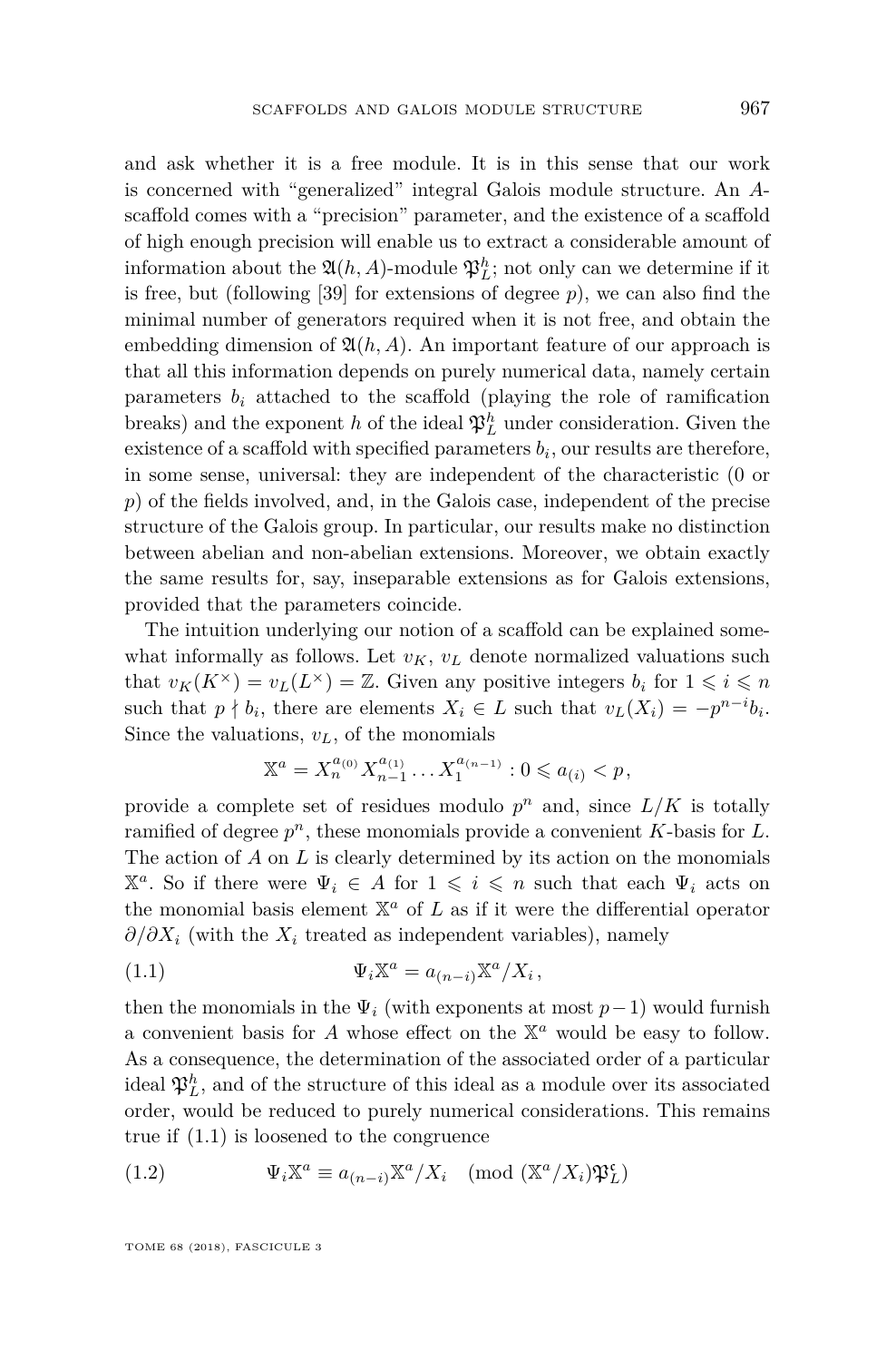for a sufficiently large "precision" c. The  $\Psi_i$ , together with the  $\mathbb{X}^a$ , constitute an *A*-scaffold on *L*. Our formal definition of an *A*-scaffold (Definition [2.3\)](#page-7-0) is a generalization of this situation. When the equality [\(1.1\)](#page-3-0) holds, our scaffold has precision  $\mathfrak{c} = \infty$ .

We now explain the background to this work. In the papers [\[13,](#page-45-9) [14,](#page-45-10) [19\]](#page-45-11), the first- and third-named authors began to develop the theory of scaffolds in the setting of Galois extensions. There, the parameters  $b_i$  of these Galois scaffolds are just the ramification breaks of the extension  $L/K$ . These scaffolds all have precision  $\infty$ , apart from those on cyclic extensions of degree  $p^2$  in [\[13\]](#page-45-9). The main result of [\[19\]](#page-45-11) is the existence of a Galois scaffold for a certain class of arbitrarily large elementary abelian extensions in characteristic *p* (the "near one-dimensional extensions"). The Galois module structure of the valuation ring in such extensions  $L/K$  is investigated in [\[14\]](#page-45-10), where a necessary and sufficient condition (in terms of the  $b_i$ ) is given for  $\mathfrak{O}_L$  to be free over  $\mathfrak{A}_{L/K}$ . This condition turns out to be equivalent to that given by Miyata [\[33\]](#page-45-5) (and reformulated in [\[10\]](#page-44-4)) for a class of cyclic Kummer extensions in characteristic 0. The striking observation that the same numerical condition holds for two apparently unrelated families of extensions, differing both in Galois group and in characteristic, suggests that the methods used in [\[14\]](#page-45-10) to study Galois module structure for near one-dimensional extensions might be applied more widely. The present paper develops the machinery to substantiate this idea, while [\[13\]](#page-45-9) indicates the limitations of our approach by demonstrating that most extensions will not admit a scaffold. In any case, our method is necessarily restricted to totally ramified extensions of  $p$ -power degree, since if  $L/K$  admits an *A*-scaffold, then it possesses a "valuation criterion": there is an integer *b* such that any element of *L* of valuation *b* is a free generator of *L* over *A* (see Proposition [2.12\)](#page-11-0). This property, which can be viewed as a strong version of the Normal Basis Theorem, has been studied in a number of papers  $[11, 12, 20, 38, 43]$  $[11, 12, 20, 38, 43]$  $[11, 12, 20, 38, 43]$  $[11, 12, 20, 38, 43]$  $[11, 12, 20, 38, 43]$  $[11, 12, 20, 38, 43]$  $[11, 12, 20, 38, 43]$  $[11, 12, 20, 38, 43]$  $[11, 12, 20, 38, 43]$ , and can only hold when  $L/K$  is totally ramified and of *p*-power degree (see [\[38,](#page-46-3) Prop. 1.2] for the Galois case).

When the residue field of *K* is perfect, we know from [\[19\]](#page-45-11) that Galois scaffolds exist for all totally ramified biquadratic extensions in characteristic 2, and for all totally and weakly ramified *p*-extensions in characteristic *p*. To illustrate the sort of explicit information our methods can yield, we examine these two classes of extensions in detail (see Theorems [4.1](#page-23-0) and [4.2\)](#page-26-0). However, in this paper we are not primarily concerned with the problem of actually constructing *A*-scaffolds. In a separate paper [\[15\]](#page-45-13), we give a criterion for a totally ramified Galois *p*-extension to have a Galois scaffold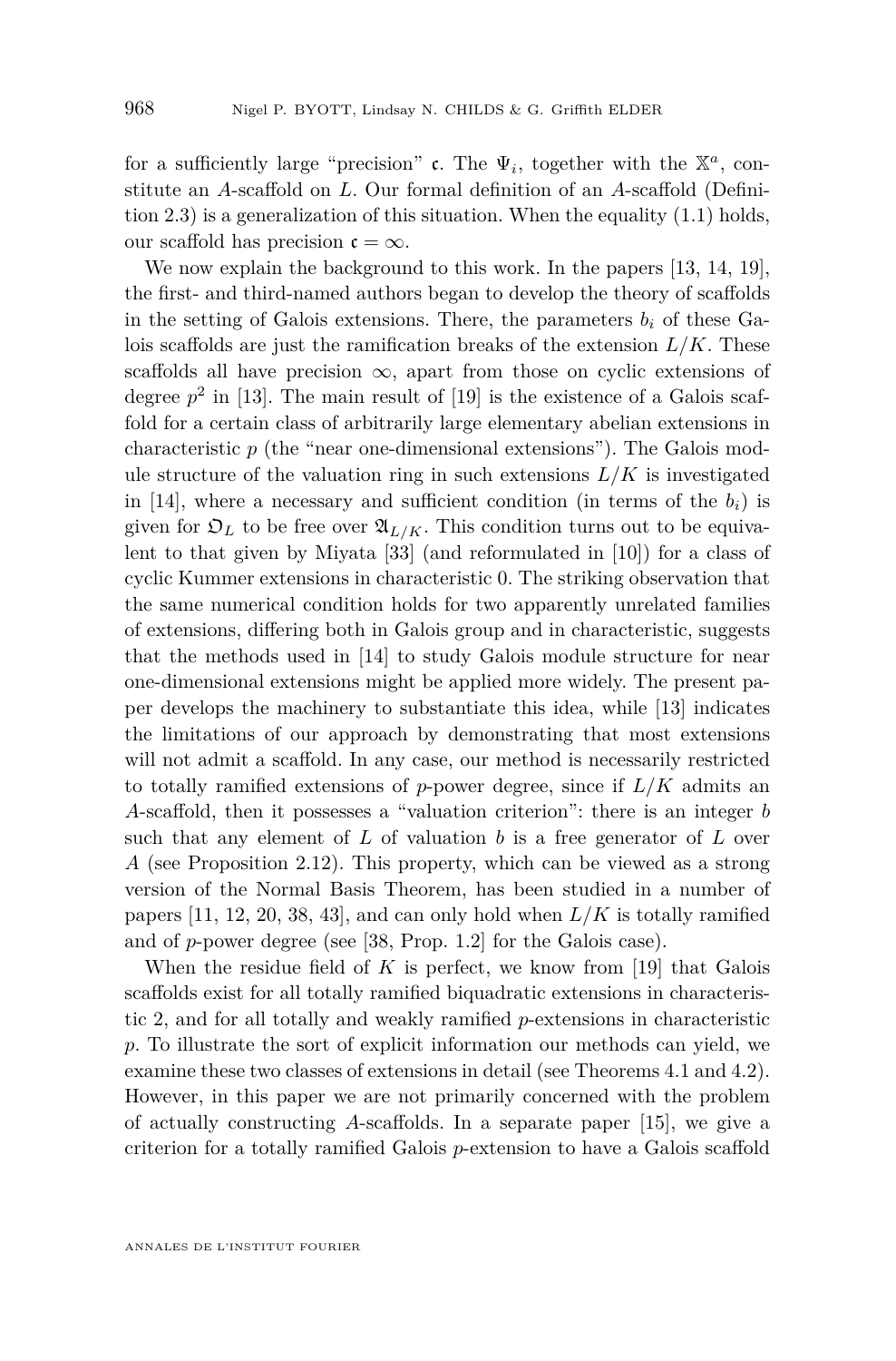of a given precision. This enables us to give an explicit construction for a class of extensions in characteristic 0 which admit Galois scaffolds. These have elementary abelian Galois groups of arbitrarily large rank, and are the analogs in characteristic 0 of the near one-dimensional extensions in characteristic *p* constructed in [\[19\]](#page-45-11). They include the totally ramified biquadratic extensions and the totally and weakly ramified *p*-extensions satisfying some additional hypotheses. Under these hypotheses, our Galois module results for biquadratic and weakly ramified extensions in characteristic *p* will also hold in characteristic 0.

Our work is somewhat similar in spirit to that of Bondarko [\[6,](#page-44-7) [7,](#page-44-3) [8\]](#page-44-8), who considers the existence of ideals free over their associated orders in the context of totally ramified extensions of *p*-power degree. (Unlike us, Bondarko only considers Galois extensions.) Bondarko introduces the class of semistable extensions. Any such extension contains at least one ideal free over its associated order, and all such ideals can be determined from numerical data. Moreover, any abelian extension containing an ideal free over its associated order, and satisfying certain additional assumptions, must be semistable. Abelian semistable extensions can be completely characterized in terms of the Kummer theory of (one-dimensional) formal groups. It would be of interest to understand the precise relationship between Bondarko's approach and our own, and we intend to return to this question in future work.

Finally, regarding the hypotheses needed on the ground field *K*, we note that our main results on *A*-scaffolds do not require the residue field of *K* to be perfect. However, in order to construct scaffolds on particular families of Galois extensions (as we do in [\[13,](#page-45-9) [14,](#page-45-10) [15,](#page-45-13) [19\]](#page-45-11)), this hypothesis is essential. The hypothesis is also convenient when discussing higher ramification groups, since the standard exposition [\[37\]](#page-46-5) of higher ramification theory makes use of it at various points. We will therefore not include the condition that *K* has perfect residue field among the running hypotheses of this paper, but will impose it from time to time when considering examples.

#### **1.1. Outline of the paper**

In [§2](#page-6-0) we define the notion of an *A*-scaffold on *L* and obtain some of its properties. A detailed discussion of the relationship between the *A*-scaffolds considered here and the Galois scaffolds of our earlier papers is relegated to an Appendix at the end of the paper. Our main results, Theorems [3.1](#page-13-0)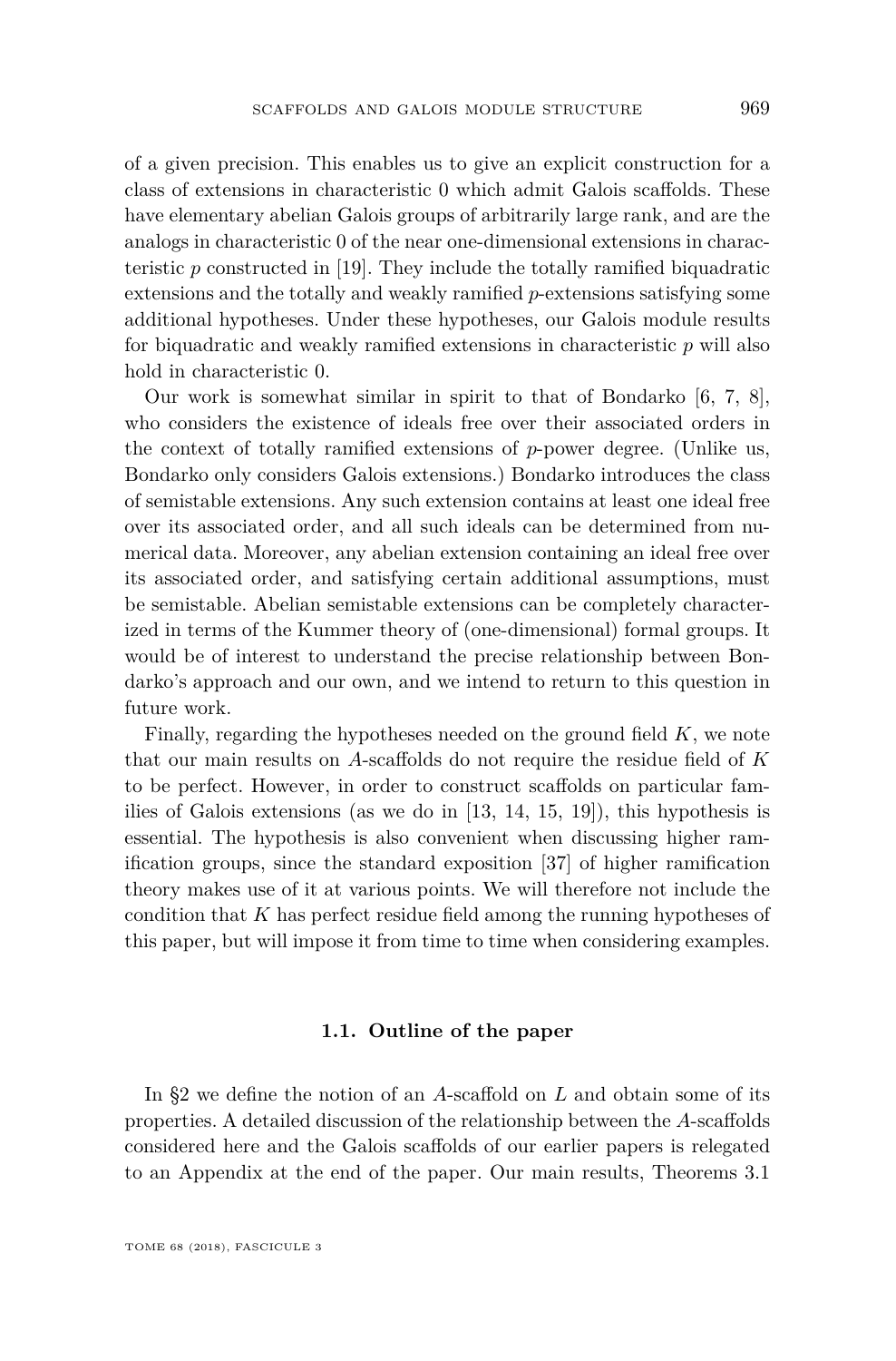and [3.6,](#page-15-0) relating *A*-scaffolds to generalized integral Galois module structure, will be stated and proved in [§3.](#page-12-0) In [§4,](#page-22-0) we give some applications of our approach to Galois extensions, discussing in detail biquadratic extensions and weakly ramified extensions. Finally, in [§5,](#page-32-0) we consider *A*-scaffolds on inseparable extensions  $L/K$ , where A is a divided power Hopf algebra.

#### **2.** *A***-scaffolds**

<span id="page-6-0"></span>In this section, we consider a totally ramified extension  $L/K$  of local fields, together with a *K*-algebra *A* which has a *K*-linear action on *L*. We assume that the residue field  $\kappa$  of K has characteristic  $p > 0$ . The characteristic of *K* may be either 0 or *p*. We do not require  $\kappa$  to be perfect. We assume that  $L/K$  has degree  $p^n$ , and that  $\dim_K A = p^n$ .

Before giving the definition of an *A*-scaffold on *L*, we require some notation. We set  $\mathbb{S}_{p^n} = \{0, 1, \ldots, p^n - 1\}$  and  $\mathbb{S}_p = \{0, 1, \ldots, p - 1\}$ , and we identify each  $s \in \mathbb{S}_{p^n}$  with its vector of base-p coefficients  $(s)$  =  $(s_{(n-1)},\ldots,s_{(0)})\in\mathbb{S}_{p}^{n}$  where

<span id="page-6-4"></span>(2.1) 
$$
s = \sum_{i=1}^{n} s_{(n-i)} p^{n-i}.
$$

This indexing of the base- $p$  digits as  $s_{(n-i)}$ , where increasing values of  $i$ correspond to decreasing powers of  $p$ , is natural in the context of Galois scaffolds, where the  $b_i$  are the ramification breaks (in increasing order), and we need to consider expressions of the form  $\mathfrak{b}(s)$  defined in [\(2.2\)](#page-7-1) below. We will almost always write *s* in this way.

We further endow  $\mathbb{S}_{p^n}$  with a partial order that is based upon the usual multi-index partial order on  $\mathbb{S}_p^n$ , writing  $s \preceq t$  (or  $t \succeq s$ ) if and only if  $s_{(n-i)}$  ≤  $t_{(n-i)}$  for  $1 \leq i \leq n$ . For the convenience of the reader, we record some facts.

<span id="page-6-3"></span>LEMMA 2.1. — Let  $s, t \in \mathbb{S}_{p^n}$  and write  $s = \sum_{i=1}^n s_{(n-i)} p^{n-i}$  and  $t =$  $\sum_{i=1}^{n} t_{(n-i)} p^{n-i}$  where  $s_{(n-i)}$ ,  $t_{(n-i)} \in \mathbb{S}_p$ . Then  $s \preceq t$  if and only if  $s \leq t$ and there are no carries in the base-*p* addition of *s* and *t* − *s*. Furthermore, the following are equivalent:

- <span id="page-6-1"></span>(1)  $s_{(n-i)} + t_{(n-i)} \leq p-1$  for  $1 \leq i \leq n$ ;
- $(2)$   $s \leq p^{n} 1 t;$
- (3)  $t \leq p^n 1 s;$
- <span id="page-6-2"></span>(4)  $s + t \in \mathbb{S}_{p^n}$  and  $s \preceq s + t$ .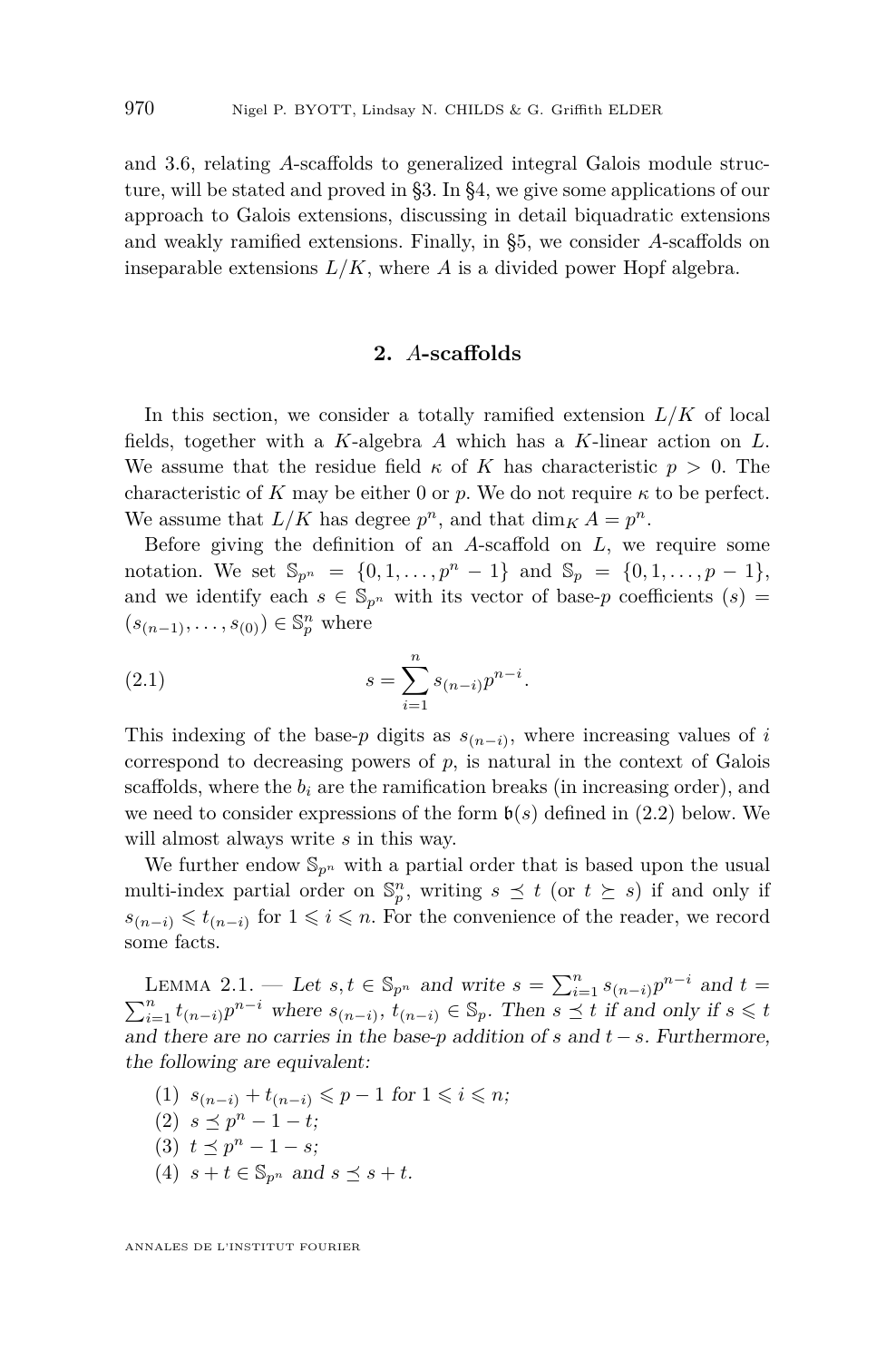Proof. — Assume  $s \leq t$ . Then clearly  $s \leq t$ . Let  $m = t - s$ , and write *m* =  $\sum_{i=1}^{n} m_{(n-i)} p^{n-i}$  with  $m_{(n-i)} \in \mathbb{S}_p$ . Since  $0 \leq t_{(n-i)} - s_{(n-i)} < p$ , we have  $m_{(n-i)} = t_{(n-i)} - s_{(n-i)}$ . When we perform the addition  $s_{(n-i)} + m_{(n-i)}$ we get  $t_{(n-i)}$  with no carries. On the other hand, assume that  $s \leq t$  and there are no carries in the base-*p* addition of *s* and  $m = t - s$ . As  $m \geq 0$ we have  $m \in \mathbb{S}_{p^n}$ , so that  $m = \sum_{i=1}^n m_{(n-i)} p^{n-i}$  for some  $m_{(n-i)} \in \mathbb{S}_p$ . Since there are no carries,  $m_{(n-i)} + s_{(n-i)} \leqslant p-1$  for  $1 \leqslant i \leqslant n$ . Thus  $t_{(n-i)} = m_{(n-i)} + s_{(n-i)}$ . Therefore  $t_{(n-i)} \geqslant s_{(n-i)}$  for each *i*, so that  $s \leq t$ . The equivalence of  $(1)$ – $(4)$  is then clear.

Associated to an *A*-scaffold on *L* will be a sequence  $b_1, \ldots, b_n$  of integer shift parameters, which are required to be relatively prime to *p*. Using these integers, we define a function  $\mathfrak{b}: \mathbb{S}_{p^n} \longrightarrow \mathbb{Z}$  by

<span id="page-7-1"></span>(2.2) 
$$
\mathfrak{b}(s) = \sum_{i=1}^{n} s_{(n-i)} p^{n-i} b_i.
$$

We write  $r : \mathbb{Z} \longrightarrow \mathbb{S}_{p^n}$  for the residue function  $r(a) \equiv a \pmod{p^n}$ . The coprimality assumption on the  $b_i$  ensures that  $r \circ \mathfrak{b} : \mathbb{S}_{p^n} \longrightarrow \mathbb{S}_{p^n}$  is bijective. The function  $r \circ (-\mathfrak{b}) : \mathbb{S}_{p^n} \longrightarrow \mathbb{S}_{p^n}$ , defined by  $r \circ (-\mathfrak{b})(s) = r(-\mathfrak{b}(s))$ , is therefore also bijective. We denote its inverse by  $\mathfrak{a} : \mathbb{S}_{p^n} \longrightarrow \mathbb{S}_{p^n}$ . Abusing notation, we will also write  $a(t)$  for  $a(r(t))$  where  $t \in \mathbb{Z}$ , and so regard a as a function  $\mathbb{Z} \longrightarrow \mathbb{S}_{p^n}$ .

<span id="page-7-4"></span>Lemma 2.2.

(1)  $r \circ \mathfrak{b}$  is determined by the residues  $b_i \mod p^i$ ;

(2) if  $b_i \equiv b_n \pmod{p^i}$  for all *i* then  $b(s) \equiv b_n s \pmod{p^n}$  for  $s \in \mathbb{S}_{p^n}$ ;

- (3) if  $s, t \in \mathbb{S}_{p^n}$  and  $s \preceq t$  then  $\mathfrak{b}(s) + \mathfrak{b}(t-s) = \mathfrak{b}(t);$
- (4)  $\mathfrak{b}(\mathfrak{a}(t)) \equiv -t \pmod{p^n}$  for all  $t \in \mathbb{Z}$ ;
- (5)  $\mathfrak{a}(-\mathfrak{b}(s)) = s$  for all  $s \in \mathbb{S}_{p^n}$ .

 $Proof. - Clear.$ 

We are now prepared for the definition.

<span id="page-7-0"></span>DEFINITION 2.3 (A-scaffold on L). — Let  $b_1, \ldots, b_n$ , b and a be as above, and let  $\mathfrak{c} \geq 1$ . Then an *A*-scaffold on *L* of precision  $\mathfrak{c}$  with shift parameters  $b_1, \ldots, b_n$  consists of

- <span id="page-7-3"></span>(1) elements  $\lambda_t \in L$  for  $t \in \mathbb{Z}$ , such that  $v_L(\lambda_t) = t$  and  $\lambda_{t_1} \lambda_{t_2}^{-1} \in K$ whenever  $t_1 \equiv t_2 \pmod{p^n}$ .
- <span id="page-7-2"></span>(2) elements  $\Psi_i \in A$  for  $1 \leq i \leq n$ , such that  $\Psi_i \cdot 1 = 0$ , and such that, for each *i* and for each  $t \in \mathbb{Z}$ , there exists a unit  $u_{i,t} \in \mathfrak{O}_K^\times$  making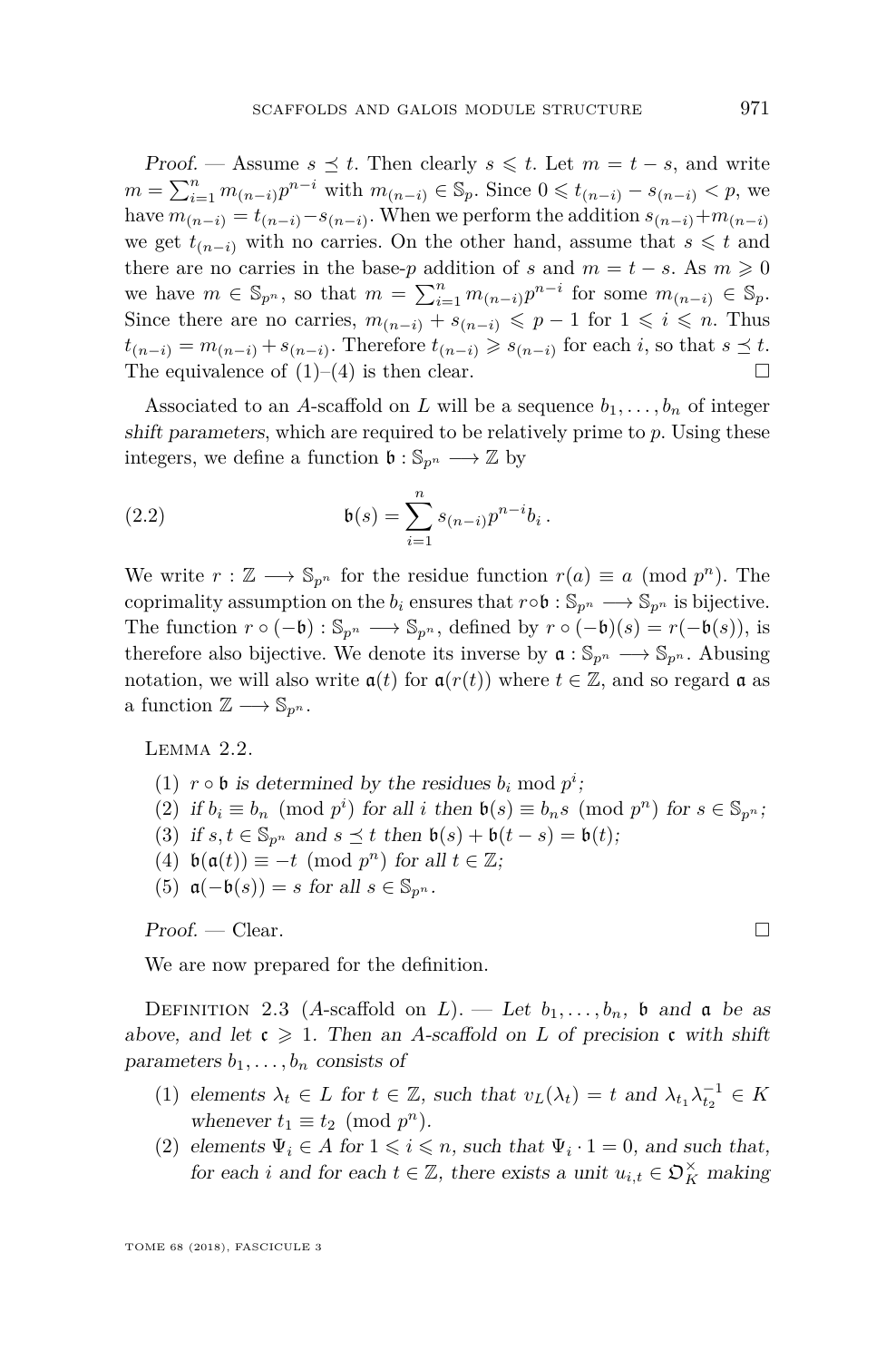the following congruence modulo  $\lambda_{t+p}$ <sup>*n*</sup>-*i*<sub>b</sub></sub><sup>*n*<sub>*L*</sub></sup> hold:

$$
\Psi_i \cdot \lambda_t \equiv \begin{cases} u_{i,t} \lambda_{t+p^{n-i}b_i}, & \text{if } \mathfrak{a}(t)_{(n-i)} \geq 1, \\ 0 & \text{if } \mathfrak{a}(t)_{(n-i)} = 0. \end{cases}
$$

An *A*-scaffold of precision  $\infty$  consists of the above data where the congruence in [\(2\)](#page-7-2) is replaced by equality.

Remark 2.4. — Condition [\(2\)](#page-7-2) in Definition [2.3](#page-7-0) should be interpreted as saying that the effect of  $\Psi_i$  on  $\lambda_t$  is approximated either by a single term or by 0. The precision  $\mathfrak c$  determines the accuracy of this approximation, with a precision of  $\infty$  meaning that the "approximation" is exact. In more detail, the approximation works as follows. Since  $\Psi_i$  is associated with an increase of valuation of  $p^{n-i}b_i$ , we express the effect of  $\Psi_i$  on the basis  $\{\lambda_t: 0 \leq t \leq p^n - 1\}$  in terms of the basis  $\{\lambda_{p^{n-i}b_i+s}: 0 \leq s \leq p^n - 1\}.$ Thus we have

$$
\Psi_i \cdot \lambda_t = \sum_{s=0}^{p^n - 1} a_{ts} \lambda_{p^{n-i}b_i + s}, \qquad a_{ts} \in K.
$$

Then [\(2\)](#page-7-2) says that  $a_{ts} \in \pi^{[(t-s+\mathfrak{c})/p^n]} \mathfrak{O}_K$  when  $t \neq s$ , a condition which is independent of *i*, and each diagonal coefficient  $a_{tt}$  is congruent mod  $\pi^{\lceil \mathfrak{c}/p^n \rceil}$ to either 0 or a unit of  $\mathfrak{O}_K$ , according to a criterion involving *i* as well as *t*. We observe that the matrix of exponents  $([t-s+\mathfrak{c}/p^n])_{1\leq t,s\leq p^n}$  is constant on each of the 2*p <sup>n</sup>*−1 diagonals (from top left to bottom right) and the main diagonal  $t = s$  resides within a band of  $p^n$  diagonals where the exponent is  $\lceil \mathfrak{c}/p^n \rceil$ . How this band straddles the main diagonal depends on the residue class  $\mathfrak c$  mod  $p^n$ .

Remark 2.5. — In all the examples of *A*-scaffolds known to date, we can take all the units  $u_{i,t}$  in Definition [2.3](#page-7-0)[\(2\)](#page-7-2) to be 1. Moreover, we can assume  $\lambda_{t_1} = \pi^{(t_1 - t_2)/p^n} \lambda_{t_2}$ , for some fixed uniformizing parameter *π* of *K*, whenever  $t_1 \equiv t_2 \pmod{p^n}$ . The extra generality allowed in Definition [2.3](#page-7-0) does not significantly add to the complexity of our arguments, and is included since the flexibility it provides may be useful in future applications.

The reader should keep in mind the following situation.

<span id="page-8-0"></span>DEFINITION 2.6 (Galois scaffold). — Suppose that  $L/K$  is a Galois extension with Galois group *G*. We will call a  $K[G]$ -scaffold on *L* a Galois scaffold if the residue field  $\kappa$  is perfect and the shift parameters  $b_i$  of the scaffold are the (lower) ramification breaks  $b_1 \leq \cdots \leq b_n$  of  $L/K$ , counted with multiplicity in the following sense: we set  $b_i = \max\{j : |G_i| > p^{n-i}\}\$ where  $G_j = \{ \sigma \in G : (\sigma - 1) \mathfrak{O}_L \subseteq \mathfrak{P}_L^{j+1} \}$  is the *j*th ramification group. In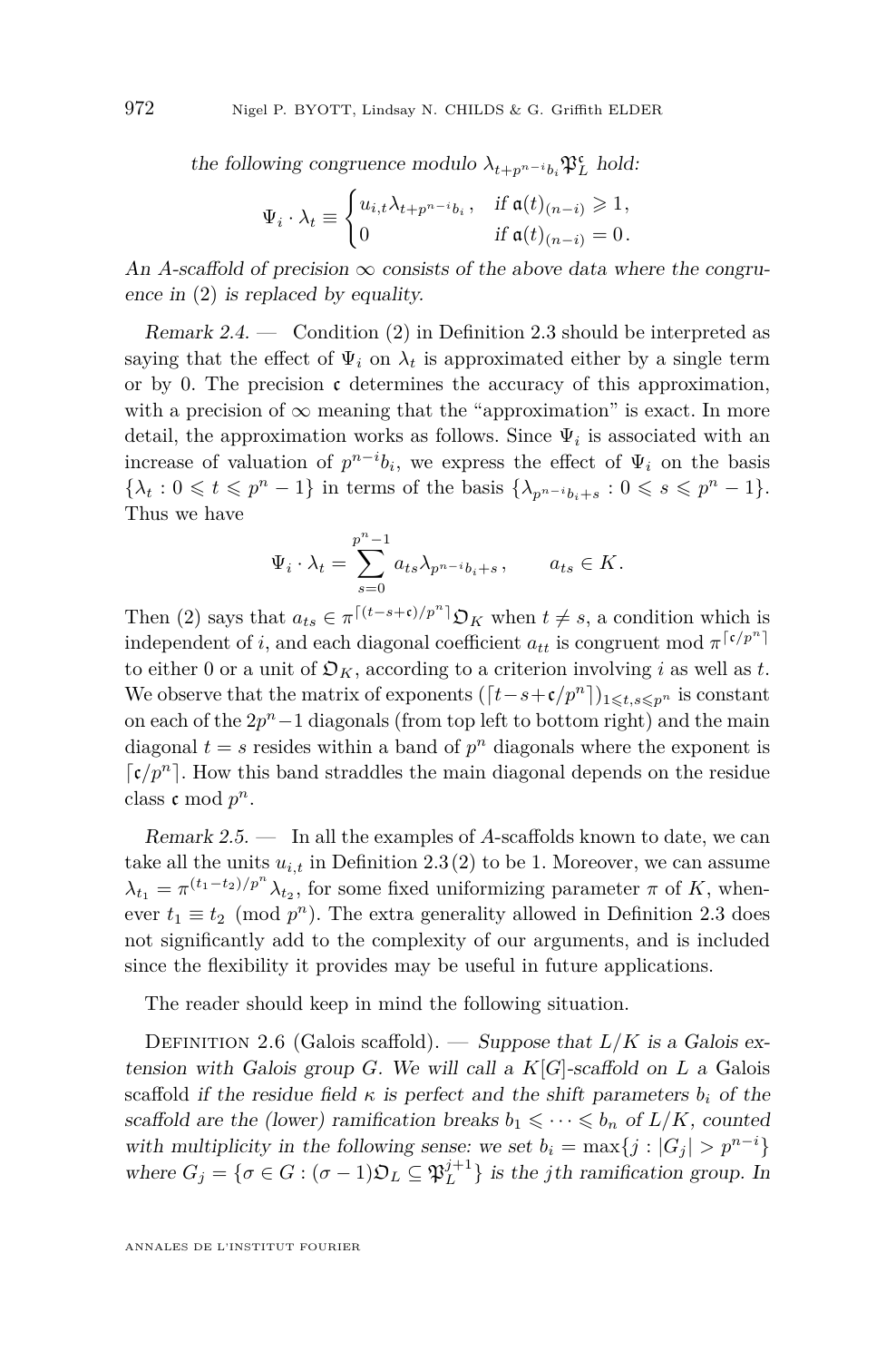particular, the existence of a Galois scaffold means that the ramification breaks  $b_i$  are prime to  $p$ .

Remark 2.7. — In the setting of Definition [2.6,](#page-8-0) *L* has a subfield *F* such that  $F/K$  is Galois of degree p with ramification break  $b_1$ . Moreover, we have  $b_i \equiv b_1 \pmod{p}$  for all *i* by [\[37,](#page-46-5) IV §2 Prop. 11], and  $p \nmid b_1$  unless K has characteristic 0 and  $b_1$  attains its maximal value, cf. [\(2.3\)](#page-9-0) below. Thus the requirement  $p \nmid b_i$  in Definition [2.6](#page-8-0) is very mild.

As explained in the Appendix, the Galois scaffolds considered in [\[13,](#page-45-9) [14,](#page-45-10) [19\]](#page-45-11) are all Galois scaffolds in the sense of Definition [2.6.](#page-8-0)

<span id="page-9-1"></span>Example 2.8 (Galois extensions of degree  $p$ ). — We show that a totally ramified Galois extension *L/K* of degree *p* admits a Galois scaffold in almost all cases. There is a unique ramification break  $b_1$ , which in characteristic *p* may be any positive integer relatively prime to *p*. In characteristic 0 we have

<span id="page-9-0"></span> $b_1 \leqslant pv_K(p)/(p-1)$ , and  $p \nmid b_1$  unless  $b_1 = pv_K(p)/(p-1)$ ;

see [\[37,](#page-46-5) IV,§2, Prop. 11 and Ex. 3].)

If we exclude the exceptional case  $b_1 = pv_K(p)/(p-1)$  in characteristic 0 then  $p \nmid b_1$ , and we can obtain a Galois scaffold as follows. Let  $\Psi_1 = \sigma - 1$ , where  $\sigma$  is any generator of Gal $(L/K)$ , let  $\pi$  be a uniformizing parameter of *K*, and let  $\rho \in L$  with  $v_L(\rho) = b_1$ . Then  $\mathfrak{b} : \mathbb{S}_p \longrightarrow \mathbb{Z}$  and  $\mathfrak{a} : \mathbb{Z} \to \mathbb{S}_p$  are given by  $\mathfrak{b}(s) = b_1 s$  and  $b_1 \mathfrak{a}(t) \equiv -t \pmod{p}$ . In particular,  $\mathfrak{a}(b_1) = p - 1$ . For each  $t \in \mathbb{Z}$ , put  $f_t = (t - b_1 - b_1 \mathfrak{a}(b_1 - t))/p \in \mathbb{Z}$ . Then the elements  $\lambda_t := \pi^{f_t} \Psi_1^{\mathfrak{a}(b_1 - t)} \cdot \rho$  satisfy condition [\(1\)](#page-7-3) of Definition [2.3.](#page-7-0) Also,  $\Psi_1 \cdot 1 = 0$ , and  $\Psi_1 \cdot \lambda_t = \lambda_{t+b_1}$  unless  $\mathfrak{a}(b_1 - t) = p - 1$ . But  $\mathfrak{a}(b_1 - t) = p - 1$  precisely when  $t \equiv 0 \pmod{p}$ , in which case  $t = v_L(\lambda_t) = pf_t + pb_1$ ,  $\mathfrak{a}(t) = 0$ , and  $\Psi_1 \cdot \lambda_t = \pi^{f_t} \Psi_1^p \cdot \rho$ . If *K* has characteristic *p* then  $\Psi_1^p = (\sigma - 1)^p = 0$ , so  $\Psi_1 \cdot \lambda_t = 0$  and we have a Galois scaffold of precision  $\mathfrak{c} = \infty$ . Now suppose that *K* has characteristic 0. Expanding  $(\Psi_1 + 1)^p = \sigma^p = 1$ , we have  $\Psi_1^p = -\sum_{j=1}^{p-1} {p \choose j} \Psi_1^j$ . Hence

$$
v_L(\Psi_1 \cdot \lambda_t) = v_L (\pi^{f_t} p \Psi_1 \cdot \rho)
$$
  
=  $p f_t + p v_K(p) + b_1 + v_L(\rho)$   
=  $(t - p b_1) + p v_K(p) + 2b_1$ .

Thus  $v_L(\Psi_1 \cdot \lambda_t) = t + b_1 + [pv_K(p) - (p-1)b_1]$  when  $a(t) = 0$ , so we have a Galois scaffold of precision  $\mathfrak{c} = pv_K(p) - (p-1)b_1$ .

<span id="page-9-2"></span>Remark 2.9. — If we replace the element  $\Psi_i$  in an A-scaffold by  $\pi \Psi_i$ , where  $\pi$  is some uniformizing parameter of  $K$ , then we obtain a new scaffold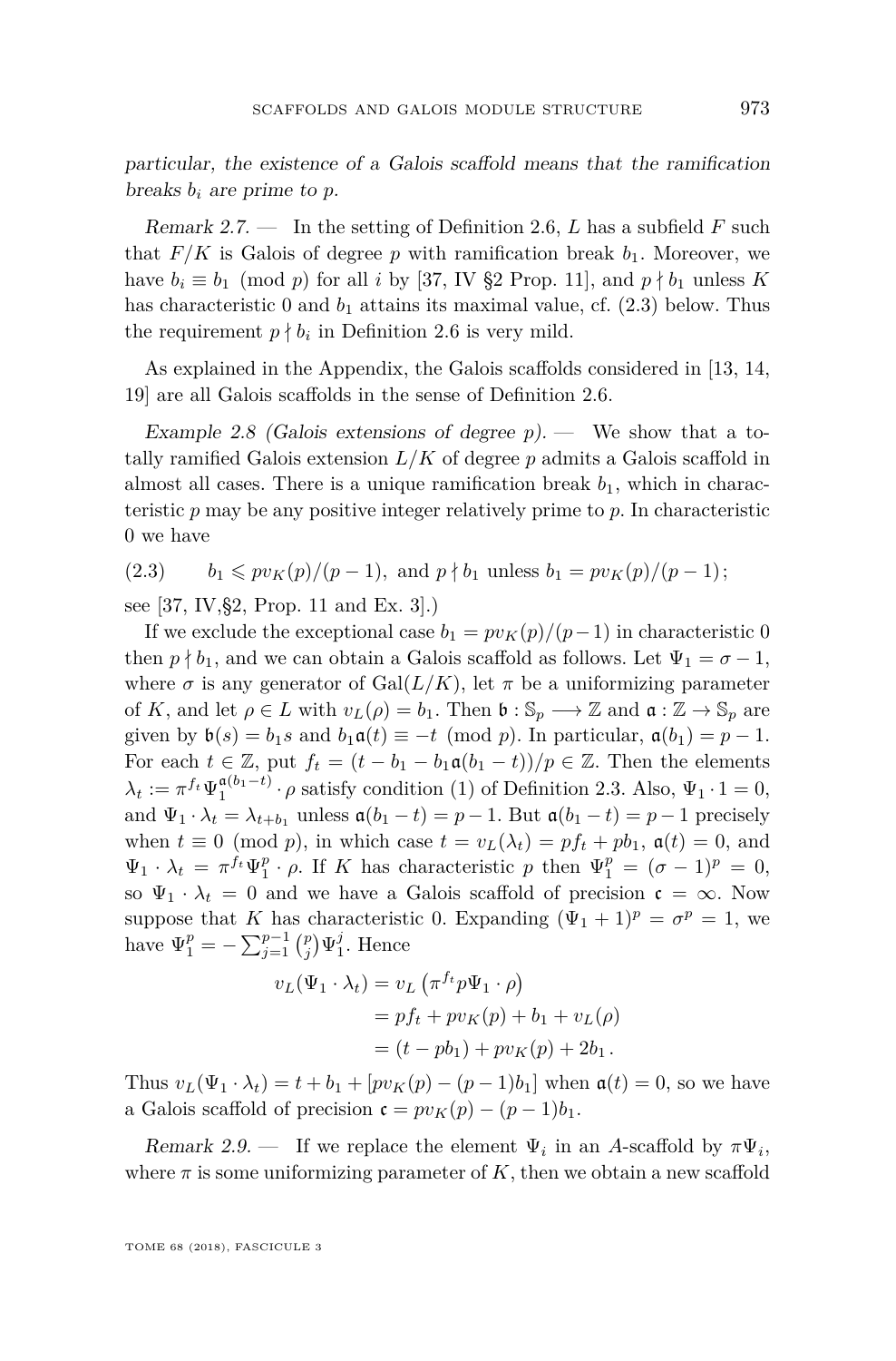with the same precision  $\mathfrak{c}$ , but with the shift parameter  $b_i$  replaced by  $b_i + p^i$ . Suppose that  $L/K$  is a Galois extension with ramification breaks  $b_1, \ldots, b_n$ . If there exists a Galois scaffold on *L* (whose shift parameters are, by definition, the  $b_i$ , we can adjust the  $\Psi_i$  by powers of  $\pi$  to obtain a  $K[G]$ scaffold whose shift parameters are any integers  $b'_i$  with  $b'_i \equiv b_i \pmod{p^i}$ ; this new scaffold will in general not be a Galois scaffold, since its shift parameters will not coincide with the ramification breaks. We do not know whether it is possible to have a  $K[G]$ -scaffold on a Galois extension  $L/K$ with shift parameters  $b'_1, \ldots, b'_n$  that do not satisfy the congruences  $b'_i \equiv b_i$ (mod  $p^i$ ). We do know from [\[13\]](#page-45-9), however, that if  $L/K$  is a  $C_3 \times C_3$ -extension in characteristic 3, and there exists a  $K[G]$ -scaffold on  $L$  with precision  $c \geq 1$  and some shift parameters  $b'_1$ ,  $b'_2$ , then there will also exist a Galois scaffold on *L* (with the ramification breaks  $b_1$ ,  $b_2$  as its shift parameters) of precision  $\mathfrak{c} = \infty$ .

Remark 2.10.  $\qquad$  In an earlier version of this paper, we called c the "tolerance" of the scaffold, and this terminology is used by Koch in [\[27\]](#page-45-6). We thank the referee for suggesting the more satisfactory word "precision".

For each  $s = \sum_{i=1}^{n} s_{(n-i)} p^{n-i} \in \mathbb{S}_{p^n}$ , let  $\Upsilon^{(s)}$  be the set of monomials in the (not necessarily commuting) elements  $\Psi_i$  such that, for each  $1 \leq i \leq n$ , the exponents associated with  $\Psi_i$  in the monomial sum to  $s_{(n-i)}$ . We write  $\Psi^{(s)}$  for the distinguished element

<span id="page-10-3"></span>(2.4) 
$$
\Psi^{(s)} = \Psi_n^{s_{(0)}} \Psi_{n-1}^{s_{(1)}} \dots \Psi_1^{s_{(n-1)}} \in \Upsilon^{(s)}.
$$

When *A* is commutative, we have  $\Upsilon^{(s)} = {\Psi^{(s)}}$ .

Suppose that we have an *A*-scaffold as in Definition [2.3.](#page-7-0) Then it follows inductively that if  $t \in \mathbb{Z}$ ,  $s \in \mathbb{S}_{p^n}$  and  $\Psi \in \Upsilon^{(s)}$  then there is a unit  $U_{\Psi,t} \in \mathfrak{O}_K^{\times}$  such that, modulo  $\lambda_{t+\mathfrak{b}(s)} \mathfrak{P}_L^{\mathfrak{c}}$ , we have

<span id="page-10-0"></span>(2.5) 
$$
\Psi \cdot \lambda_t \equiv \begin{cases} U_{\Psi, t} \lambda_{t+\mathfrak{b}(s)} & \text{if } s \leq \mathfrak{a}(t), \\ 0 & \text{otherwise,} \end{cases}
$$

and hence

<span id="page-10-1"></span>(2.6) 
$$
v_L(\Psi \cdot \lambda_t) \begin{cases} = t + \mathfrak{b}(s) & \text{if } s \preceq \mathfrak{a}(t), \\ \geq t + \mathfrak{b}(s) + \mathfrak{c} & \text{otherwise.} \end{cases}
$$

Thus we have

<span id="page-10-2"></span>(2.7) 
$$
\Psi \cdot \mathfrak{P}_L^t \subseteq \mathfrak{P}_L^{t+\mathfrak{b}(s)} \text{ for all } \Psi \in \Upsilon^{(s)}, s \in \mathbb{S}_{p^n}, t \in \mathbb{Z}.
$$

In particular,  $(2.5)$ ,  $(2.6)$  and  $(2.7)$  hold for  $\Psi = \Psi^{(s)}$ .

ANNALES DE L'INSTITUT FOURIER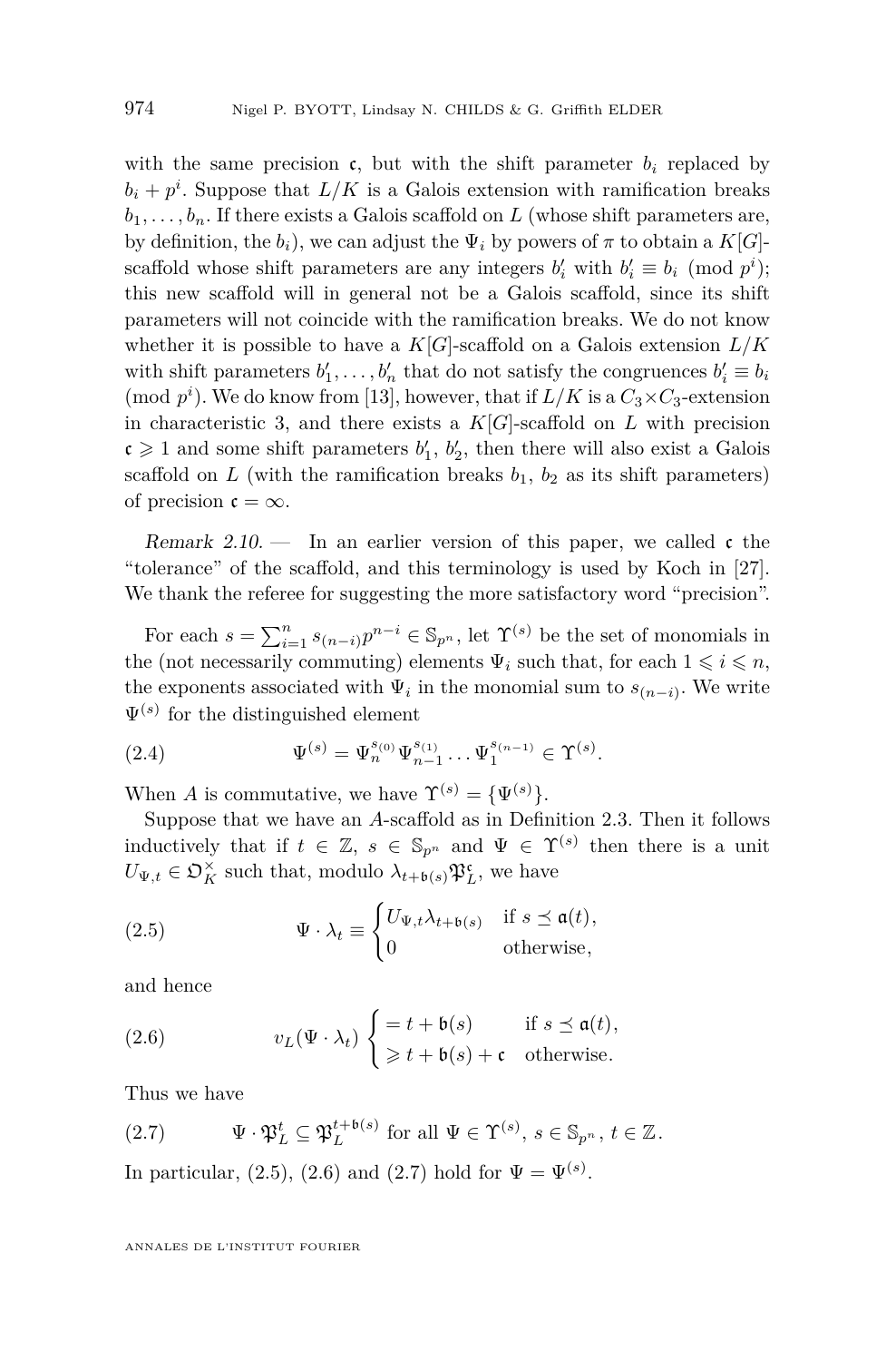<span id="page-11-1"></span>Remark  $2.11.$  — Consider the special case of Definition [2.3](#page-7-0) when the precision is infinite,  $\mathfrak{c} = \infty$ , and the units are trivial,  $u_{i,t} = 1$  for all *i*, *t*. Taking  $\Psi = \Psi^{(s)}$  in [\(2.5\)](#page-10-0), we then have the equality

$$
\Psi^{(s)} \cdot \lambda_t = \begin{cases} \lambda_{t+\mathfrak{b}(s)} & \text{if } s \leq \mathfrak{a}(t), \\ 0 & \text{otherwise.} \end{cases}
$$

From this we may check that  $\{\Psi^{(s)} : s \in \mathbb{S}_{p^n}\}\$ is a *K*-basis of *A* and that *L* is a free *A*-module of rank 1 (cf. Proposition [2.12](#page-11-0) below). Moreover,  $\Psi^{(r)} \cdot (\Psi^{(s)} \cdot \lambda_t) = \Psi^{(s)} \cdot (\Psi^{(r)} \cdot \lambda_t)$  for all  $r, s \in \mathbb{S}_{p^n}$  and all  $t \in \mathbb{Z}$ , so that the algebra *A* is commutative in this case. In general, there are two potential sources of noncommutativity in *A*, namely the "error terms" which are implied by the congruences of Definition [2.3\(](#page-7-0)[2\)](#page-7-2), and the units  $u_i$ .

To help fix ideas, we specialize further, assuming in addition that the shift parameters all satisfy  $b_i = 1$ . (Any totally and weakly ramified *p*extension in characteristic p has a scaffold satisfying these conditions; see [§4.2](#page-24-0) below.) Then  $\mathfrak{b}(s) = s$  for all  $s \in \mathbb{S}_{p^n}$ , and [\(2.7\)](#page-10-2) states that

$$
\Psi^{(s)} \cdot \mathfrak{P}_L^t \subseteq \mathfrak{P}_L^{t+s} \text{ for all } s \in \mathbb{S}_{p^n}, t \in \mathbb{Z}.
$$

The Normal Basis Theorem ensures, in the Galois case, that *L* is a free  $K[G]$ -module of rank 1. We now show that a similar assertion holds whenever we have an *A*-scaffold. Furthermore, *L/K* satisfies the stronger condition of having a "valuation criterion" for its *A*-module generator.

<span id="page-11-0"></span>PROPOSITION 2.12. — Let  $L/K$  have an *A*-scaffold of precision  $c \geq 1$ . Then  $\{\Psi^{(s)}: s \in \mathbb{S}_{p^n}\}\$ is a *K*-basis of *A*. Moreover, let *b* be any integer that satisfies  $a(b) = p^n - 1$ , and let  $\rho \in L$  with  $v_L(\rho) = b$ . Then *L* is a free *A*-module on the generator  $\rho$ . Additionally, for each  $h \in \mathbb{Z}$ , the ring  $\mathfrak{A}(h, A) = \{ \alpha \in A : \alpha \cdot \mathfrak{P}_L^h \subseteq \mathfrak{P}_L^h \}$  is an  $\mathfrak{O}_K$ -order in A.

Proof. — Since  $\mathfrak{a} \colon \mathbb{S}_{p^n} \to \mathbb{S}_{p^n}$  is bijective, the condition  $\mathfrak{a}(b) = p^n - 1$ determines *b* uniquely mod  $p^n$ . We have  $\rho = u\lambda_b + \sum_{i>b} a_i\lambda_i$  for  $u \in$  $\mathfrak{O}_K^{\times}$  and  $a_i \in \mathfrak{O}_K$ . From [\(2.6\)](#page-10-1), for  $i > b$  and for each  $s \in \mathbb{S}_{p^n}$  we have  $v_L(\Psi^{(s)} \cdot a_i \lambda_i) > v_L(\Psi^{(s)} \cdot u \lambda_b) = b + \mathfrak{b}(s)$ . Thus  $v_L(\Psi^{(s)} \cdot \rho) = b + \mathfrak{b}(s)$ for each  $s \in \mathbb{S}_{p^n}$ . Since  $\mathfrak{b} : \mathbb{S}_{p^n} \longrightarrow \mathbb{S}_{p^n}$  is surjective, these valuations represent all residue classes mod  $p^n$ . As  $L/K$  is totally ramified, it follows that  $\{\Psi^{(s)} \cdot \rho : s \in \mathbb{S}_{p^n}\}$  is a *K*-basis for *L*. Thus  $A \cdot \rho = L$ , and, comparing dimensions, *L* is a free *A*-module on the generator  $\rho$ . Moreover, the  $\Psi^{(s)}$ must be linearly independent over *K*. Since  $\dim_K A = p^n$ , it follows that the  $\Psi^{(s)}$  form a *K*-basis of *A*. As *L* is a free *A*-module and  $\mathfrak{P}_L^h$  spans *L* over *K*, it is immediate that  $\mathfrak{A}(h, A)$  is an  $\mathfrak{O}_K$ -order in *A*.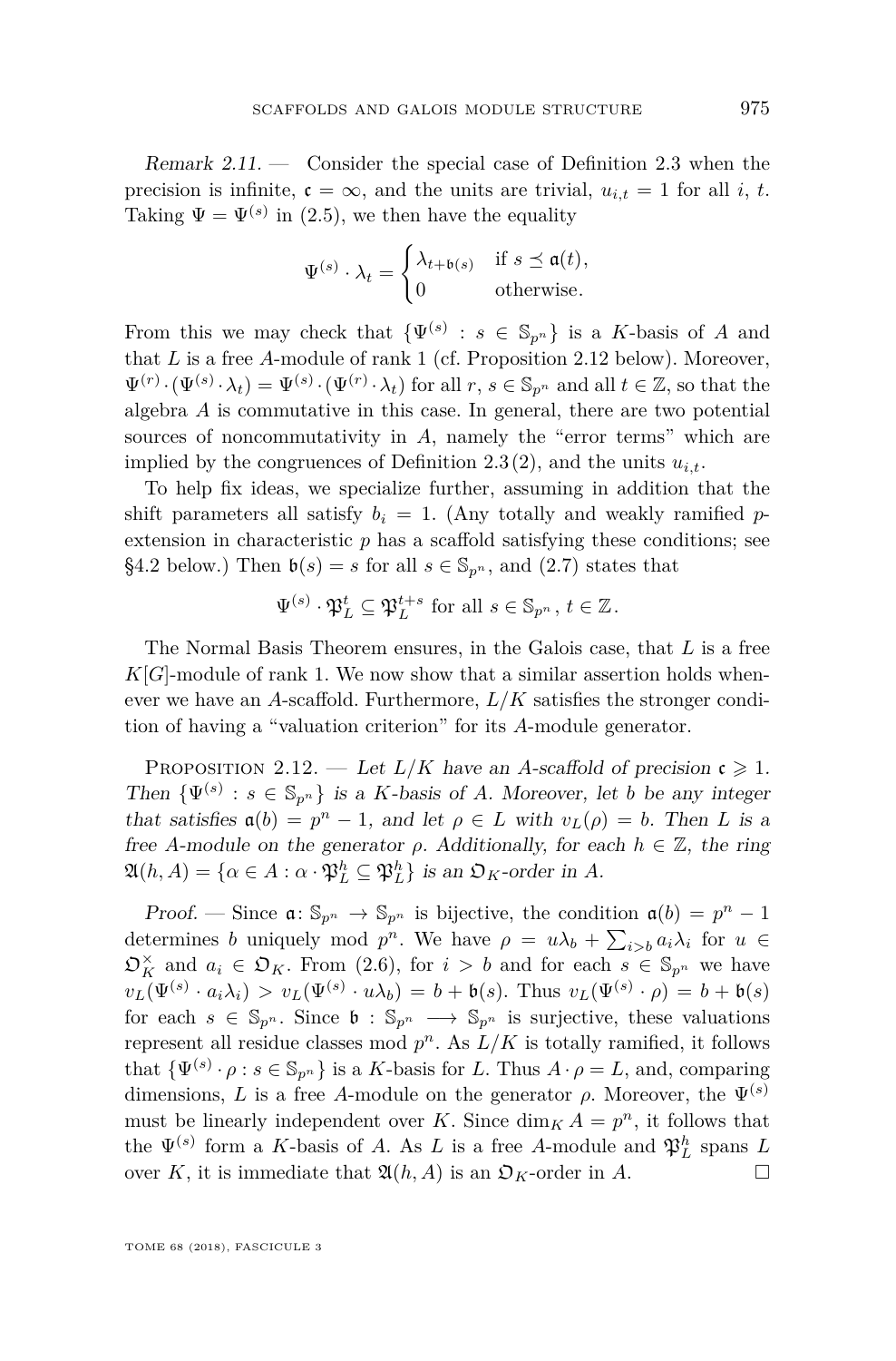<span id="page-12-3"></span>Remark 2.13. — Suppose we have a Galois scaffold on an abelian extension  $L/K$ . By the Hasse–Arf Theorem [\[37,](#page-46-5) V,  $\S7$ ], the ramification breaks  $u_1, \ldots, u_n$  in the upper numbering are integers. Translating to the lower numbering, we obtain the congruences  $b_i \equiv b_n \pmod{p^i}$ . Thus we have  $\mathfrak{b}(s) \equiv b_n s \pmod{p^n}$  and  $b_n \mathfrak{a}(t) \equiv -t \pmod{p^n}$ . In particular, we can then take *b* in Proposition [2.12](#page-11-0) to be  $b_n$ . The same will hold if  $L/K$  is a nonabelian Galois extension which satisfies the conclusion of the Hasse–Arf theorem.

If *L/K* is a Galois extension not necessarily satisfying the conclusion of the Hasse–Arf Theorem, then the  $u_i$  need not be integers. In this case, the condition  $a(b) = p^n - 1$  is equivalent to  $b \equiv b_n - p^n u_n \pmod{p^n}$ . Thus Proposition [2.12](#page-11-0) agrees with the valuation criterion for a normal basis generator in [\[20\]](#page-45-12).

#### **3. Integral** *A***-module structure**

#### **3.1. Statement of the main results**

<span id="page-12-0"></span>Fix *L/K* and *A* as in [§2.](#page-6-0) Assume that there is an *A*-scaffold on *L* of precision  $c \geq 1$  as in Definition [2.3.](#page-7-0) Thus we have shift parameters  $b_1, \ldots, b_n$ and the associated functions **b** and **a**, as well as elements  $\lambda_t \in L$  with  $v_L(\lambda_t) = t$  for each  $t \in \mathbb{Z}$ . By Proposition [2.12,](#page-11-0) we also have a *K*-basis  $\{\Psi^{(s)}: s \in \mathbb{S}_{p^n}\}\$  of *A*. We choose once and for all a uniformizing parameter *π* of *K*.

Now let  $h \in \mathbb{Z}$ , and consider the fractional  $\mathfrak{O}_L$ -ideal  $\mathfrak{P}_L^h$  as a module over its associated order

<span id="page-12-1"></span>(3.1) 
$$
\mathfrak{A} := \mathfrak{A}(h, A) = \{ \alpha \in A : \alpha \cdot \mathfrak{P}_L^h \subseteq \mathfrak{P}_L^h \}
$$

in *A*. If  $h' = h + p^n m$  for some  $m \in \mathbb{Z}$  then  $\mathfrak{P}_L^{h'} = \pi^m \mathfrak{P}_L^h$ . It follows that  $\mathfrak{A}(h', A) = \mathfrak{A}(h, A)$ , and that  $\mathfrak{P}_L^{h'}$  and  $\mathfrak{P}_L^h$  are isomorphic as modules over this order. Thus  $h$  only matters up to congruence mod  $p^n$ .

Let  $\mathbb{S}_{p^n}(h) = \{t \in \mathbb{Z} : h \leq t < h + p^n\}$ . Note that  $\mathbb{S}_{p^n}(0) = \mathbb{S}_{p^n}$ , and that  $\{\lambda_t : t \in \mathbb{S}_{p^n}(h)\}\$ is an  $\mathfrak{O}_K$ -basis for  $\mathfrak{P}_L^h$ . We now fix a specific choice of *b* in Proposition [2.12](#page-11-0) (where *b* was only determined mod  $p^n$ ) by stipulating

<span id="page-12-2"></span>(3.2) 
$$
\mathfrak{a}(b) = p^n - 1, \qquad b \in \mathbb{S}_{p^n}(h).
$$

Thus we have  $L = A \cdot \lambda_b$ .

ANNALES DE L'INSTITUT FOURIER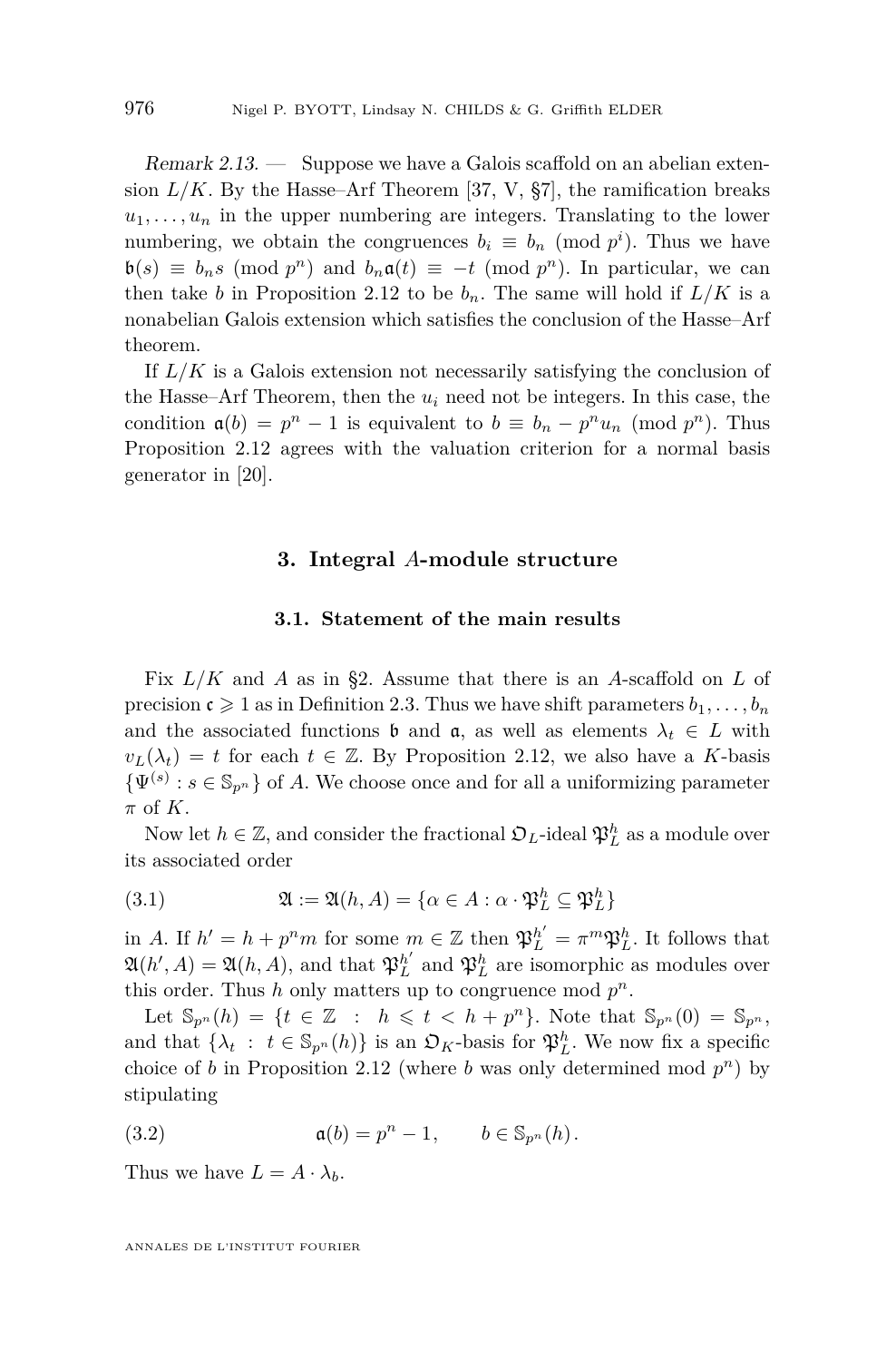<span id="page-13-4"></span>For each  $s \in \mathbb{S}_{p^n}$  we define

(3.3) 
$$
d(s) = \left\lfloor \frac{\mathfrak{b}(s) + b - h}{p^n} \right\rfloor.
$$

In particular,  $d(0) = 0$  since  $b - h \in \mathbb{S}_{p^n}$ . We also define

(3.4) 
$$
w(s) = \min\{d(u) - d(u - s) : u \in \mathbb{S}_{p^n}, u \succeq s\}.
$$

Using Lemma [2.1,](#page-6-3) we have

<span id="page-13-1"></span>
$$
w(s) = min{d(s + j) - d(j) : j \in \mathbb{S}_{p^n}, j \leq p^n - 1 - s}.
$$

In particular,  $d(s) - 1 \leq w(s) \leq d(s) - d(0) = d(s)$  for all  $s \in \mathbb{S}_{p^n}$ . Note that whether or not the upper bound  $w(s) = d(s)$  is achieved depends only on the residue classes  $b_i \mod p^i$ , not the integers  $b_i$  themselves. In any case, it is important to realize that both  $d(s)$  and  $w(s)$ , as well as *b* and  $b - h$ , depend on  $b_1, \ldots, b_n$  and on  $h$ , although we do not indicate this dependence explicitly in our notation.

For  $s \in \mathbb{S}_{p^n}$ , we normalize the  $\Psi^{(s)}$  in [\(2.4\)](#page-10-3), and set

$$
\Phi^{(s)} = \pi^{-w(s)} \Psi^{(s)}.
$$

The first of our main results explains how the existence of an *A*-scaffold of high enough precision allows us to give an explicit description of  $\mathfrak{A}$ , and to determine whether or not  $\mathfrak{P}_L^h$  is free over  $\mathfrak{A}$ , using only the numerical invariants  $w(s)$  and  $d(s)$ .

<span id="page-13-0"></span>THEOREM 3.1. — Let  $L/K$  admit an A-scaffold of precision c with shift parameters  $b_1, \ldots, b_n$ . Fix a fractional ideal  $\mathfrak{P}_L^h$ , and let  $\mathfrak{A}, b, d(s)$  and  $w(s)$ be defined as in  $(3.1)–(3.4)$  $(3.1)–(3.4)$  $(3.1)–(3.4)$ .

- <span id="page-13-2"></span>(1) Suppose that  $\mathfrak{c} \ge \max(b - h, 1)$ . Then  $\{\Phi^{(s)} : s \in \mathbb{S}_{p^n}\}\)$  is an  $\mathfrak{O}_K$ basis of  $\mathfrak{A}$ . If  $w(s) = d(s)$  for all  $s \in \mathbb{S}_{p^n}$ , then  $\mathfrak{P}_L^h$  is free over  $\mathfrak{A}$ with  $\mathfrak{P}_L^h = \mathfrak{A} \cdot \lambda_b$ .
- <span id="page-13-3"></span>(2) Now suppose that the stronger condition  $c \geq p^n + b - h$  holds. Then  $\mathfrak{P}_L^h$  is free over  $\mathfrak{A}$  if and only if  $w(s) = d(s)$  for all  $s \in \mathbb{S}_{p^n}$ . Moreover, when  $\mathfrak{P}_L^h$  is free over  $\mathfrak{A}$ , we have  $\mathfrak{P}_L^h = \mathfrak{A} \cdot \rho$  for any  $\rho \in L$ with  $v_L(\rho) = b$ .

Remark 3.2. — Since *b* was chosen so that  $b - h \in \mathbb{S}_{p^n}$ , the stronger condition  $c \geqslant p^n + b - h$  holds for all ideals if the *A*-scaffold has precision  $c \geqslant 2p^n - 1.$ 

<span id="page-13-5"></span>Example 3.3 (Galois extensions of degree *p*). — For a totally ramified Galois extension  $L/K$  of degree p, the Galois module structure, both of the valuation ring  $\mathfrak{O}_L$  and of its fractional ideals  $\mathfrak{P}_L^h$ , has been studied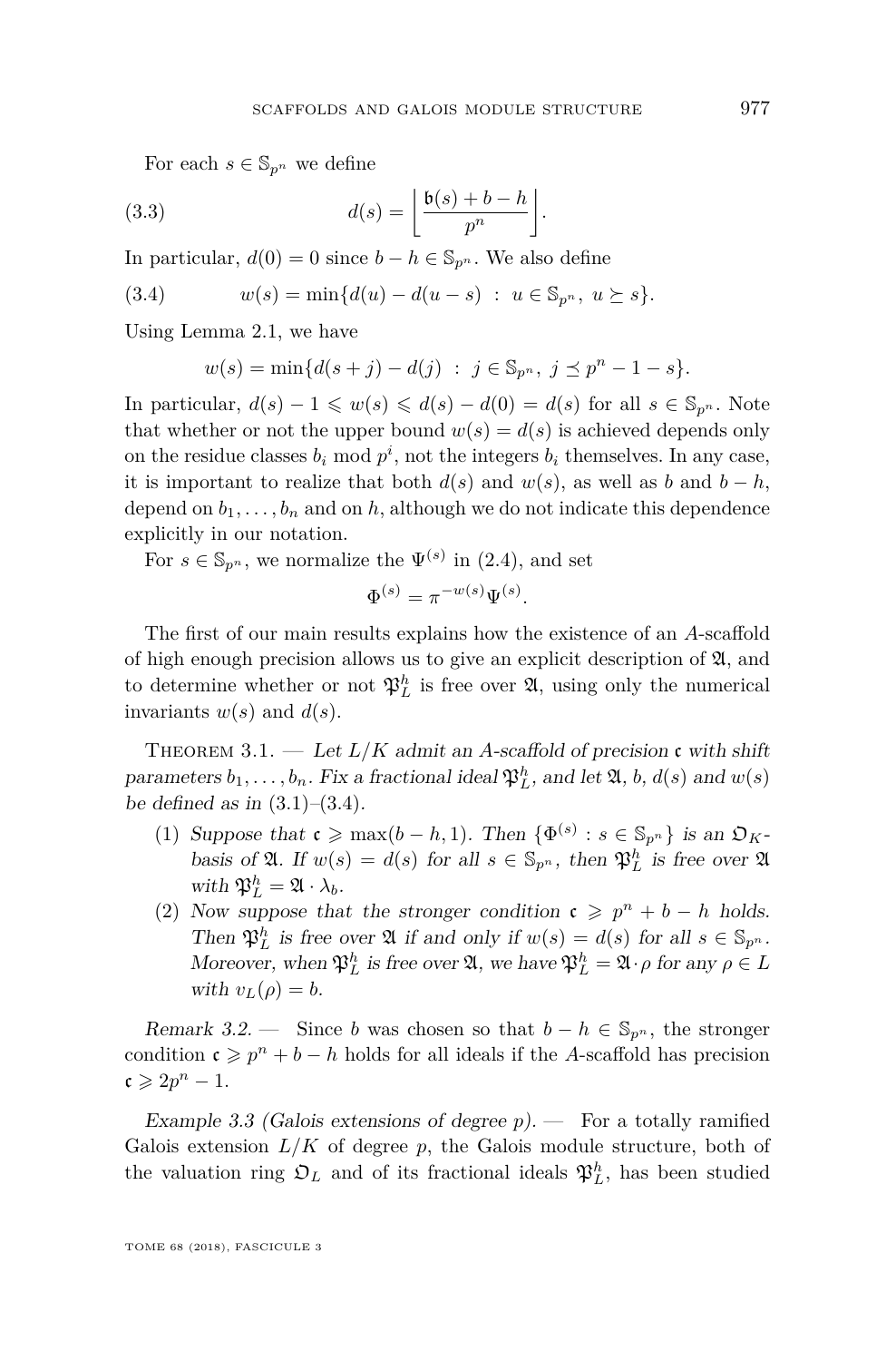extensively. We briefly review the existing results and relate them to Theorem [3.1.](#page-13-0)

For the valuation ring itself, we have  $h = 0$ , so the number *b* in Theo-rem [3.1](#page-13-0) is just the least positive residue  $r(b_1)$  of  $b_1$  mod  $p$ . For  $K$  of charac-teristic 0, Bertrandias and Ferton [\[5\]](#page-44-2) show that  $\mathcal{D}_L$  is free over its associated order if and only if *b* divides  $p-1$ , provided that  $b<sub>1</sub>$  is not too close to its maximal value. (See [\[4\]](#page-44-9) for the excluded cases.) Now  $d(s) = |(b_1s + b)/p|$ , and one can verify that our condition  $w(s) = d(s)$  in this case is equivalent to *b* |  $(p-1)$ . We therefore recover the result of Bertandias and Ferton whenever we have a Galois scaffold with  $c \geq b + p$ ; by Example [2.8,](#page-9-1) this occurs when

<span id="page-14-0"></span>(3.5) 
$$
b_1 < \frac{p v_K(p)}{p-1} - 2.
$$

In characteristic p, Aiba [\[1\]](#page-44-0) gives a different condition for  $\mathfrak{O}_L$  to be free, but his condition can be shown to be equivalent to  $b \mid (p-1)$ ; de Smit and Thomas [\[39\]](#page-46-0) also obtain  $b \mid (p-1)$ . Since there is a Galois scaffold with  $c = \infty$ , these results follow from our Theorem [3.1,](#page-13-0) exactly as in characteristic  $0$  (but with no upper bound on  $b_1$ ).

We now consider arbitrary ideals  $\mathfrak{P}^h_L$ . In characteristic 0, Ferton [\[21\]](#page-45-14) determines which ideals are free over their associated orders, giving her result in terms of the continued fraction expansion of  $b_1/p$ . A corresponding result in characteristic  $p$  is given by Huynh  $[24]$ , who gives a different criterion but proves it is equivalent to Ferton's. Our condition,  $w(s) = d(s)$  for all *s*, must therefore be equivalent to Ferton's continued fraction criterion. This equivalence is verified in [\[31\]](#page-45-16) (which also contains some partial results relating our Theorem [3.6](#page-15-0) below to continued fractions). Given this equivalence, and assuming [\(3.5\)](#page-14-0) in the characteristic 0 case, the results of Ferton and Huynh follow from our Theorem [3.1.](#page-13-0)

The following example considers another situation where the technical details associated with Theorem [3.1](#page-13-0) are easy to digest.

<span id="page-14-1"></span>Example 3.4  $(b_i \equiv -1)$ . Suppose that  $L/K$  is a totally ramified extension of degree  $p^n$  (for arbitrary  $n \geq 1$ ) which admits an *A*-scaffold with precision  $\mathfrak{c} \geqslant p^n - 1$  such that  $b_i \equiv -1 \pmod{p^i}$  for each *i*. We consider the valuation ring  $\mathfrak{O}_L$  (so  $h = 0$ ). Write  $b_i = -1 + m_i p^i$  with  $m_i \in \mathbb{Z}$ . Using [\(2.2\)](#page-7-1), we see that  $\mathfrak{b}(s) = -s + (\sum_{i=1}^{n} s_{(n-i)} m_i) p^n \equiv -s \pmod{p^n}$ . Thus  $b = p^n - 1$  and  $d(s) = \sum_{i=1}^n s_{(n-i)} m_i = \sum_{i=1}^n s_{(n-i)} d(p^{n-i})$ . In particular,  $d(s) + d(j) = d(s + j)$  for all  $j \in \mathbb{S}_{p^n}$  with  $j \preceq p^n - 1 - s$ , so that  $w(s) = d(s)$  for all *s*. Moreover,  $w(s) = \sum_{i=0}^{n-1} s_{(i)}w(p^i)$ . Thus by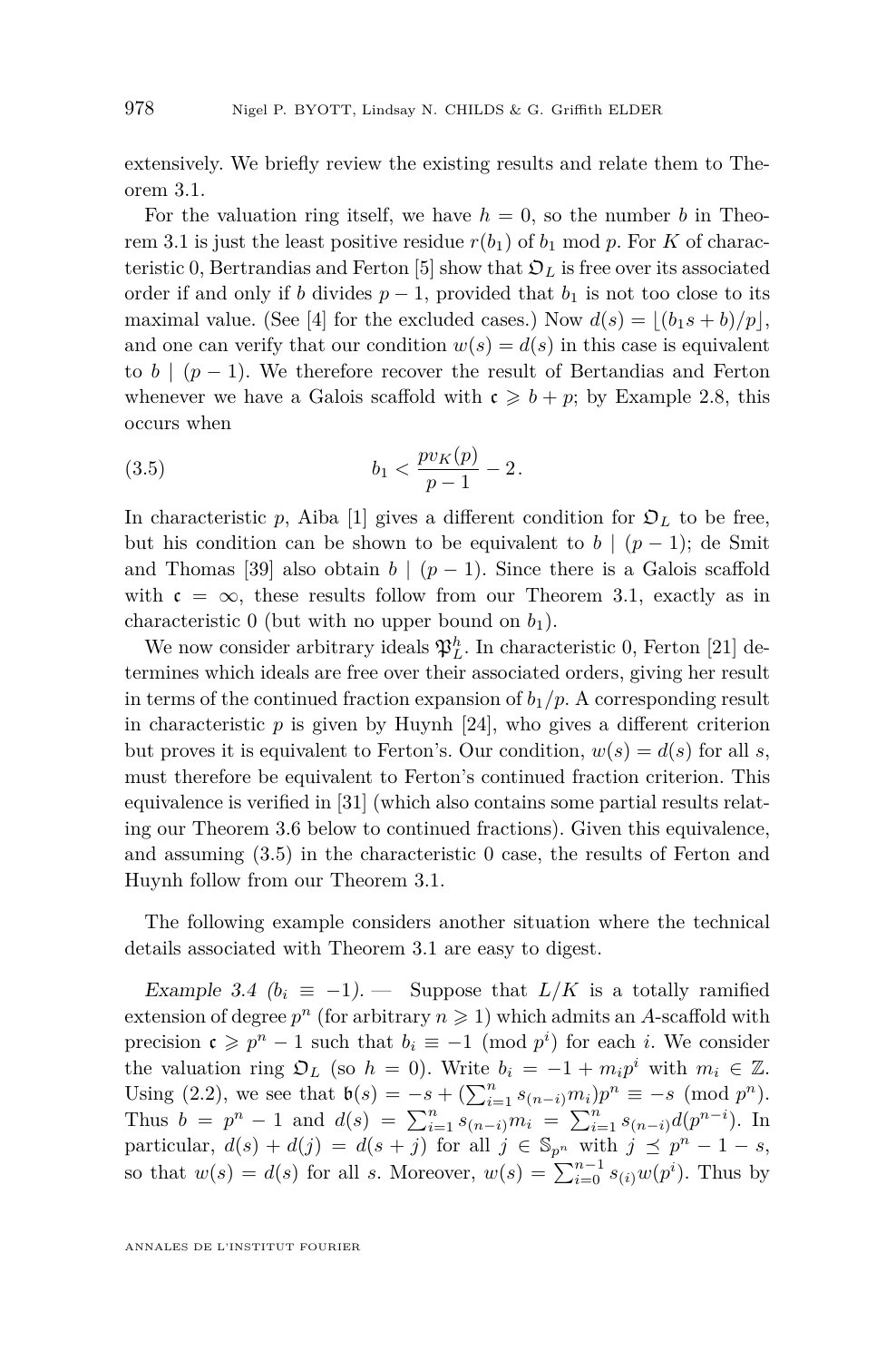Theorem [3.1](#page-13-0)[\(1\)](#page-13-2),  $\mathfrak{O}_L$  is free over  $\mathfrak{A}$ , and  $\mathfrak{A}$  has the particularly simple form:

$$
\mathfrak{A} = \mathfrak{O}_K \left[ \pi^{-m_1} \Psi_1, \pi^{-m_2} \Psi_2, \dots, \pi^{-m_n} \Psi_n \right]
$$

We make one further remark, concerning the precision in Theorem [3.1.](#page-13-0)

Remark  $3.5.$  — In some cases it is possible to relax the assumptions on c in Theorem [3.1](#page-13-0) at the expense of stronger assumptions on the  $\Psi_i$  in Definition [2.3.](#page-7-0) For example, in [\[13,](#page-45-9) Thm. 1.1] we give a freeness criterion, which is equivalent to that in Theorem  $3.1(2)$  $3.1(2)$ , for the valuation ring of a cyclic extension of degree  $p^2$  in characteristic  $p$  admitting a different sort of "scaffold". From the perspective of Definition [2.3,](#page-7-0) this is a Galois scaffold of precision  $c = b_2 - pb_1$ , but this value is not used in the proof of the result. In fact, although the residue class  $b_1 \equiv b_2 \pmod{p^2}$  satisfied by the ramification breaks could be any class mod  $p^2$  relatively prime to  $p$ , the proof of the result requires only that the "scaffold" have precision  $\mathfrak{c} \geq 1$ . In contrast, we would need to assume that  $\mathfrak{c} \geq 2p^2 - 1$  to guarantee that Theorem [3.1](#page-13-0) applies for all possible values of the ramification breaks. The result in [\[13\]](#page-45-9) depends on the fact that the "scaffold" there satisfies the additional relations  $\Psi_1^p = \Psi_2$  and  $\Psi_2^p = 0$ .

The second of our main results, Theorem [3.6,](#page-15-0) adapts the techniques of [\[39\]](#page-46-0) (see in particular Theorem 4) to extract some further information from the numerical data  $d(s)$  and  $w(s)$ . For  $s, t \in \mathbb{S}_{p^n}$ , we write  $s \prec t$  if  $s \preceq t$  and  $s \neq t$ . Let

$$
\mathcal{D} = \{ u \in \mathbb{S}_{p^n} : d(u) > d(u-s) + w(s) \text{ for all } s \in \mathbb{S}_{p^n} \text{ with } 0 \prec s \preceq u \};
$$
  

$$
\mathcal{E} = \{ u \in \mathbb{S}_{p^n} : w(u) > w(u-s) + w(s) \text{ for all } s \in \mathbb{S}_{p^n} \text{ with } 0 \prec s \prec u \}.
$$

Note that  $0 \in \mathcal{D}$  and  $0, 1, p, \ldots, p^{n-1} \in \mathcal{E}$  since there are no relevant *s* in these cases. Thus we always have  $|\mathcal{D}| \geq 1$  and  $|\mathcal{E}| \geq n+1$ . Again, the dependence on  $h$  and on the  $b_i$  is suppressed from the notation.

<span id="page-15-0"></span>THEOREM 3.6. — Let  $L/K$  be as in Theorem [3.1,](#page-13-0) with the strong condition  $c \geqslant p^n + b - h$ . Then the minimal number of generators of the  $\mathfrak{A}\text{-module } \mathfrak{P}_L^h$  is  $|\mathcal{D}|$ . Also,  $\mathfrak{A}$  is a (not necessarily commutative) local ring with residue field  $\kappa = \mathfrak{O}_K/\mathfrak{P}_K$ , and, writing  $\mathfrak{M}$  for its unique maximal ideal, the embedding dimension  $\dim_{\kappa}(\mathfrak{M}/\mathfrak{M}^2)$  of  $\mathfrak{A}$  is  $|\mathcal{E}|$ .

Since *L* is a free *A*-module by Proposition [2.12,](#page-11-0) the minimal number of generators of  $\mathfrak{P}_L^h$  over  $\mathfrak{A}$  is one precisely when  $\mathfrak{P}_L^h$  is free over  $\mathfrak{A}$ .

*.*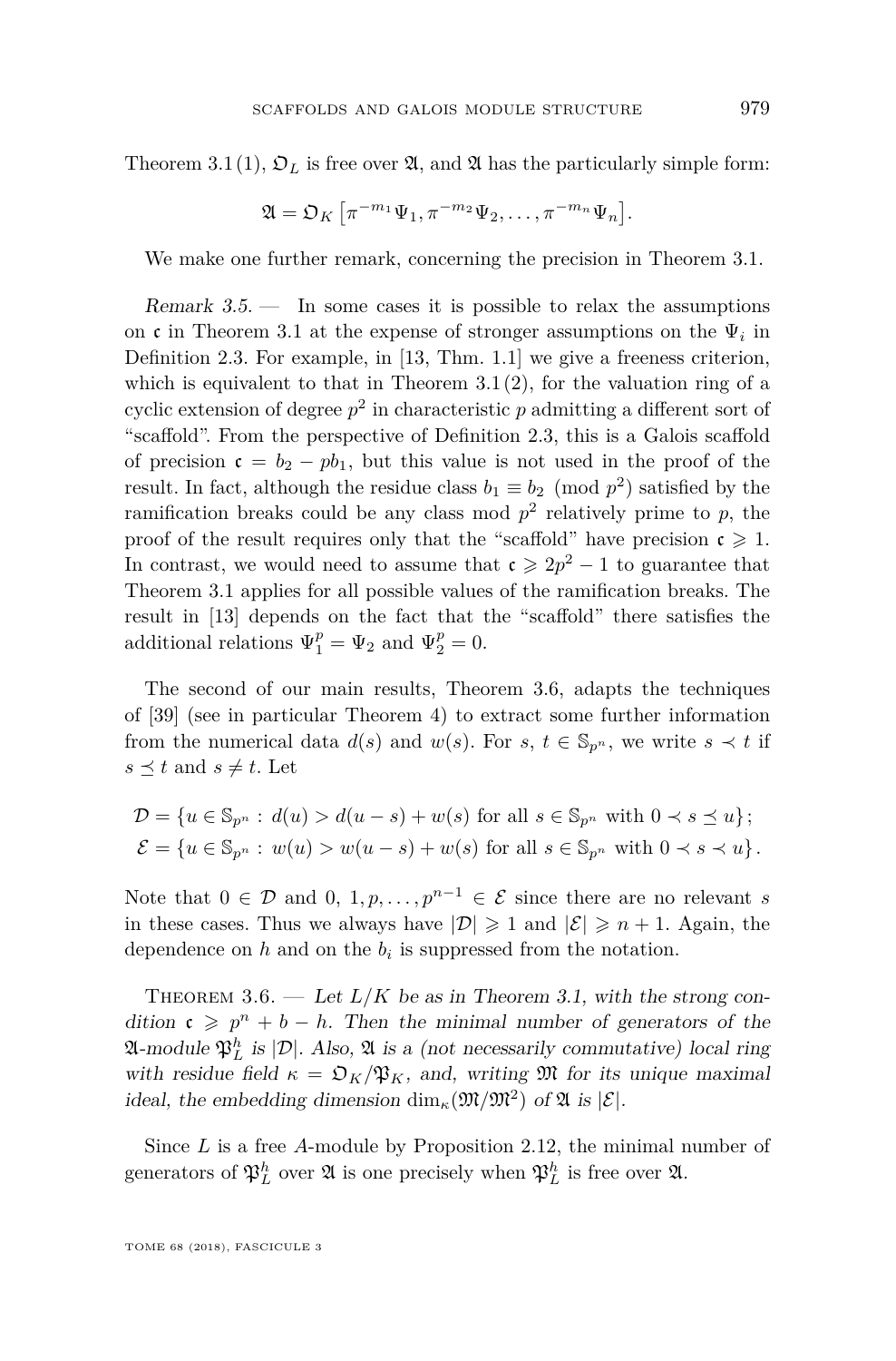#### **3.2. Proofs**

We keep the notation of the previous subsection. In particular, *L/K* admits an *A*-scaffold with precision  $c \geq 1$  and with shift parameters  $b_1, \ldots, b_n$ , giving rise to the functions  $\mathfrak{b} : \mathbb{S}_{p^n} \to \mathbb{Z}$  and  $\mathfrak{a} : \mathbb{S}_{p^n} \to \mathbb{S}_{p^n}$ . We fix  $h \in \mathbb{Z}$ and study the ideal  $\mathfrak{P}_L^h$  as a module over its associated order  $\mathfrak{A} := \mathfrak{A}(h, a)$ . Recall that *b* is the unique integer satisfying [\(3.2\)](#page-12-2).

Our goal in this subsection is to prove Theorems [3.1](#page-13-0) and [3.6,](#page-15-0) but we first provide an overview of the strategy of the proofs. The reader might find it helpful initially to consider the special case  $\mathfrak{c} = \infty$ ,  $u_{i,t} = 1$  in Remark [2.11](#page-11-1) (which forces *A* to be commutative), and further to suppose that  $b_1 = \cdots = b_n = b$ , so that  $b(s) = bs$ .

Let  $t \in \mathbb{S}_{p^n}(h)$  and  $s \in \mathbb{S}_{p^n}$ . If  $s \preceq \mathfrak{a}(t)$  and  $\Psi \in \Upsilon^{(s)}$  then by [\(2.6\)](#page-10-1) the element  $\Psi \cdot \lambda_t$  has valuation  $t + \mathfrak{b}(s)$ . We wish to relate this element to the  $\mathfrak{O}_K$ -basis  $\{\lambda_m : m \in \mathbb{S}_{p^n}(h)\}$  of  $\mathfrak{P}_L^h$ , so, for any  $t \in \mathbb{S}_{p^n}(h)$  and  $s \in \mathbb{S}_{p^n}$ , we write

<span id="page-16-1"></span>(3.6) 
$$
t + \mathfrak{b}(s) = H(s,t) + p^n D(s,t)
$$
 with  $H(s,t) \in \mathbb{S}_{p^n}(h)$ .

Thus we have

<span id="page-16-0"></span>(3.7) 
$$
D(s,t) = \left\lfloor \frac{t + \mathfrak{b}(s) - h}{p^n} \right\rfloor, \qquad H(s,t) = h + r(t + \mathfrak{b}(s) - h).
$$

In particular, comparing with [\(3.3\)](#page-13-4), we have

<span id="page-16-2"></span>
$$
(3.8) \t\t D(s,b) = d(s).
$$

By Proposition [2.12,](#page-11-0)  $\lambda_b$  has the normal basis property  $L = A \cdot \lambda_b$ , so we seek to compare  $\Psi^{(s)} \cdot \lambda_t$  with  $\Psi^{(u)} \cdot \lambda_b$  where  $u \in \mathbb{S}_{p^n}$  is chosen to make the valuations of these elements agree mod  $p^n$ . Thus we require  $H(u, b) =$  $H(s,t)$ . There will be a unique *u* with this property, since  $H(u, b)$  realizes each element of  $\mathbb{S}_{p^n}(h)$  exactly once as *u* varies in  $\mathbb{S}_{p^n}$ .

In order to translate between *t* and *u* (for a fixed *s*), we will need a number of facts which depend on the properties of  $\mathfrak b$  and  $\mathfrak a$  given in Lemma [2.2.](#page-7-4) These facts are recorded in Lemma [3.7.](#page-17-0) We are interested in the valuations of the elements  $\Phi^{(s)} \cdot \lambda_t = \pi^{-w(s)} \Psi^{(s)} \cdot \lambda_t$  or, more generally,  $\pi^{-w(s)} \Psi \cdot \lambda_t$ for any  $\Psi \in \Upsilon^{(s)}$ . In Proposition [3.8](#page-18-0) we determine some of these valuations precisely, and bound the rest in terms of  $\mathfrak{c}$ . To prove Theorem [3.1,](#page-13-0) we then use this information to obtain an explicit description of the associated order  $\mathfrak{A}$  and to determine when  $\mathfrak{P}_L^h$  is free over  $\mathfrak{A}$ .

Before proving Theorem [3.6,](#page-15-0) we need to deal with the fact that  $\mathfrak A$  need not in general be commutative. We show in Proposition [3.9](#page-20-0) that any two of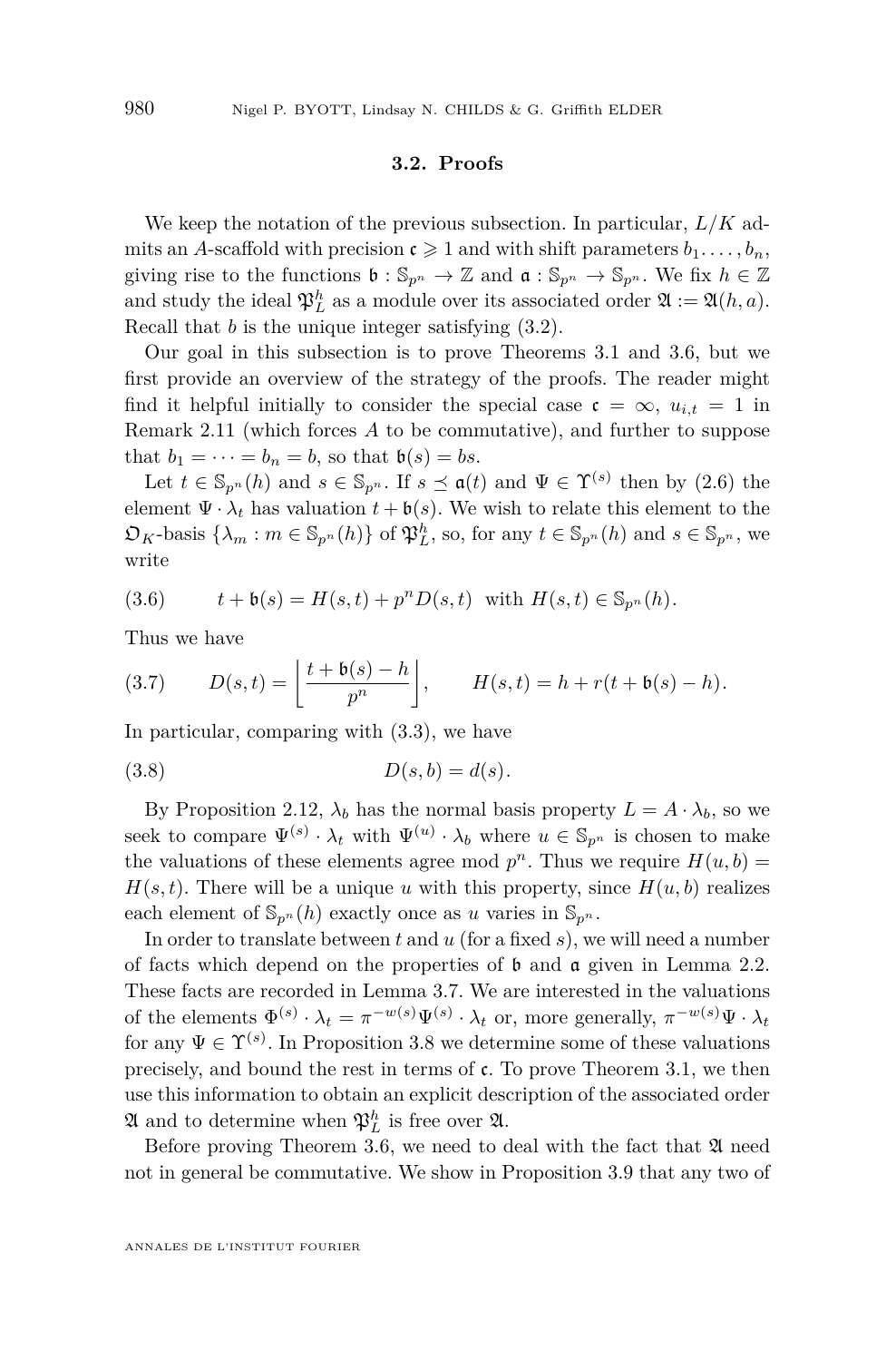our basis elements  $\Phi^{(r)}$ ,  $\Phi^{(s)}$  of  $\mathfrak A$  commute mod  $\pi \mathfrak A$  up to multiplication by a unit in  $\mathfrak{O}_K$ .

We begin the proof of Theorem [3.6](#page-15-0) by showing that the  $\mathcal{D}_K$ -lattice  $\mathfrak{M}$ in  $\mathfrak{A}$ , spanned by  $\pi$  and the  $\Phi^{(s)}$  for  $s \neq 0$ , is the unique maximal ideal of  $\mathfrak{A}$ . Since  $\Psi_i \cdot 1 = 0$ , it is easy to see that  $\mathfrak{M}$  is an ideal of  $\mathfrak{A}$ , and that  $\mathfrak{A}/\mathfrak{M} \cong \kappa$ , the residue field of *K*. To show the uniqueness, we check that M is topologically nilpotent. This is easy to see in the special case considered in Remark [2.11,](#page-11-1) where *A* is commutative and  $\Psi_i^p = 0$  for each *i*. In general, we use Proposition [3.9](#page-20-0) to show that  $\mathfrak{M}$  is topologically nilpotent.

Once we have established that  $\mathfrak{M}$  is the unique maximal ideal of  $\mathfrak{A}$  (so that  $\mathfrak A$  is a local ring), it follows by Nakayama's Lemma that the minimal number of generators for the  $\mathfrak{A}\text{-module } \mathfrak{P}_L^h$  (resp.  $\mathfrak{M}$ ) is just the dimension of  $\mathfrak{P}_L^h/\mathfrak{M}\cdot\mathfrak{P}_L^h$  (resp.  $\mathfrak{M}/\mathfrak{M}^2$ ) as a vector space over *κ*. To determine these dimensions, we take the obvious  $\mathfrak{O}_K$ -basis of  $\mathfrak{P}^h_L$  (resp.  $\mathfrak{M}$ ), which is indexed by the partially ordered set  $\mathbb{S}_{p^n}$ . Some of these generators are redundant because they can be obtained by the action of  $\mathfrak A$  on another generator occurring earlier in the partial order. Removing these redundant generators will leave a basis of the appropriate  $\kappa$ -vector space, since, by hypothesis, the precision of the scaffold is too high to allow any further relations between the surviving generators.

This concludes our overview of the proofs, and we now start the detailed arguments.

<span id="page-17-0"></span>LEMMA 3.7. — Fix  $s \in \mathbb{S}_{p^n}$ , and let  $t \in \mathbb{S}_{p^n}(h)$  and  $u \in \mathbb{S}_{p^n}$  satisfy  $H(u, b) = H(s, t)$ . Then we have

$$
s\preceq \mathfrak{a}(t)\Leftrightarrow s\preceq u\,,
$$

<span id="page-17-1"></span>Moreover, when  $s \preceq \mathfrak{a}(t)$ , the following hold:

<span id="page-17-3"></span><span id="page-17-2"></span>(1)  $a(H(s,t)) = a(t) - s;$ (2)  $u = p^n - 1 + s - a(t);$ (3)  $t = H(u - s, b);$ (4)  $D(s,t) = d(u) - d(u-s).$ 

<span id="page-17-4"></span>Proof. — Let  $s \preceq \mathfrak{a}(t)$ . By Lemma [2.2,](#page-7-4) we have  $\mathfrak{b}(s) + \mathfrak{b}(\mathfrak{a}(t) - s) =$  $\mathfrak{b}(\mathfrak{a}(t)) \equiv -t \pmod{p^n}$ . Using [\(3.7\)](#page-16-0), it follows that  $H(s,t) \equiv t + \mathfrak{b}(s) \equiv$  $-\mathfrak{b}(\mathfrak{a}(t)-s) \pmod{p^n}$ . Applying **a** gives [\(1\)](#page-17-1). Similarly, as  $u \preceq \mathfrak{a}(b) = p^n - 1$ , we have  $H(u, b) \equiv b + b(u) \equiv b(u) - b(p^n - 1) = -b(p^n - 1 - u)$ . Since  $H(s,t) = H(u,b)$ , we therefore have  $a(t) - s = p^n - 1 - u$ , giving [\(2\)](#page-17-2), and thus  $\mathfrak{a}(t)_{(n-i)} - s_{(n-i)} = (p-1) - u_{(n-i)}$  for  $1 \leq i \leq n$ , since  $s \leq \mathfrak{a}(t)$  by hypothesis. Hence  $s_{(n-i)} = u_{(n-i)} - (p-1-a(t)_{(n-i)})$  for each *i*, so that  $s \leq$ *u*. This shows the implication  $s \preceq \mathfrak{a}(t) \Rightarrow s \preceq u$ . The reverse implication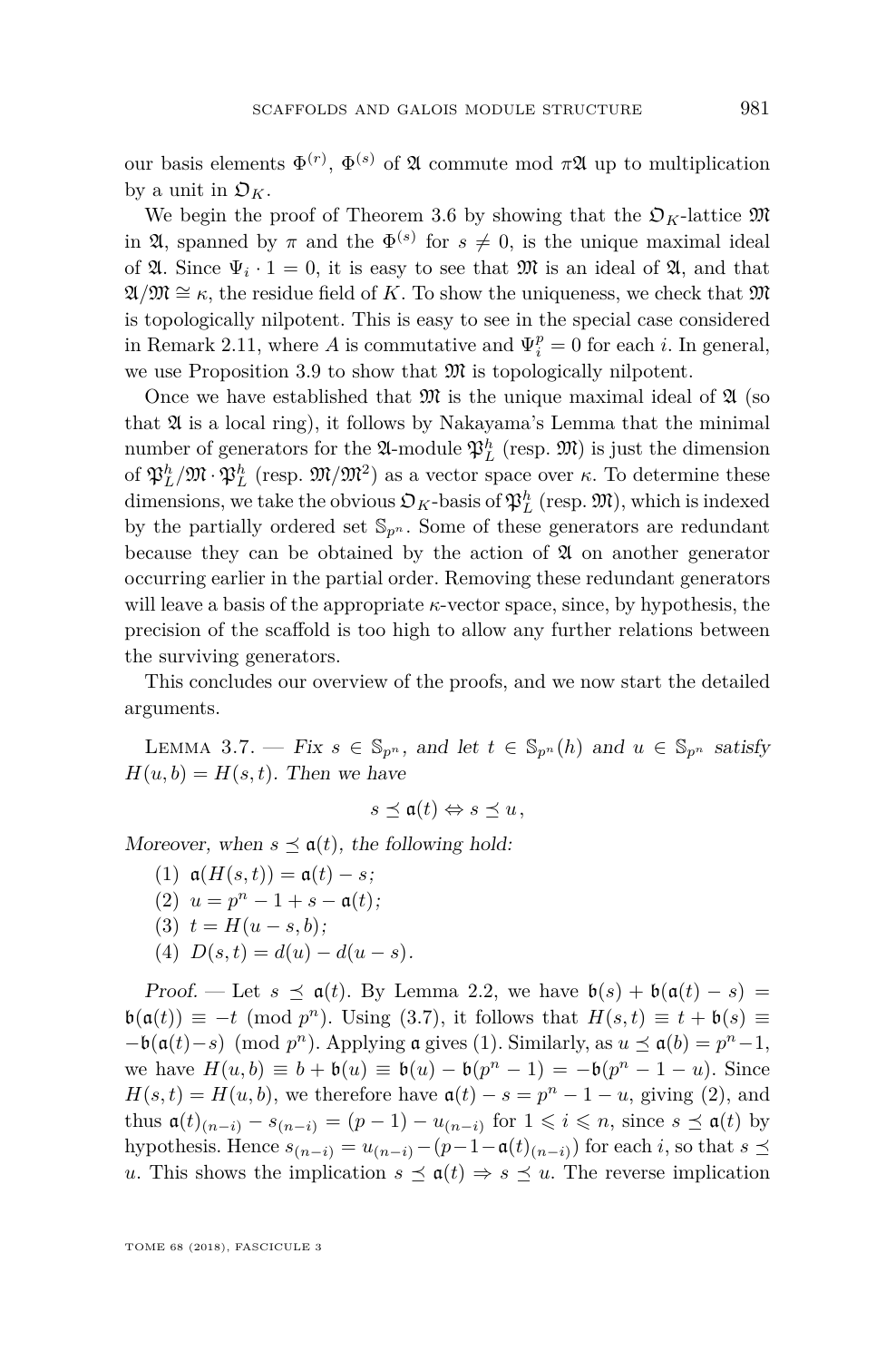follows since the sets  $\{t \in \mathbb{S}_{p^n}(h) : s \leq \mathfrak{a}(t)\}\$ and  $\{u \in \mathbb{S}_{p^n} : s \leq u\}$  have the same cardinality.

It remains to prove [\(3\)](#page-17-3) and [\(4\)](#page-17-4). Still assuming  $s \preceq \mathfrak{a}(t)$ , we have from [\(3.7\)](#page-16-0) that

$$
H(u-s,b) \equiv b + b(u-s)
$$
  
\n
$$
\equiv b + b(p^n - 1 - a(t))
$$
  
\n
$$
\equiv b + b(p^n - 1) + t
$$
  
\n
$$
\equiv t \pmod{p^n},
$$

and [\(3\)](#page-17-3) follows as both sides are in  $\mathbb{S}_{p^n}(h)$ . Finally, using [\(3.6\)](#page-16-1) and [\(3.8\)](#page-16-2), we have

$$
p^{n}D(s,t) = t + b(s) - H(s,t)
$$
  
=  $H(u - s, b) + b(s) - H(u, b)$   
=  $[b + b(u - s) - p^{n}D(u - s, b)] + b(s) - [b + b(u) - p^{n}D(u, b))]$   
=  $p^{n}d(u) - p^{n}d(u - s),$ 

since  $\mathfrak{b}(u-s) = \mathfrak{b}(u) - \mathfrak{b}(s)$  because  $s \leq u$ . Dividing by  $p^n$  yields [\(4\)](#page-17-4).  $\square$ 

<span id="page-18-3"></span>It is immediate from Lemma [3.7](#page-17-0) that we may rewrite [\(3.4\)](#page-13-1) as

(3.9) 
$$
w(s) = \min\{D(s,t) : t \in \mathbb{S}_{p^n}(h), \mathfrak{a}(t) \succeq s\}.
$$

Moreover, it then follows from [\(3.7\)](#page-16-0) that if  $s \preceq \mathfrak{a}(t)$  then either  $D(s,t)$  $w(s)$  or  $D(s,t) = w(s) + 1$ . We define

(3.10) 
$$
\epsilon(s,t) = D(s,t) - w(s) \in \{0,1\} \text{ for } s \leq \mathfrak{a}(t).
$$

<span id="page-18-0"></span>PROPOSITION 3.8. — Suppose that the  $\Psi_i$  are as in Definition [2.3.](#page-7-0) Let  $s \in \mathbb{S}_{p^n}$  and  $t \in \mathbb{S}_{p^n}(h)$ . Let  $\Psi$  be any element of  $\Upsilon^{(s)}$ , and set  $\Phi = \pi^{-w(s)}\Psi$ .

<span id="page-18-1"></span>(1) If  $s \leq \mathfrak{a}(t)$  then there is a unit  $y_{\Phi,t} \in \mathfrak{O}_K^{\times}$  such that

$$
\Phi \cdot \lambda_t \equiv \pi^{\epsilon(s,t)} y_{\Phi,t} \lambda_{H(s,t)} \pmod{\pi^{\epsilon(s,t)} \lambda_{H(s,t)} \mathfrak{P}_L^{\epsilon}}.
$$

In particular,

$$
v_L(\Phi \cdot \lambda_t) = \begin{cases} H(s,t) & \text{if } s \le \mathfrak{a}(t) \text{ and } \epsilon(s,t) = 0, \\ H(s,t) + p^n & \text{if } s \le \mathfrak{a}(t) \text{ and } \epsilon(s,t) = 1. \end{cases}
$$

<span id="page-18-2"></span>(2) If  $s \npreceq \mathfrak{a}(t)$  then we have the bounds

$$
v_L(\Phi \cdot \lambda_t) \geq \begin{cases} H(s,b) + t - b + \mathfrak{c} & \text{if } s \nleq \mathfrak{a}(t) \text{ and } w(s) = d(s), \\ H(s,b) + t - b + p^n + \mathfrak{c} & \text{if } s \nleq \mathfrak{a}(t) \text{ and } w(s) \neq d(s) \end{cases}
$$

ANNALES DE L'INSTITUT FOURIER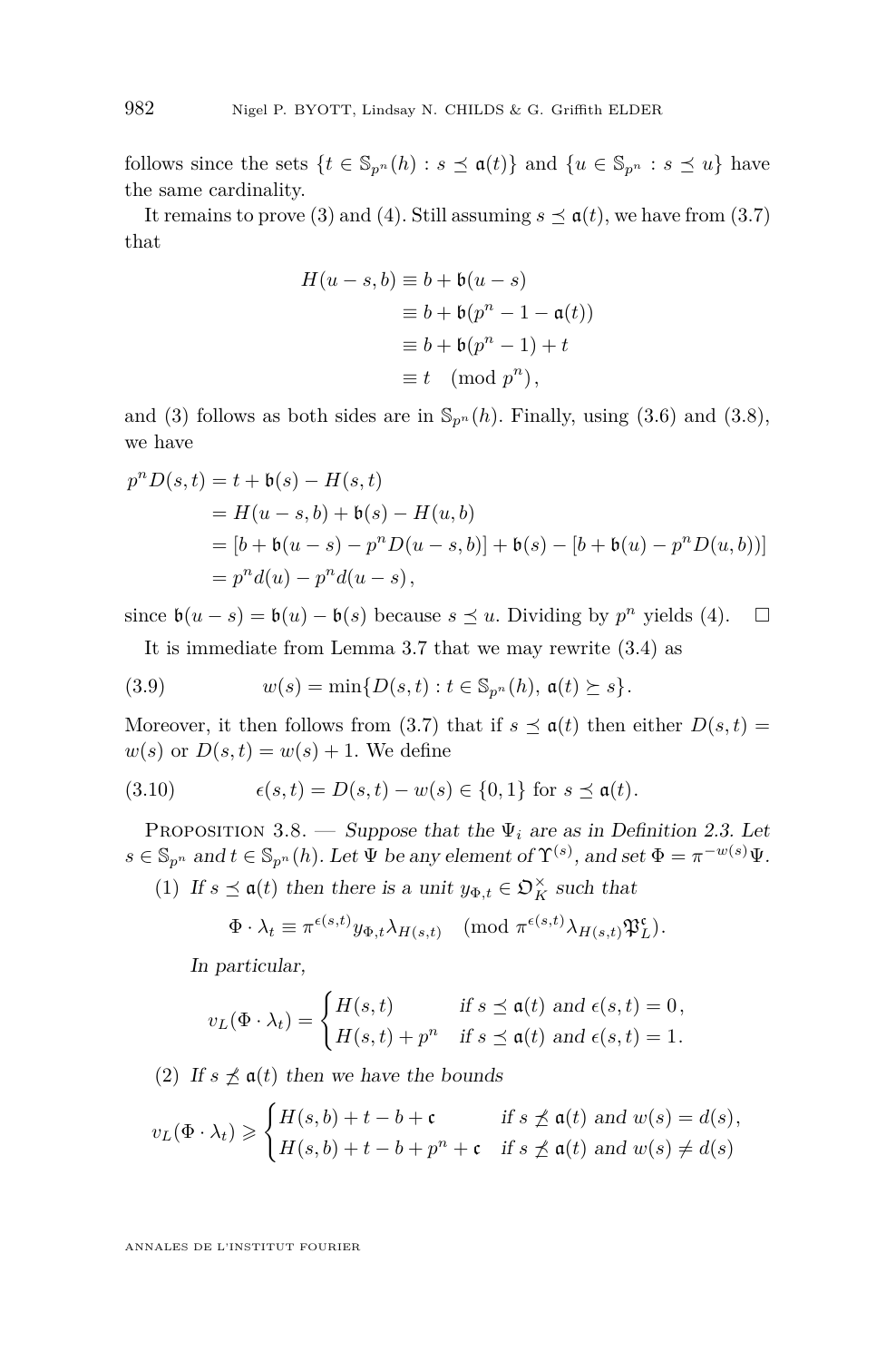Proof. — It follows from  $(3.6)$  and Definition  $2.3(1)$  $2.3(1)$  that there is an  $x \in \mathfrak{O}_K^{\times}$  so that  $\lambda_{t+\mathfrak{b}(s)} = x\pi^{D(s,t)}\lambda_{H(s,t)}$ .

 $(1).$  $(1).$  — If  $s \leq \mathfrak{a}(t)$  then  $(2.5)$  gives  $\Psi \cdot \lambda_t \equiv U_{\Psi,t} \lambda_{t+\mathfrak{b}(s)} \pmod{\lambda_{t+\mathfrak{b}(s)} \mathfrak{P}_L^c}.$ Multiplying by  $\pi^{-w(s)}$  and setting  $y_{\Phi,t} = xU_{\Psi,t}$  we obtain the required congruence. The remaining assertions follow immediately.

 $(2)$ . — If  $s \npreceq \mathfrak{a}(t)$  then  $(2.5)$  gives  $v_L(\Phi \cdot \lambda_t) \geq t + \mathfrak{b}(s) - p^n w(s) + \mathfrak{c}$ . From [\(3.6\)](#page-16-1) we have

$$
t + \mathfrak{b}(s) = H(s, t) + p^{n} D(s, t) = t - b + H(s, b) + p^{n} D(s, b).
$$

Hence, using [\(3.8\)](#page-16-2),

$$
v_L(\Phi \cdot \lambda_t) \geq t - b + H(s, b) + p^n(d(s) - w(s)) + \mathfrak{c},
$$

and by [\(3.3\)](#page-13-4) and [\(3.4\)](#page-13-1) either  $w(s) = d(s)$  or  $w(s) = d(s) - 1$ . The two cases give the stated inequalities.  $\Box$ 

We can now prove the first of our main results,

#### Proof of Theorem [3.1.](#page-13-0)

[\(1\)](#page-13-2). — Assume that  $\mathfrak{c} \ge \max(b - h, 1)$ . By Proposition [3.8,](#page-18-0) we have for all  $s \in \mathbb{S}_{p^n}$  and all  $t \in \mathbb{S}_{p^n}(h)$  that  $v_L(\Phi^{(s)} \cdot \lambda_t) \geq h$ . Since  $\{\lambda_t : t \in \mathbb{S}_{p^n}(h)\}\$ is an  $\mathfrak{O}_K$ -basis of  $\mathfrak{P}_L^h$ , this shows that  $\Phi^{(s)} \in \mathfrak{A}$  for all *s*. Any  $\alpha \in A$  may be written  $\alpha = \sum_{s \in \mathbb{S}_{p^n}} c_s \Phi^{(s)}$  for some  $c_s \in K$ . We have just shown that if  $c_s \in \mathfrak{O}_K$  for all *s* then  $\alpha \in \mathfrak{A}$ . We must show, conversely, that if  $\alpha \in \mathfrak{A}$  then each  $c_s \in \mathfrak{O}_K$ . Applying  $\alpha$  to  $\lambda_b$ , we obtain  $\alpha \cdot \lambda_b = \sum_s c_s \Phi^{(s)} \cdot \lambda_b$ . But  $s \preceq \mathfrak{a}(b) = p^n - 1$ , so, for each *s* with  $c_s \neq 0$ , we have  $v_L(c_s \Phi^{(s)} \cdot \lambda_b) \equiv H(s, b)$ (mod  $p^n$ ) by Proposition [3.8](#page-18-0)[\(1\)](#page-18-1). These valuations are distinct mod  $p^n$ , so  $v_L(c_s \Phi^{(s)} \cdot \lambda_b) \geq h$ . Thus  $c_s \in \mathfrak{O}_K$  if  $\epsilon(s, b) = 0$ , and  $c_s \in \pi^{-1} \mathfrak{O}_K$  otherwise. Now assume for a contradiction that some  $c_s \notin \mathfrak{O}_K$ . Since  $\epsilon(s, b) = 1$ , we have  $d(s) = D(s, b) = w(s) + 1$ . By [\(3.9\)](#page-18-3), there is some  $t \in \mathbb{S}_{p^n}(h)$  with  $a(t) \geq s$  and  $D(s,t) = w(s)$ , so that  $\epsilon(s,t) = 0$ . Amongst these *t*, take the one with  $H(s,t)$  minimal, and consider  $\alpha \cdot \lambda_t = \sum_{j \in \mathbb{S}_{p^n}} c_j \Phi^{(j)} \cdot \lambda_t$ . For the term  $j = s$  we have

$$
v_L(c_j \Phi^{(j)} \cdot \lambda_t) = v_L(c_s) + H(s, t) = -p^n + H(s, t) < h
$$

by Proposition [3.8](#page-18-0)[\(1\)](#page-18-1). For the terms with  $j \neq s$  but  $j \preceq \mathfrak{a}(t)$ , we have

$$
v_L(c_j\Phi^{(j)} \cdot \lambda_t) > -p^n + H(s,t)
$$

by Proposition [3.8](#page-18-0)[\(1\)](#page-18-1) again and the choice of *t*. For the terms with  $j \nleq \mathfrak{a}(t)$ , since  $w(s) \neq d(s)$ , we have

$$
v_L(c_j\Phi^{(j)} \cdot \lambda_t) \geq v_L(c_j) + H(j, b) + t - b + p^n + \mathfrak{c} \geq h
$$

TOME 68 (2018), FASCICULE 3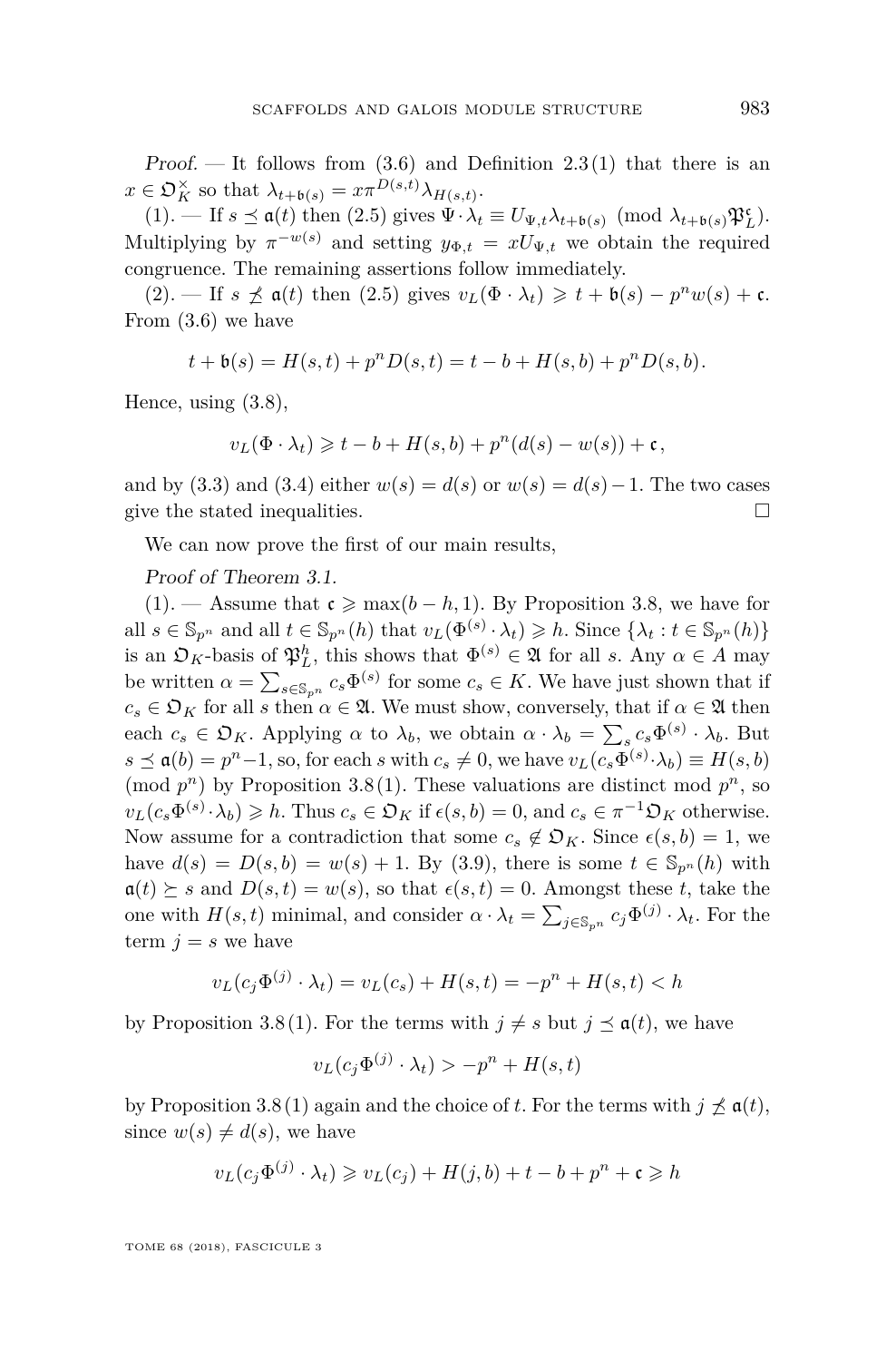by Proposition  $3.8(2)$  $3.8(2)$  and the hypothesis on c. Hence

$$
v_L(\alpha \cdot \lambda_t) = -p^n + H(s, t) < h
$$

giving the required contradiction.

[\(2\)](#page-13-3). — Now assume that the stronger condition  $\mathfrak{c} \geqslant p^n + b - h$  holds. Let  $\rho$  be an arbitrary element of  $\mathfrak{P}_L^h$ . We investigate when  $\rho$  is a free generator for  $\mathfrak{P}_L^h$  over  $\mathfrak{A}$ . Since  $\{\lambda_t : t \in \mathbb{S}_{p^n}(h)\}\)$  is an  $\mathfrak{O}_K$ -basis for  $\mathfrak{P}_L^h$ , we have  $\rho = \sum_{t \in \mathbb{S}_{p^n}(h)} x_t \lambda_t$  for some  $x_t \in \mathfrak{O}_K$ . By Proposition [3.8](#page-18-0) and the hypothesis on  $c$ , we therefore have

$$
\Phi^{(s)} \cdot \rho \equiv \sum_{t} x_t y_{s,t} \pi^{\epsilon(s,t)} \lambda_{H(s,t)} \pmod{\pi \mathfrak{P}_L^h},
$$

where the sum is over those  $t \in \mathbb{S}_{p^n}(h)$  with  $s \preceq \mathfrak{a}(t)$ . Using Lemma [3.7,](#page-17-0) we can rewrite this as

$$
\Phi^{(s)} \cdot \rho \equiv \sum_{u \succeq s} c_{s,u} \lambda_{H(u,b)} \pmod{\pi \mathfrak{P}_L^h},
$$

where the sum is over  $u \in \mathbb{S}_{p^n}$  satisfying  $u \succeq s$ , and where  $c_{s,u} = x_t y_{s,t} \pi^{\epsilon(s,t)}$ for  $t = H(u - s, b)$ . The matrix  $(c_{s,u})$  expressing the elements  $\Phi^{(s)} \cdot \rho$  (ordered by increasing *s*) in terms of the basis elements  $\lambda_{H(u,b)}$  (ordered by increasing *u*) is therefore upper triangular mod  $\pi$ . Thus the  $\Phi^{(s)} \cdot \rho$  also form an  $\mathfrak{O}_K$ -basis of  $\mathfrak{P}_L^h$  if and only if  $c_{s,s} \in \mathfrak{O}_K^\times$  for all *s*. But when  $u = s$ , we have  $t = H(0, b) = b$  and  $D(s, t) = d(s)$ . Since  $x_b \in \mathfrak{O}_K$ ,  $y_{s,b} \in \mathfrak{O}_K^\times$ , and  $d(s) \geq w(s)$ , it follows that  $\mathfrak{P}_L^h = \mathfrak{A} \cdot \rho$  if and only if  $x_b \in \mathfrak{O}_K^{\times}$  and  $d(s) = w(s)$  for all *s*. Thus  $\mathfrak{P}_L^h$  is a free  $\mathfrak{A}\text{-module on some generator } \rho$ if and only if  $d(s) = w(s)$  for all *s*. Moreover, if  $v_L(\rho) = b$  then we must have  $v_L(x_t \lambda_t) \geq b$  for all *t*, with equality for  $t = b$ . In particular,  $x_b \in \mathfrak{O}_K^{\times}$ . Hence  $\rho$  is a free generator for  $\mathfrak{P}_L^h$  over  $\mathfrak{A}$ , provided that  $d(s) = w(s)$  for all  $s$ .

<span id="page-20-0"></span>PROPOSITION 3.9. — Suppose that  $\mathfrak{c} \geq p^n + b - h$  and let  $r, s \in \mathbb{S}_{p^n}$ . If  $r \nleq p^n - 1 - s$  or if  $w(r) + w(s) \neq w(r + s)$  then  $\Phi^{(r)} \Phi^{(s)} \in \pi \mathfrak{A}$ . In the remaining case that  $r \leq p^n - 1 - s$  and  $w(r) + w(s) = w(r + s)$ , there is some  $c \in \mathfrak{O}_K^\times$  such that  $\Phi^{(r)} \Phi^{(s)} - c \Phi^{(r+s)} \in \pi \mathfrak{A}$ .

Proof. — By Proposition [3.8](#page-18-0) applied successively to  $\Psi^{(s)}$  and  $\Psi^{(r)}$ , to-gether with Lemma [3.7](#page-17-0)[\(1\)](#page-17-1), we have for any  $t \in \mathbb{S}_{p^n}(h)$  that  $\Phi^{(r)}\Phi^{(s)} \cdot \lambda_t \in$  $\pi \mathfrak{P}_L^h$  unless  $s \preceq \mathfrak{a}(t)$  and  $r \preceq \mathfrak{a}(H(s,t)) = \mathfrak{a}(t) - s$ . In particular, if  $r \npreceq p^n - 1 - s$  then  $\Phi^{(r)} \Phi^{(s)} \cdot \lambda_t \in \pi \mathfrak{P}_L^h$  for all  $t \in \mathbb{S}_{p^n}(h)$ , so that  $\Phi^{(r)}\Phi^{(s)} \in \pi\mathfrak{A}.$ 

ANNALES DE L'INSTITUT FOURIER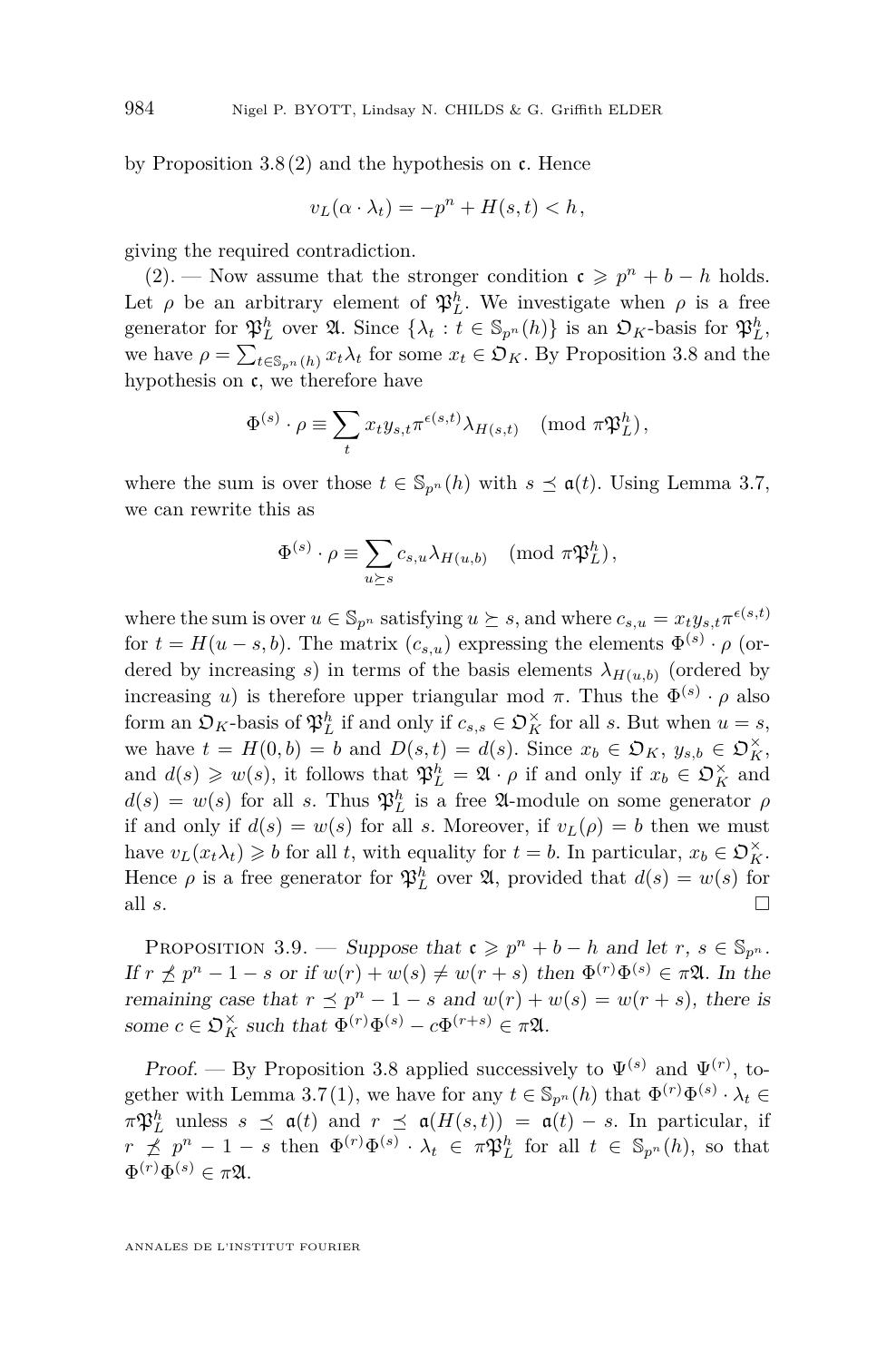Now suppose that  $r \leq p^n - 1 - s$ . Applying Proposition [3.8](#page-18-0) to  $\Psi :=$  $\Psi^{(r)}\Psi^{(s)} \in \Upsilon^{(r+s)}$ , we find that the element

<span id="page-21-0"></span>
$$
\Phi := \pi^{-w(r+s)}\Psi = \pi^{w(r)+w(s)-w(r+s)}\Phi^{(r)}\Phi^{(s)}
$$

satisfies  $v_L(\Phi \cdot \lambda_t) \geq h$  for all  $t \in \mathbb{S}_{p^n}(h)$ , so that  $\Phi \in \mathfrak{A}$ . Now it follows from [\(3.4\)](#page-13-1) that  $w(r + s) \geq w(r) + w(s)$ . Thus if  $w(r) + w(s) \neq w(r + s)$ , we have  $\Phi^{(r)}\Phi^{(s)} \in \pi^{w(r+s)-w(r)-w(s)}\mathfrak{A} \subseteq \pi\mathfrak{A}.$ 

It remains to consider the case that  $r \leq p^{n} - 1 - s$  and  $w(r) + w(s) =$  $w(r + s)$ , so that  $\Phi = \Phi^{(r)} \Phi^{(s)}$ . Since the  $\Phi^{(u)}$  form an  $\mathfrak{O}_K$ -basis for the order A, we have

(3.11) 
$$
\Phi^{(r)}\Phi^{(s)} = \sum_{u \in \mathbb{S}_{p^n}} c_u \Phi^{(u)}
$$

for some  $c_u \in \mathfrak{D}_K$ . We apply Proposition [3.8](#page-18-0) on the one hand to  $\Psi =$  $\Psi^{(r)}\Psi^{(s)}$ , and on the other hand to each  $\Psi^{(u)}$ . This gives the following congruences mod  $\pi \mathfrak{P}_L^h$ :

<span id="page-21-2"></span>(3.12) 
$$
\Phi^{(r)}\Phi^{(s)}\cdot\lambda_t \equiv \begin{cases} y_t\lambda_{H(r+s,t)} & \text{if } r+s \leq \mathfrak{a}(t) \text{ and } \epsilon(r+s,t) = 0, \\ 0 & \text{otherwise,} \end{cases}
$$

<span id="page-21-1"></span>(3.13) 
$$
\Phi^{(u)} \cdot \lambda_t \equiv \begin{cases} z_{u,t} \lambda_{H(u,t)} & \text{if } u \leq \mathfrak{a}(t) \text{ and } \epsilon(u,t) = 0, \\ 0 & \text{otherwise,} \end{cases}
$$

with  $y_t$ ,  $z_{u,t} \in \mathfrak{O}_K^{\times}$ . In view of [\(3.11\)](#page-21-0), if we multiply [\(3.13\)](#page-21-1) by  $c_u$  and sum over  $u$ , we must obtain the same congruence as  $(3.12)$  for each  $t$ . Thus  $c_u \Phi^{(u)} \cdot \lambda_t \in \pi \mathfrak{P}_L^h$  unless  $u = r + s \preceq \mathfrak{a}(t)$  and  $\epsilon(r+s,t) = 0$ , in which case we have  $c_{r+s}z_{r+s,t} \equiv y_t \pmod{\pi \mathfrak{D}_K}$ . Let  $c = c_{r+s}$ . Since *c* is independent of *t*, it follows that

$$
(\Phi^{(r)}\Phi^{(s)} - c\Phi^{(r+s)}) \cdot \lambda_t \in \pi \mathfrak{P}_L^h
$$

for all  $t \in \mathbb{S}_{p^n}(h)$ . Hence  $\Phi^{(r)}\Phi^{(s)} - c\Phi^{(r+s)} \in \pi\mathfrak{A}$  as required.

Proof of Theorem [3.6.](#page-15-0) — Let  $\mathfrak{M}$  be the  $\mathfrak{O}_K$ -submodule of  $\mathfrak{A}$  spanned by  $\pi = \pi \Phi^{(0)}$  and the  $\Phi^{(s)}$  for  $s \in \mathbb{S}_{p^n} \setminus \{0\}$ . It is immediate from Proposi-tion [3.9](#page-20-0) that M is an ideal in  $\mathfrak{A}$ . Clearly  $\mathfrak{A}/\mathfrak{M} \cong \mathfrak{O}_K/\mathfrak{P}_K = \kappa$ , so M is a maximal ideal and has residue field  $\kappa$ . We claim that  $\mathfrak{M}^{n(p-1)+1} \subseteq \pi \mathfrak{A}$ , so that  $\mathfrak M$  is topologically nilpotent. This will show that every maximal ideal is contained in  $\mathfrak{M}$ , so that  $\mathfrak{M}$  is in fact the unique maximal ideal and  $\mathfrak{A}$  is a local ring.

To prove the claim, it will suffice to show that if  $\Phi^{(s_1)} \dots \Phi^{(s_m)} \notin \pi \mathfrak{A}$  with  $s_1, \ldots, s_m \in \mathbb{S}_{p^n} \setminus \{0\}$ , then  $m \leq n(p-1)$ . For  $s = \sum_{i=1}^n s_{(n-i)} p^{n-i} \in \mathbb{S}_{p^n}$ , define  $|s| = \sum_{i=1}^{n} s_{(n-i)}$ . Thus if  $s \in \mathbb{S}_{p^n} \setminus \{0\}$  then  $1 \leqslant |s| \leqslant n(p-1)$ .

TOME 68 (2018), FASCICULE 3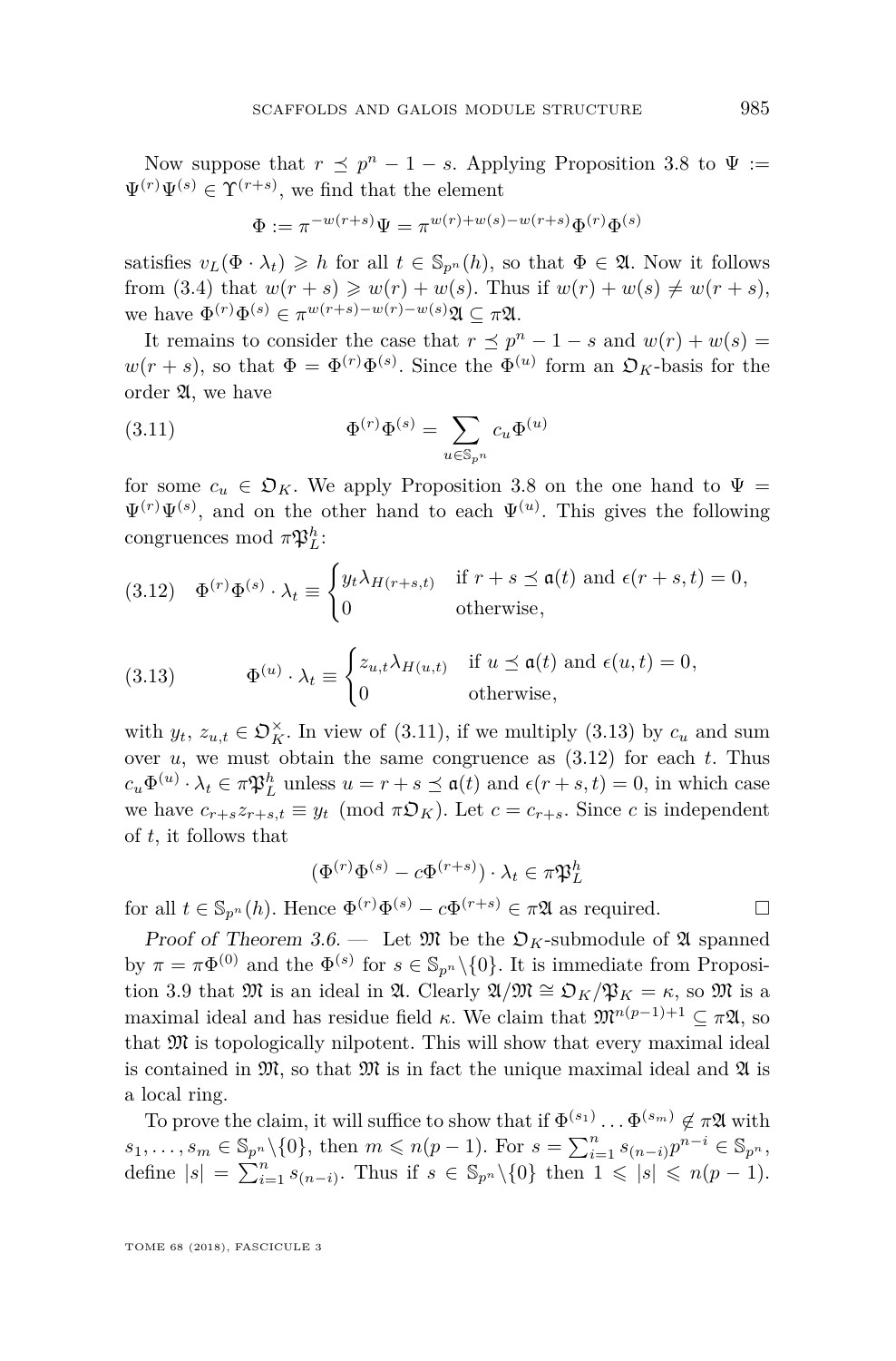By Proposition [3.9,](#page-20-0) when  $\Phi^{(s_1)}\Phi^{(s_2)} \notin \pi\mathfrak{A}$ , we have  $\Phi^{(s_1)}\Phi^{(s_2)} \equiv c\Phi^{(s_1+s_2)}$ (mod  $\pi \mathfrak{A}$ ) for some  $c \in \mathfrak{O}_K^{\times}$ , and  $s_1 \preceq p^n - 1 - s_2$ . Since  $s_1, s_2 \neq 0$ , the latter condition implies that  $s_1 + s_2 \in \mathbb{S}_{p^n}$  and  $0 \prec s_1 \prec s_1 + s_2$ , using Lemma [2.1.](#page-6-3) Inductively, if  $\Phi^{(s_1)} \dots \Phi^{(s_m)} \notin \pi \mathfrak{A}$  then

$$
0 \prec s_1 \prec s_1 + s_2 \prec \cdots \prec s_1 + \cdots + s_m,
$$

so that  $0 < |s_1| < |s_1 + s_2| < \cdots < |s_1 + \cdots + s_m|$ , which is only possible if 0 *< m* ≤ *n*(*p* − 1). This completes the proof that  $\mathfrak{A}$  is a local ring.

Consider now the minimal number of generators of  $\mathfrak{P}_L^h$  over  $\mathfrak{A}$ . By Nakayama's Lemma, a subset of  $\mathfrak{P}_L^h$  is a generating set if and only if it generates  $\mathfrak{P}_L^h/(\mathfrak{M} \cdot \mathfrak{P}_L^h)$  over  $\mathfrak{A}/\mathfrak{M} = \kappa$ . By Proposition [3.8,](#page-18-0)  $\mathfrak{M} \cdot \mathfrak{P}_L^h$  is spanned over  $\mathfrak{D}$  by  $\pi \mathfrak{P}_L^h$  and the elements  $\Phi^{(s)} \cdot \lambda_t$  where  $0 \neq s \leq \mathfrak{a}(t)$  and  $\epsilon(s,t) = 0$ . Let *u* correspond to *t* as in Lemma [3.7.](#page-17-0) Then  $\Phi^{(s)} \cdot \lambda_t \equiv y \lambda_{H(u,b)}$ (mod  $\pi \mathfrak{P}_L^h$ ) with  $y \in \mathfrak{O}_K^{\times}$ , and the condition  $\epsilon(s,t) = 0$  is equivalent to  $D(s,t) = w(s)$ , and hence to  $d(u) - d(u-s) = w(s)$ . Thus  $\mathfrak{M} \cdot \mathfrak{P}_L^h$  is spanned by  $\pi \mathfrak{P}_L^h$  and the  $\lambda_{H(u,b)}$  for those  $u \in \mathbb{S}_{p^n}$  such that  $d(u) = d(u-s) + w(s)$ for some *s* with  $0 \neq s \leq u$ . It follows that a *κ*-basis of  $\mathfrak{P}_L^h/(\mathfrak{M} \cdot \mathfrak{P}_L^h)$  is given by the images of the  $\lambda_{H(u,b)}$  for  $u \in \mathcal{D}$ , and the minimal number of generators of  $\mathfrak{P}_L^h$  over  $\mathfrak{A}$  is  $|\mathcal{D}|$ .

Finally, consider the embedding dimension  $\dim_{\kappa}(\mathfrak{M}/\mathfrak{M}^2)$ . Write  $A^+$  for the augmentation ideal  $\{a \in A : a \cdot 1 = 0\}$  of *A*. This is spanned over *K* by the  $\Phi^{(s)}$  for  $s \in \mathbb{S}_{p^n} \setminus \{0\}$ . Then  $\pi \mathfrak{A} \cap A^+ = \pi \mathfrak{M} \cap A^+$ , since both are spanned over  $\mathfrak{O}_K$  by the  $\pi \Phi^{(u)}$  for  $u \in \mathbb{S}_{p^n} \setminus \{0\}$ . Now  $\mathfrak{M}^2$  is spanned over  $\mathfrak{O}_K$  by  $\pi \mathfrak{M}$  and the products  $\Phi^{(r)} \Phi^{(s)}$  for  $r, s \in \mathbb{S}_{p^n} \setminus \{0\}$ . By Proposition [3.9](#page-20-0) we have  $\Phi^{(r)}\Phi^{(s)} \in \pi \mathfrak{A} \cap A^+ \subset \pi \mathfrak{M}$  unless  $s \preceq p^n - 1 - r$  and  $w(r) + w(s) =$  $w(r + s)$ . Conversely, when  $s \leq p^n - 1 - r$  and  $w(r) + w(s) = w(r + s)$ , we have  $\Phi^{(r)}\Phi^{(s)} \equiv c\Phi^{(r+s)} \pmod{\pi \mathfrak{M}}$  for some  $c \in \mathfrak{O}_K^\times$ . Now we may write  $u \in \mathbb{S}_{p^n}$  as  $u = r + s$ , where  $r, s \in \mathbb{S}_{p^n} \setminus \{0\}$  with  $s \preceq p^n - 1 - r$  and  $w(r) + w(s) = w(r + s)$ , precisely when  $u \notin \mathcal{E}$ . Thus the images in  $\mathfrak{M}/\mathfrak{M}^2$ of  $\pi$  and the  $\Phi^{(u)}$  with  $u \in \mathcal{E} \setminus \{0\}$  form a *κ*-basis of  $\mathfrak{M}/\mathfrak{M}^2$ . Since  $0 \in \mathcal{E}$ , we have  $\dim_{\kappa}(\mathfrak{M}/\mathfrak{M}^2) = |\mathcal{E}|.$ 

#### **4. Applications to Galois Extensions**

<span id="page-22-0"></span>In this section, we give some explicit applications of Theorems [3.1](#page-13-0) and [3.6,](#page-15-0) and relate our approach to various results already in the literature. Except where otherwise stated, we consider only the classical setting, where *L/K* is a Galois extension and *A* is the group algebra  $K[G]$  for  $G = \text{Gal}(L/K)$ , with its usual action on *L*. The scaffolds will then be Galois scaffolds in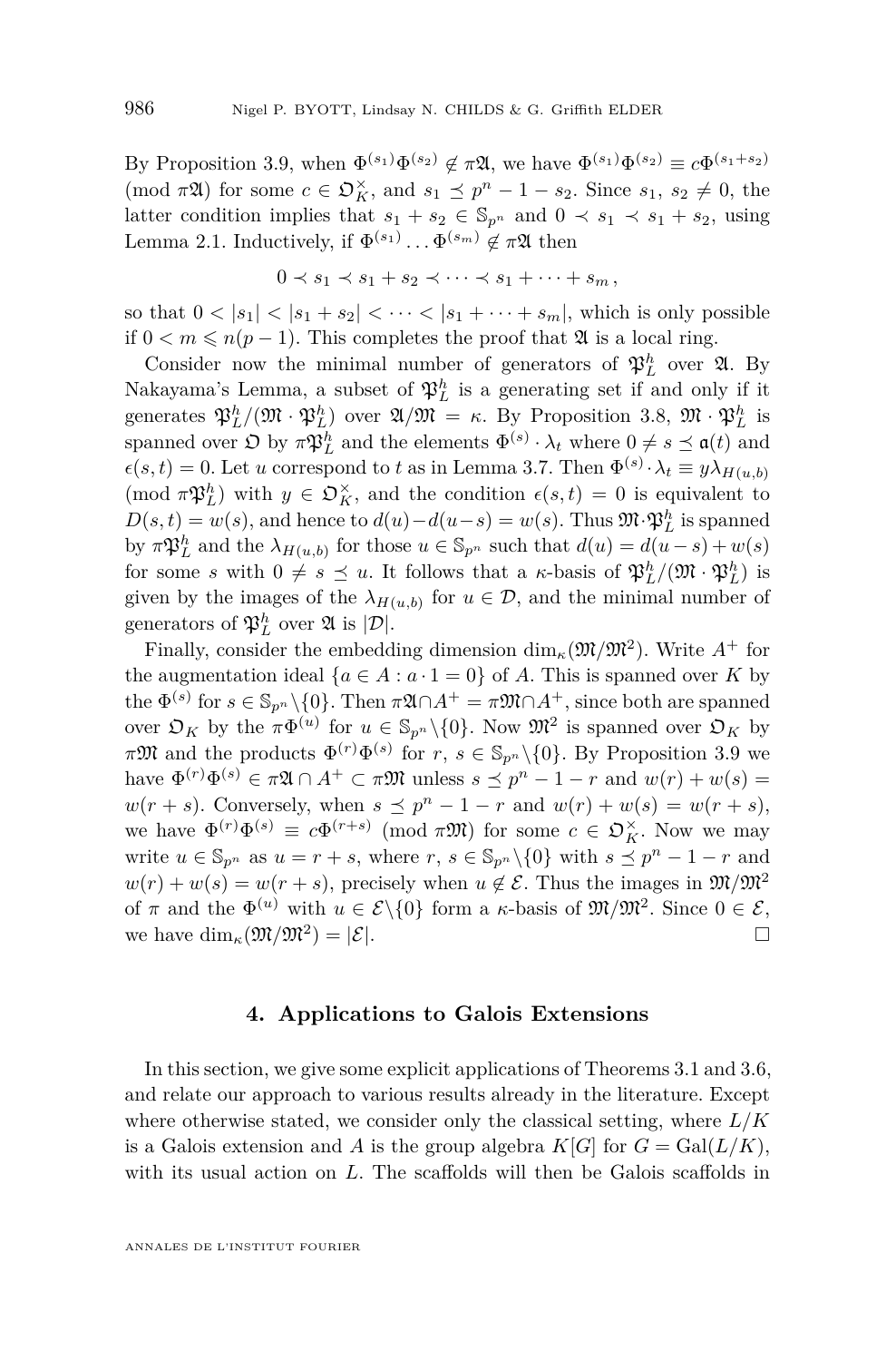the sense of Definition [2.6.](#page-8-0) In particular the residue field  $\kappa$  of K will be assumed to be perfect of characteristic  $p$ , and the shift parameters will be the (lower) ramification breaks. Also, the units  $u_{i,t}$  in Definition [2.3](#page-7-0)[\(2\)](#page-7-2) will always be 1.

Our basic examples are the near one-dimensional extensions constructed in [\[19\]](#page-45-11). These are certain elementary abelian extensions in characteristic *p*. In the terminology of this paper, the main result of [\[19\]](#page-45-11) is that any near one-dimensional extension admits a Galois scaffold of precision  $\infty$ . A necessary and sufficient condition for the valuation ring  $\mathfrak{O}_L$  of a near onedimensional extension to be free over  $\mathfrak{A}_{L/K}$  is given in [\[14,](#page-45-10) Thm. 1.1] (see [§4.3](#page-30-0) below). Theorem [3.1](#page-13-0) of this paper, applied to near one-dimensional extensions, improves on this result by giving an analogous result for any fractional ideal of the valuation ring.

The near one-dimensional extensions include all totally ramified biquadratic extensions in characteristic 2, and all totally and weakly ramified extensions in characteristic *p*. In the next two subsections, we study these two cases in detail. In a separate paper [\[15\]](#page-45-13), we construct a family of elementary abelian extensions in characteristic 0 which possess Galois scaffolds and are the analog of the near one-dimensional extensions. These include all biquadratic extensions and weakly ramified *p*-extensions satisfying some mild additional hypotheses. The results of the next two subsections hold also in characteristic 0 under these hypotheses.

#### **4.1. Biquadratic extensions**

Let  $L/K$  be a totally ramified biquadratic extension of local fields of residue characteristic 2. When *K* has characteristic 0, the structure of  $\mathfrak{O}_L$ over its associated order in  $K[G]$  was studied by Martel [\[32\]](#page-45-4). When K has characteristic 2 and has perfect residue field,  $\mathfrak{O}_L$  is always free over its associated order [\[14,](#page-45-10) Cor. 1.4]. These results trivially extend to fractional ideals  $\mathfrak{P}_L^h$  when  $h \equiv 0 \pmod{4}$ , but we are not aware of any results for  $h \not\equiv 0 \pmod{4}$ . In this subsection, we give analogous results for arbitrary *h*. We also provide supplementary information about the number of generators for the ideals which are not free and the embedding dimensions of the associated orders.

<span id="page-23-0"></span>THEOREM 4.1. — Let K be a local field of characteristic  $p = 2$  with perfect residue field. Let *L* be a totally ramified biquadratic extension of *K* with lower ramification breaks  $b_1$ ,  $b_2$ , let  $h \in \mathbb{Z}$ , and let  $\mathfrak A$  be the associated

TOME 68 (2018), FASCICULE 3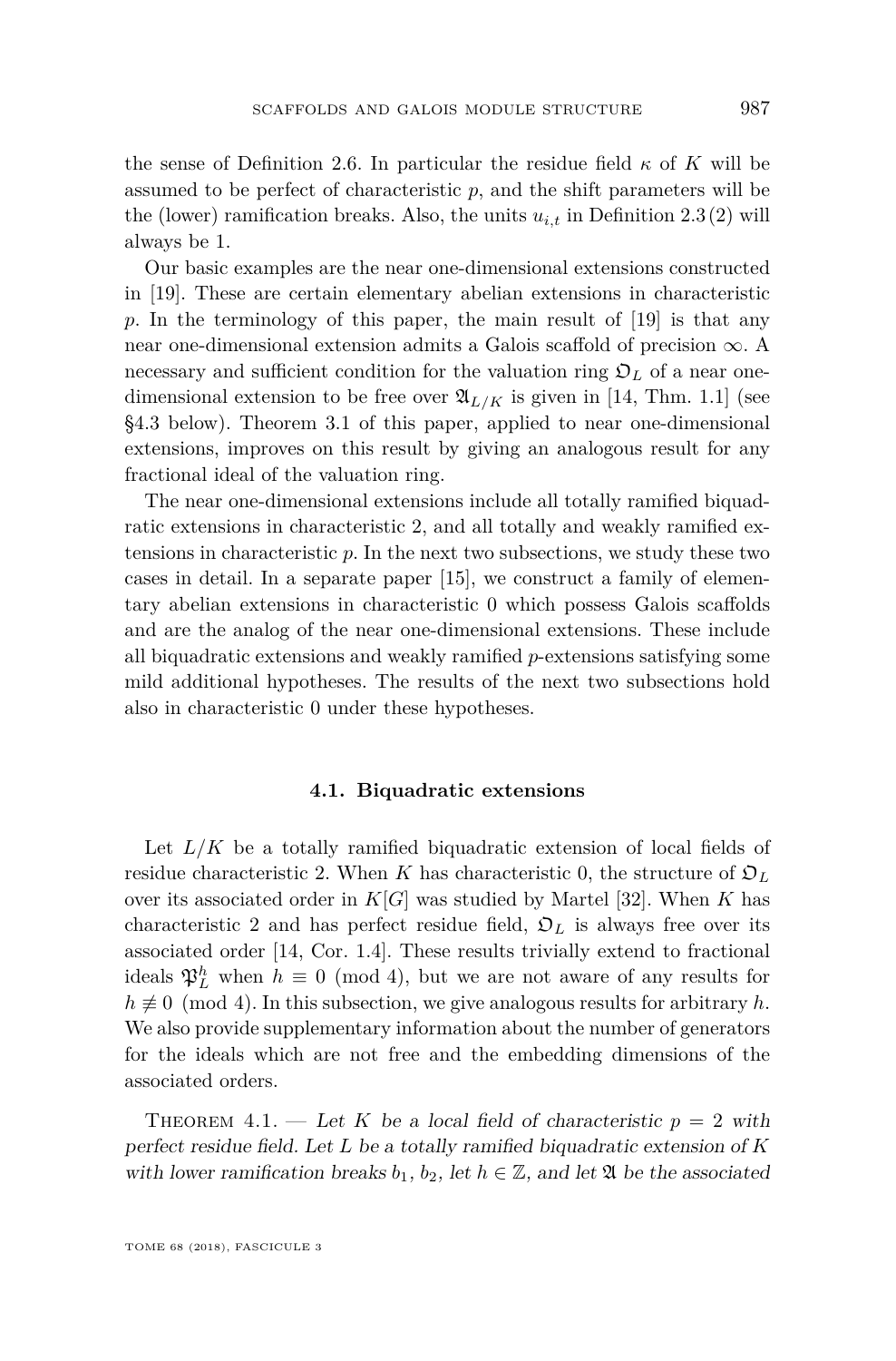|   |                  | d(s)           |              |                | w(s)           |                |          |                  |                |             |                  |
|---|------------------|----------------|--------------|----------------|----------------|----------------|----------|------------------|----------------|-------------|------------------|
|   |                  | $s =$          |              |                | $s =$          |                |          |                  |                |             |                  |
| b | $\boldsymbol{h}$ | 0              |              | 2              | 3              | 0              | 1        | 2                | 3              | D           | ${\mathcal E}$   |
| 1 | 1                | 0              | $\mathbf{0}$ | 0              | $\overline{0}$ | 0              | $\theta$ | $\left( \right)$ | $\overline{0}$ | $\{0\}$     | ${0, 1, 2}$      |
| 1 | 0                | 0              |              | 0              | 1              | $\theta$       | $\theta$ | 0                | 1              | $\{0\}$     | $\{0, 1, 2, 3\}$ |
| 1 | $-1$             | 0              | 0            |                | 1              | 0              | $\theta$ | 1                | 1              | $\{0\}$     | $\{0,1,2\}$      |
| 1 | $-2$             | $\overline{0}$ |              | 1              | 1              | 0              | 0        | 0                | 1              | $\{0,1,2\}$ | $\{0, 1, 2, 3\}$ |
| 3 | 3                | $\theta$       | $\theta$     |                | $\overline{2}$ | $\theta$       | $\theta$ | 1                | $\overline{2}$ | $\{0\}$     | $\{0, 1, 2, 3\}$ |
| 3 | $\overline{2}$   | 0              |              | 1              | $\overline{2}$ | $\overline{0}$ |          | 1                | $\overline{2}$ | $\{0\}$     | $\{0, 1, 2\}$    |
| 3 | 1                | $\theta$       | 1            | 2              | $\overline{2}$ | $\Omega$       | $\theta$ | 1                | $\overline{2}$ | $\{0,1,2\}$ | $\{0, 1, 2, 3\}$ |
| 3 | 0                | 0              |              | $\overline{2}$ | 3              | $\overline{0}$ | 1        | $\overline{2}$   | 3              | {0}         | $\{0, 1, 2\}$    |

<span id="page-24-1"></span>Table 4.1. The biquadratic case:  $d(s)$ ,  $w(s)$ ,  $\mathcal{D}$  and  $\mathcal{E}$ .

order of  $\mathfrak{P}_L^h$ . Then  $\mathfrak{P}_L^h$  is free over  $\mathfrak A$  if and only if  $b_1 \equiv 1 \pmod{4}$ ,  $h \not\equiv 2$ (mod 4) or  $b_1 \equiv 3 \pmod{4}$ ,  $h \not\equiv 1 \pmod{4}$ . In the cases where  $\mathfrak{P}_L^h$  is not free, it requires 3 generators over  $\mathfrak{A}$ . The embedding dimension of  $\mathfrak{A}$  is 3 if  $b_1 \equiv 1 \pmod{4}$ ,  $h \equiv 1 \pmod{2}$  or  $b_1 \equiv 3 \pmod{4}$ ,  $h \equiv 0 \pmod{2}$ , and is 4 otherwise.

Proof. — By [\[19,](#page-45-11) Lem. 5.1],  $L/K$  has a Galois scaffold of precision  $\infty$ , so we may apply Theorems [3.1](#page-13-0) and [3.6.](#page-15-0) Recall that *b* in Theorem [3.1](#page-13-0) satisfies  $b \equiv b_2 \pmod{4}$  and  $0 \leq b - h < 4$ . As the ramification breaks  $b_1$  and  $\frac{1}{2}(b_1 + b_2)$  of the quadratic subextensions  $F/K$  of  $L/K$  must be odd, we have  $b_1 \equiv b_2 \equiv 1$  or 3 (mod 4). Since the condition  $w(s) = d(s)$ , together with the sets  $D$  and  $\mathcal{E}$ , only depends on the residue classes of  $h$ ,  $b_1$  and  $b_2$  mod 4, there is no loss of generality in assuming that  $b_1 = b_2 =$ *b* = 1 or 3 and *b* − 3  $\leq$  *h*  $\leq$  *b*. Then  $\mathfrak{b}(s) = bs$  and the values of *d*(*s*) and  $w(s)$  are as shown in Table [4.1,](#page-24-1) which also shows the sets  $D$  and  $\mathcal E$ occurring in Theorem [3.6.](#page-15-0) To obtain the  $w(s)$ , note that  $w(0) = d(0) = 0$ ,  $w(1) = \min(d(1) - d(0), d(3) - d(2)), w(2) = \min(d(2) - d(0), d(3) - d(1)),$  $w(3) = d(3) - d(0).$ 

<span id="page-24-0"></span>From Table [4.1,](#page-24-1) we have  $w(s) = d(s)$  for all *s* except in the cases  $b = 1$ ,  $h = -2$  and  $b = 3$ ,  $h = 1$ . The criterion for  $\mathfrak{P}_2^h$  to be free then follows from Theorem [3.1.](#page-13-0) In the cases where  $\mathfrak{P}_2^h$  is not free,  $|\mathcal{D}| = 3$ , so that  $\mathfrak{P}_2^h$ requires 3 generators over  $\mathfrak A$  by Theorem [3.6.](#page-15-0) The cardinalities of the sets  $\mathcal E$  in Table [4.1](#page-24-1) show that the embedding dimension is as stated.  $\Box$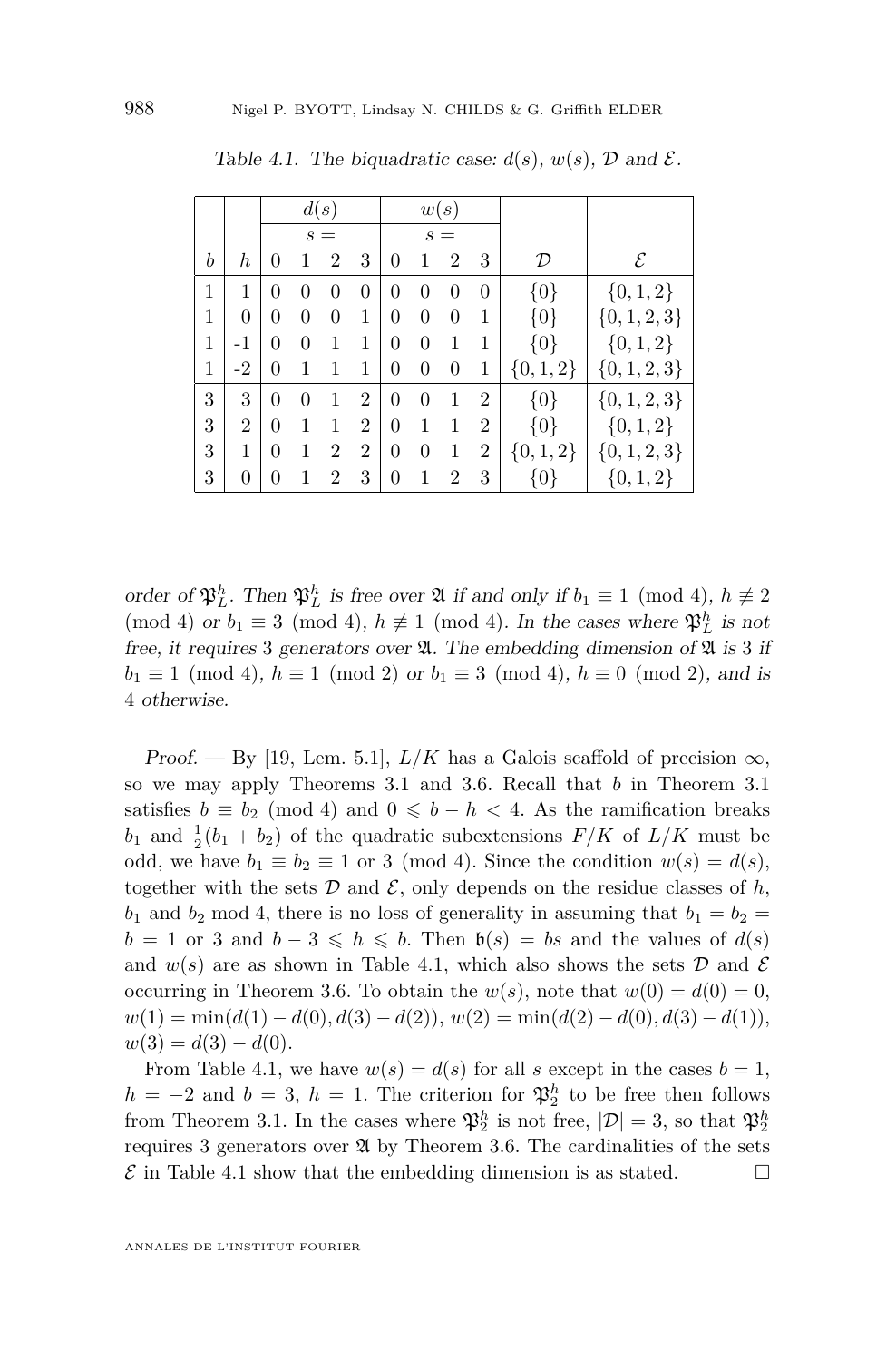#### **4.2. Weakly ramified** *p***-extensions**

A Galois extension *L/K* of local fields with Galois group *G* is said to be weakly ramified if its second ramification group  $G_2$  is trivial. Then  $\mathfrak{P}_L$  is free over the group ring  $\mathfrak{O}_K[G]$ , and  $\mathfrak{O}_L$  is free over the order  $\mathfrak{O}_K[G][\pi^{-1}\sum_{g\in G_0}g],$  where  $\pi$  is a uniformizing parameter of  $K$  and  $G_0$ is the inertia subgroup of  $G$  (see for instance  $[26]$ ). Moreover, a fractional ideal  $\mathfrak{P}_L^h$  is free over  $\mathfrak{O}_K[G]$  if and only if  $h \equiv 1 \pmod{|G_1|}$  [\[29,](#page-45-18) Thm. 1.1]. Thus if  $L/K$  is totally and weakly ramified of degree  $p^n$  then the ideals  $\mathfrak{P}_L^h$  are free over their associated orders when  $h \equiv 0$  or 1 (mod  $p^n$ ). For other values of  $h$ , nothing seems to be known when  $n > 1$  beyond the fact that  $\mathfrak{P}_L^h$  cannot be free over  $\mathfrak{O}_K[G]$ . The case  $n = 1$  is covered by Ferton's result [\[21\]](#page-45-14) mentioned in Remark [3.3.](#page-13-5)

In this subsection, we will give detailed information on  $\mathfrak{P}^h_L$  for all *h* (and arbitrary *n*), assuming that *K* has characteristic *p* and has perfect residue field. We will determine precisely when  $\mathfrak{P}_L^h$  is free over its associated order A, and will obtain supplementary information about the minimal number of generators of  $\mathfrak{P}_L^h$  over  $\mathfrak A$  and the embedding dimension of  $\mathfrak A$ . Our results will be expressed in terms of combinatorial properties of the base-*p* digits of numbers closely related to *h*.

Let  $K$  be as just described, and let  $L/K$  be a totally and weakly ramified extension of degree  $p^n$ . Thus  $L/K$  has ramification breaks  $b_1 = \cdots = b_n =$ 1, and its Galois group must be elementary abelian. Moreover, *L/K* admits a Galois scaffold of precision  $\infty$ . For  $n = 1$ , we have already seen this in Example [2.8,](#page-9-1) and for  $n \geq 2$  it follows from [\[19,](#page-45-11) Lem. 5.3]. We can therefore apply Theorems [3.1](#page-13-0) and [3.6.](#page-15-0)

We first define some notation. For  $s = \sum_{i=1}^{n} s_{(n-i)} p^{n-i} = \sum_{j=0}^{n-1} s_{(j)} p^j$  $\mathbb{S}_{p^n}$ , set

$$
\alpha(s) = |\{j : 1 \leq j \leq n-1, j > v_p(s), s_{(j)} \neq p-1\}|,
$$
  

$$
\beta(s) = \max\{c : 0 \leq c < n - v_p(s), s_{(n-1)} = \dots = s_{(n-c)} = \frac{1}{2}(p-1)\},
$$

where the maximum is to be interpreted as 0 if no such *c* exists, and

$$
\gamma(s) = \begin{cases} 1 & \text{if } p = 2 \text{ and } s = 2^{n-1}, \\ 0 & \text{otherwise.} \end{cases}
$$

Thus  $\alpha(s)$  is the number of base-*p* digits of *s* which are not equal to  $p-1$ , including any leading 0's  $s_{(n-1)} = \cdots = s_{(m)} = 0$ , but excluding the last nonzero digit  $s_{(v)} \neq 0$  for  $v = v_p(s)$  and any trailing 0's  $s_{(v-1)} = \cdots =$  $s_{(0)} = 0$ . Also,  $\beta(s)$  is the number of leading base-*p* digits (including leading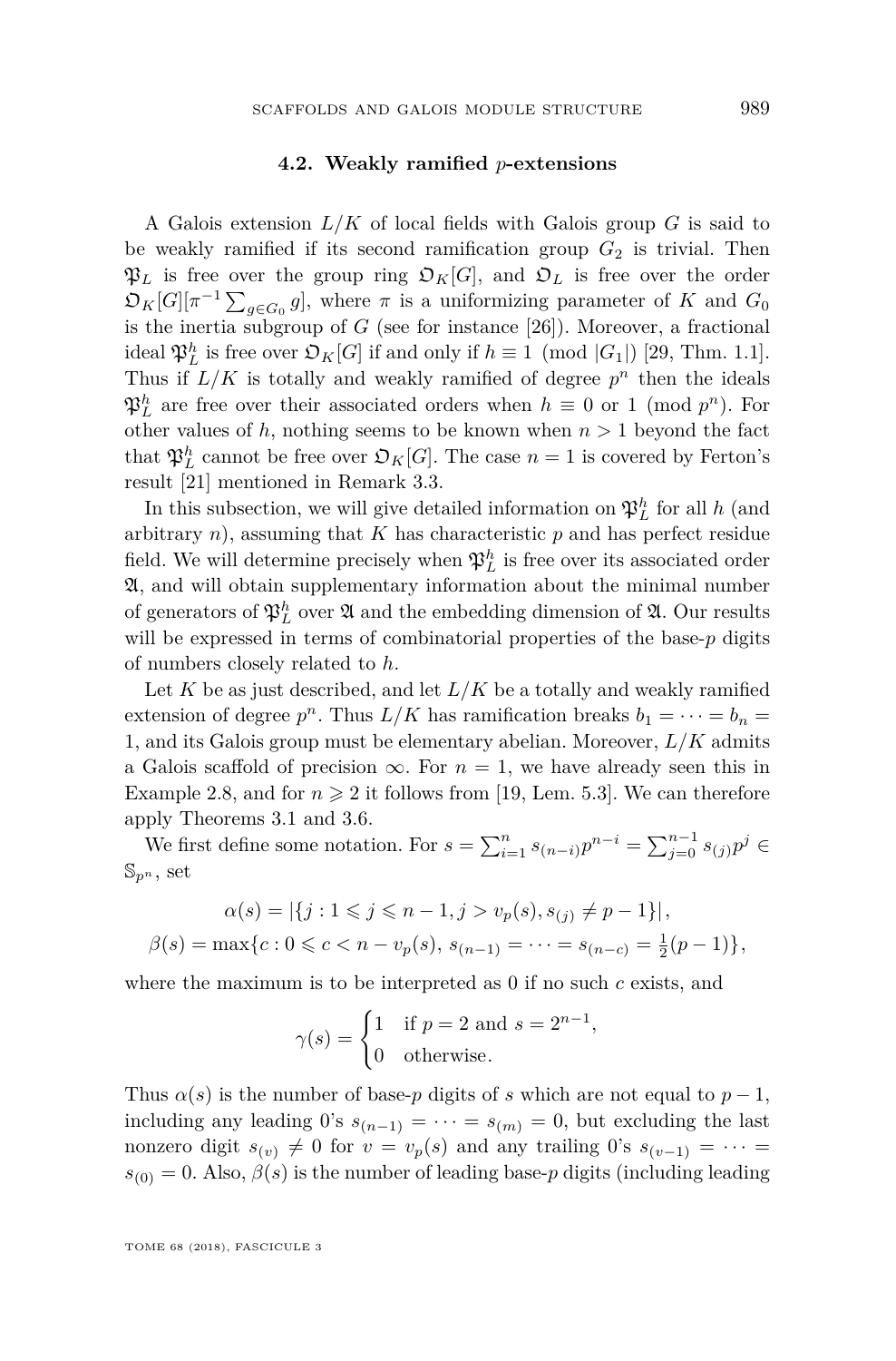0's but excluding the last nonzero digit) which are equal to  $\frac{1}{2}(p-1)$ . In particular,  $\beta(s) = 0$  if  $s < \frac{1}{2}p^{n-1}(p-1)$  or if  $p = 2$ .

For  $0 \leq j \leq n-1$ , we define

$$
\lfloor s \rfloor_j = p^j \left\lfloor \frac{s}{p^j} \right\rfloor = \sum_{i=j}^{n-1} s_{(i)} p^i,
$$

and

$$
\lceil s \rceil_j = p^j \left\lceil \frac{s}{p^j} \right\rceil = \begin{cases} \lfloor s \rfloor_j = s & \text{if } s \equiv 0 \pmod{p^j} \\ \lfloor s \rfloor_j + p^j & \text{otherwise.} \end{cases}
$$

<span id="page-26-0"></span>THEOREM  $4.2.$  — Let  $L/K$  be a totally and weakly ramified extension of degree  $p^n$  in characteristic p. Let  $h \in \mathbb{Z}$ .

- <span id="page-26-2"></span>(1) If  $h \equiv 1 \pmod{p^n}$  then  $\mathfrak{P}_L^h$  is free over its associated order, and this order has embedding dimension  $n + 1$ .
- <span id="page-26-5"></span><span id="page-26-3"></span><span id="page-26-1"></span>(2) If  $h \not\equiv 1 \pmod{p^n}$ , let  $h' \equiv h \pmod{p^n}$  with  $2 \leq h' \leq p^n$ , and write  $m = h' - 1$  and  $k = \max(m, p^n - m)$ . Then
	- (a)  $\mathfrak{P}_L^h$  is free over its associated order  $\mathfrak{A}$  if and only if  $h' \geq 1 + \frac{1}{2}p^n$ ;
	- (b) if  $\mathfrak{P}_L^n$  is not free, the minimal number of generators of  $\mathfrak{P}_L^h$  as a module over  $\mathfrak{A}$  is  $2 + \alpha(m) - \beta(m)$ ;
	- (c) the embedding dimension of  $\mathfrak{A}$  is  $n + 2 + \alpha(k) \gamma(k)$ .

<span id="page-26-6"></span>(Note that when  $h = 0$  we have  $h' = p^n$  so that, in particular,  $\mathfrak{O}_L$  is free over its associated order; cf. Remark [4.4](#page-28-0) below.)

Proof. — As  $b_i = 1$  for each *i*, we have  $b(s) = s$ . Without loss of generality, we suppose that  $2 \leq h \leq p^n + 1$ . Thus  $b = p^n + 1$ , and  $h' = h$  in [\(2\)](#page-26-1). We then have

<span id="page-26-4"></span>(4.1) 
$$
d(s) = \left\lfloor \frac{1 + p^n + s - h}{p^n} \right\rfloor = \begin{cases} 1 & \text{if } s \geq m; \\ 0 & \text{if } s < m. \end{cases}
$$

 $(1).$  $(1).$  — If  $h = p^n + 1$  we have  $d(s) = 0$  for all *s*, and hence  $w(s) = 0$  for all *s* as well. Thus  $\mathfrak{P}_L^h$  is free over its associated order  $\mathfrak A$  by Theorem [3.1.](#page-13-0) In Theorem [3.6,](#page-15-0) we have  $\mathcal{D} = \{0\}, \mathcal{E} = \{0, 1, p, \ldots, p^{n-1}\},$  so that  $\mathfrak A$  has embedding dimension  $n + 1$ .

 $(2)$ . — Now let  $2 \leq h \leq p^n$ . We first determine the  $w(s)$ ; for any  $s \in \mathbb{S}_{p^n}$ we have

$$
w(s) = 1 \Leftrightarrow d(u) = 1 \text{ and } d(u - s) = 0 \text{ for all } u \succeq s
$$

$$
\Leftrightarrow u \ge m \text{ and } u - s < m \text{ for all } u \succeq s
$$

$$
\Leftrightarrow s \ge m \text{ and } (p^n - 1) - s < m
$$

$$
\Leftrightarrow s \ge \max(m, p^n - m),
$$

ANNALES DE L'INSTITUT FOURIER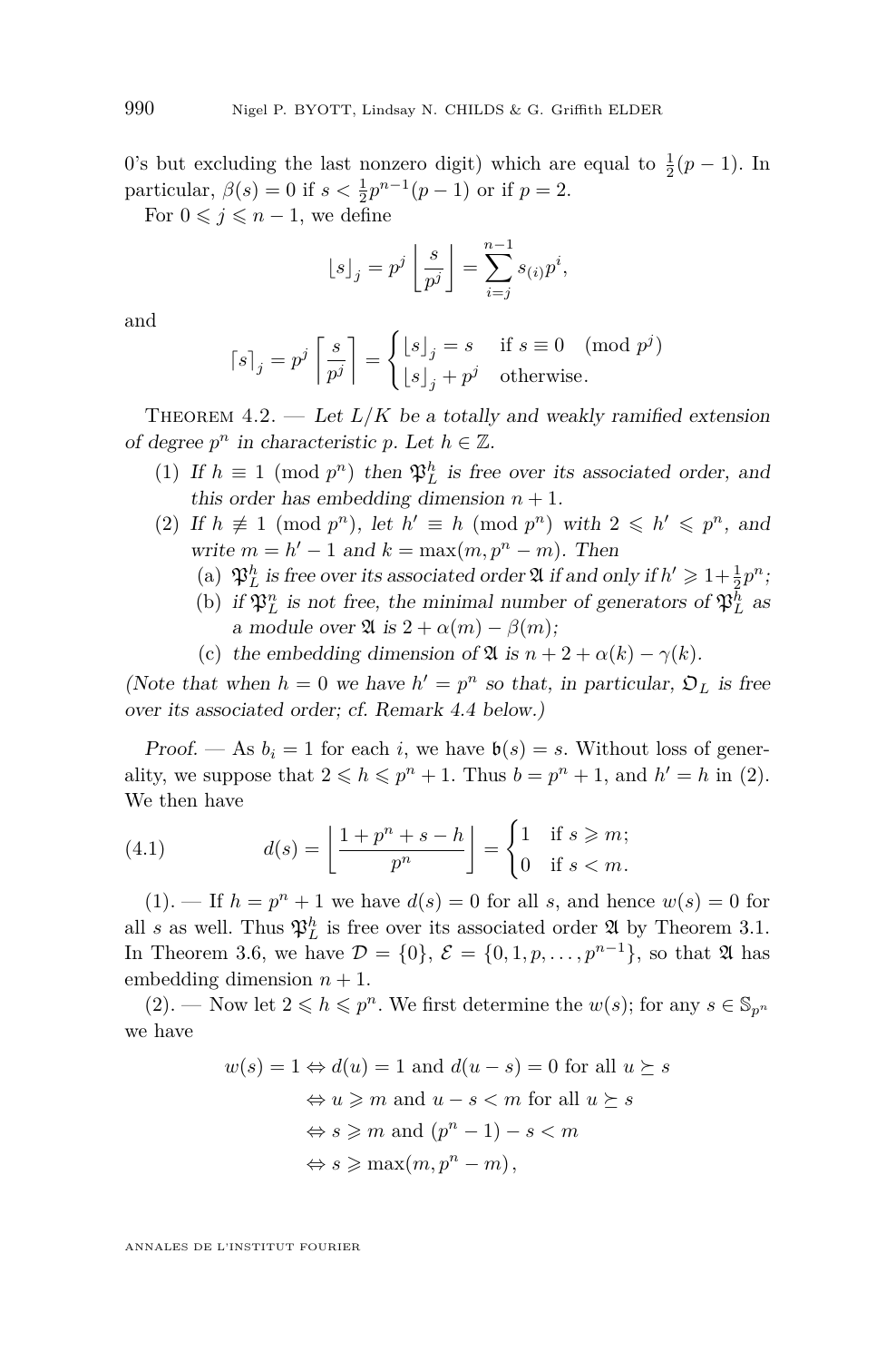so that

(4.2) 
$$
w(s) = \begin{cases} 1 & \text{if } s \geq k; \\ 0 & \text{if } s < k. \end{cases}
$$

Note that  $\frac{1}{2}p^n \leq k \leq p^n - 1$ .

 $(2a)$ . — From  $(4.1)$  and  $(4.2)$  we have

<span id="page-27-0"></span>
$$
d(s) = w(s)
$$
 for all  $s \in \mathbb{S}_{p^n} \Leftrightarrow k = m \Leftrightarrow h \geq 1 + \frac{1}{2}p^n$ .

 $(2b)$ . — Let  $2 \le h < 1 + \frac{1}{2}p^n$ . Then  $0 < m < k$ . It is immediate from  $(4.1)$ and [\(4.2\)](#page-27-0) that D contains 0 and m. Moreover, if  $0 < u < m$  or  $u \geq k$  then  $u \notin \mathcal{D}$  since  $d(u) = d(0) + w(u)$ .

We need to show that there are  $\alpha(m) - \beta(m)$  elements  $u \in \mathcal{D}$  with  $m < u < k$ . Let  $j = v_p(u)$ . Then  $0 \leq j \leq n-1$  and  $u_{(j)} \neq 0$ . If  $u - p^j \geq m$ then, taking  $s = p^j$ , we have  $d(u - s) = 1$  and  $0 \lt s \le u$ , so that  $u \notin \mathcal{D}$ . Conversely, if  $u \notin \mathcal{D}$ , then there is some *s* with  $d(u-s) = 1$  and  $0 \prec s \preceq u$ . Since  $v_p(u) = j$ , we must have  $s \geqslant p^j$  and hence  $m \leqslant u - s \leqslant u - p^j$ . It follows that  $u \in \mathcal{D}$  if and only if  $u - p^j < m$ . But as  $j = v_p(u)$ , we have  $u - p^j < m < u$  if and only if  $u = [m]_j$  and  $v_p(m) < j$ . We conclude that, for each  $j > v_p(m)$ , there is at most one  $u \in \mathcal{D}$  with  $v_p(u) = j$  and  $u > m$ , namely  $u = [m]_i$ ; such a *u* exists if and only if  $[m]_i < k$  and  $v_p([m]_i) = j$ . Since  $j > v_p(m)$ , the latter condition is equivalent to  $m_{(i)} \neq p-1$ , and the number of *j* for which this occurs is  $\alpha(m)$ . We claim that, amongst these, there are  $\beta(m)$  values of *j* for which  $\lceil m \rceil_i \geq k$ .

<span id="page-27-1"></span>We count the  $j \leq n-1$  such that

(4.3) 
$$
m_{(j)} \neq p-1 \text{ and } \lceil m \rceil_j \geq k.
$$

Any such *j* automatically satisfies  $j > v_p(m)$  since if  $j \leq v_p(m)$  then  $[m]_i = m \lt k$ . We distinguish two cases. Firstly, we consider the special case where the base-*p* digits of *m* are all  $\frac{1}{2}(p-1)$ , possibly followed by a block of 0's. Thus  $m = \frac{1}{2}(p-1)(p^{n-1} + \cdots + p^v)$  where  $v = v_p(m) \ge 0$ . In this case,  $\beta(m) = n - v - 1$  and  $k = m + p^v$ . If  $j \geq n - \beta(m) = v + 1$  then  $\lceil m \rceil$ <sub>*j*</sub> =  $\lceil k \rceil$ <sub>*j*</sub> > *k*, and of course  $m$ <sub>(*j*)</sub> =  $\frac{1}{2}(p-1) \neq p-1$ , while if *j* ≤ *v* then  $[m]_i = m < k$ . Thus there are  $\beta(m)$  values of *j* satisfying [\(4.3\)](#page-27-1) in this case. Secondly, suppose we are not in this special case, and let  $c = \beta(m)$ . Then 0 ≤ *c* ≤ *n*−1 and  $v_p(m)$  < *n*−*c*. Moreover, since  $m < \frac{1}{2}p^n$  (because  $m < k$ ) and we are not in the first case, we have  $m_{(n-c-1)} < \frac{1}{2}(p-1)$ . If  $p \neq 2$  then  $m_{(n-c-1)} \leq \frac{1}{2}(p-3)$  and we may write  $m = \frac{1}{2}(p-1)(p^{n-1} + \cdots + p^{n-c}) + r$ with  $0 < r < \frac{1}{2}(p-3)p^{n-c-1} + p^{n-c-1} = \frac{1}{2}(p-1)p^{n-c-1}$ . Then  $\lceil m \rceil_j =$  $\lceil k \rceil_j > k$  if  $j \geq n - c$ , and  $\lceil m \rceil_j \leqslant \lceil k \rceil_j \leqslant k$  if  $j < n - c$ . Thus there are again  $\beta(m)$  values of *j* satisfying [\(4.3\)](#page-27-1). Finally, if  $p = 2$  then  $\beta(m) = 0$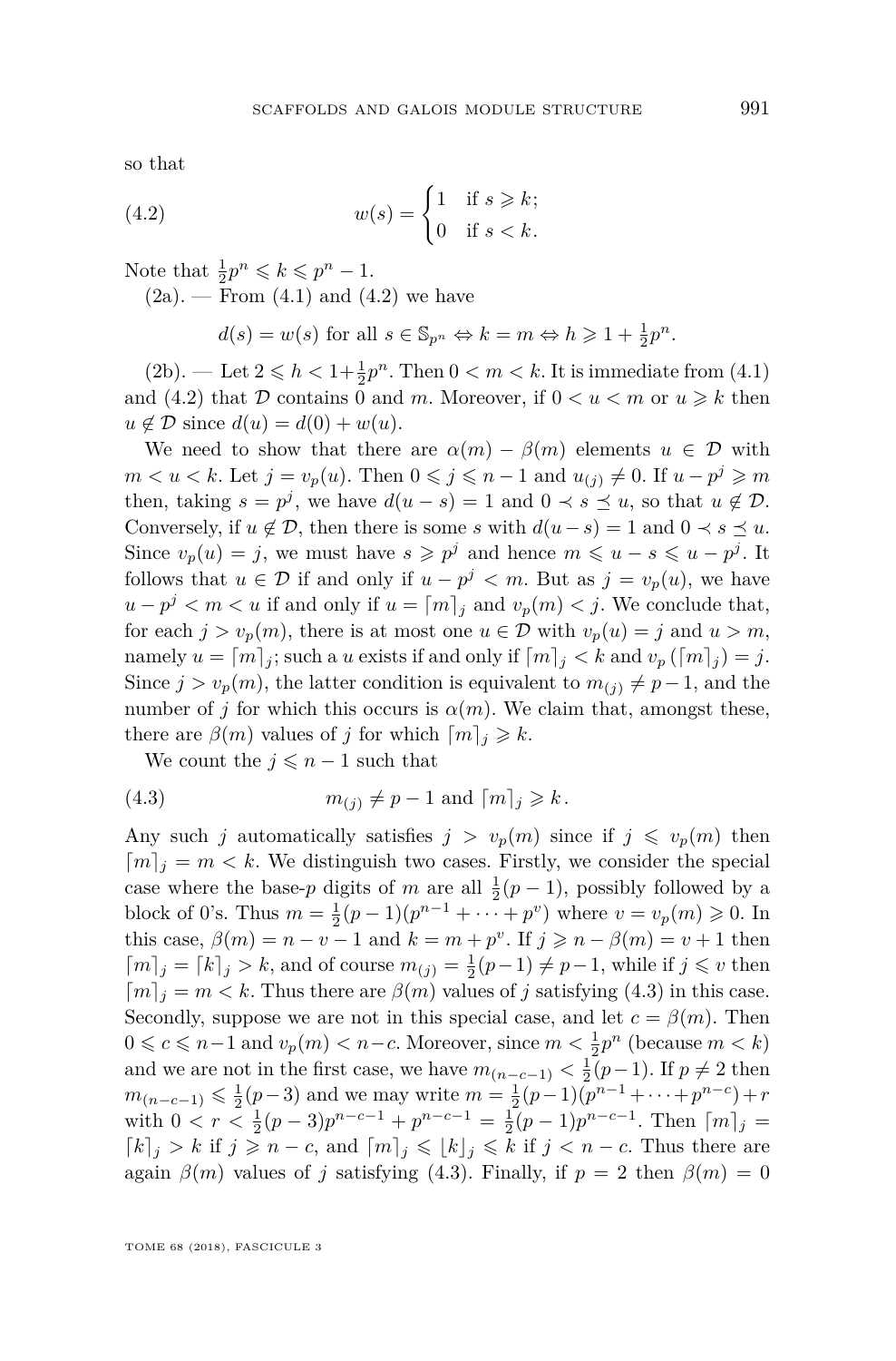and, since  $m < 2^{n-1} < k$ , we have  $\lceil m \rceil_j < k$  for all  $j < n$ , yet again giving the required conclusion.

(2c). 
$$
-
$$
 By Theorem 3.6, the embedding dimension of  $\mathfrak{A}$  is  $|\mathcal{E}|$  where

$$
\mathcal{E} = \{ u \in \mathbb{S}_{p^n} : w(u) > w(u-s) + w(s) \text{ for all } s \in \mathbb{S}_{p^n} \text{ with } 0 \prec s \prec u \}.
$$

This set will be unchanged on replacing *h* by  $p^{n} + 2-h$ , since both give the same value for *k* and hence the same sequence  $w(s)$ . Certainly  $\mathcal E$  contains the  $n + 1$  elements 0, 1,  $p, \ldots, p^{n-1}$ , and no other elements  $u < k$ . It also contains *k* since  $w(k) = 1$  and  $w(s) = 0$  for  $s < k$ . Note that  $k > p^{n-1}$ except in the case  $p = 2$ ,  $k = 2^{n-1}$  (corresponding to  $h = 2^{n-1} + 1$ ). Thus the number of elements  $u \in \mathcal{E}$  with  $u \leq k$  is  $n + 2 - \gamma(k)$ . The proof will be complete if we show that there are precisely  $\alpha(k)$  elements  $u \in \mathcal{E}$  with  $u > k$ . But if  $u > k$  and  $v_p(u) = j$  then, arguing as in [\(2b\)](#page-26-5) above,  $u \in \mathcal{E}$ if and only if  $u - p^j < k$ , and the number *u* satisfying this condition is  $\alpha(k)$ .

<span id="page-28-1"></span>Remark 4.3. — When  $h \equiv 1 \pmod{p^n}$ , the associated order  $\mathfrak A$  is just the group ring  $\mathcal{D}_K[G]$ , and its maximal ideal is  $\mathfrak{M} = \mathfrak{P}_K + I$  where *I* is the augmentation ideal of  $\mathfrak{O}_K[G]$ . Thus  $\mathfrak{M}/\mathfrak{M}^2$  is generated as a  $\kappa$ -vector space by the *n* + 1 elements  $\pi$ ,  $\sigma_1$  – 1, ...,  $\sigma_n$  – 1, where  $\pi \in K$  with  $v_K(\pi) = 1$ and  $\sigma_1, \ldots, \sigma_n$  is any set of generators of *G*.

<span id="page-28-0"></span>Remark 4.4. — In the case  $h = 0$ , we have  $h' = p^n$ , so that  $k = m =$  $p^{n} - 1$  and  $\alpha(k) = \gamma(k) = 0$  (unless  $p^{n} = 2$ , when  $\gamma(k) = 1$ ). Hence  $\mathfrak{O}_{L}$  is free over its associated order  $\mathfrak{A}_{L/K}$ , as we already know from [\[19,](#page-45-11) Lem. 5.3] and [\[14,](#page-45-10) Thm. 1.1]. Moreover,  $\mathfrak{A}_{L/K}$  has embedding dimension  $n+2$  (or  $n+1$  when  $p^n = 2$ ). One can check directly that

$$
d(s) = w(s) = \begin{cases} 1 & \text{if } s = p^{n} - 1; \\ 0 & \text{if } 0 \leq s < p^{n} - 1, \end{cases}
$$

so that  $\mathcal{E} = \{0, 1, p, p^2, \dots, p^{n-1}, p^n - 1\}$ . In fact,

$$
\mathfrak{A}=\mathfrak{O}_K[G][\pi^{-1}\Sigma],
$$

where  $v_K(\pi) = 1$  and  $\Sigma = \sum_{\sigma \in G} \sigma$  is the trace element of  $K[G]$ . Thus, with the notation of Remark [4.3,](#page-28-1)  $\mathfrak{M}/\mathfrak{M}^2$  is generated by  $\pi$ ,  $\sigma_1-1, \ldots, \sigma_n 1, \pi^{-1}\Sigma.$ 

To give some idea of the range of complexity occurring in the Galois module structure of ideals for wildly ramified extensions, we record the maxima and minima of the number of generators and the embedding dimension. We are not aware of any similar results in the Galois module literature beyond the discussion of the degree *p* case in [\[39\]](#page-46-0).

ANNALES DE L'INSTITUT FOURIER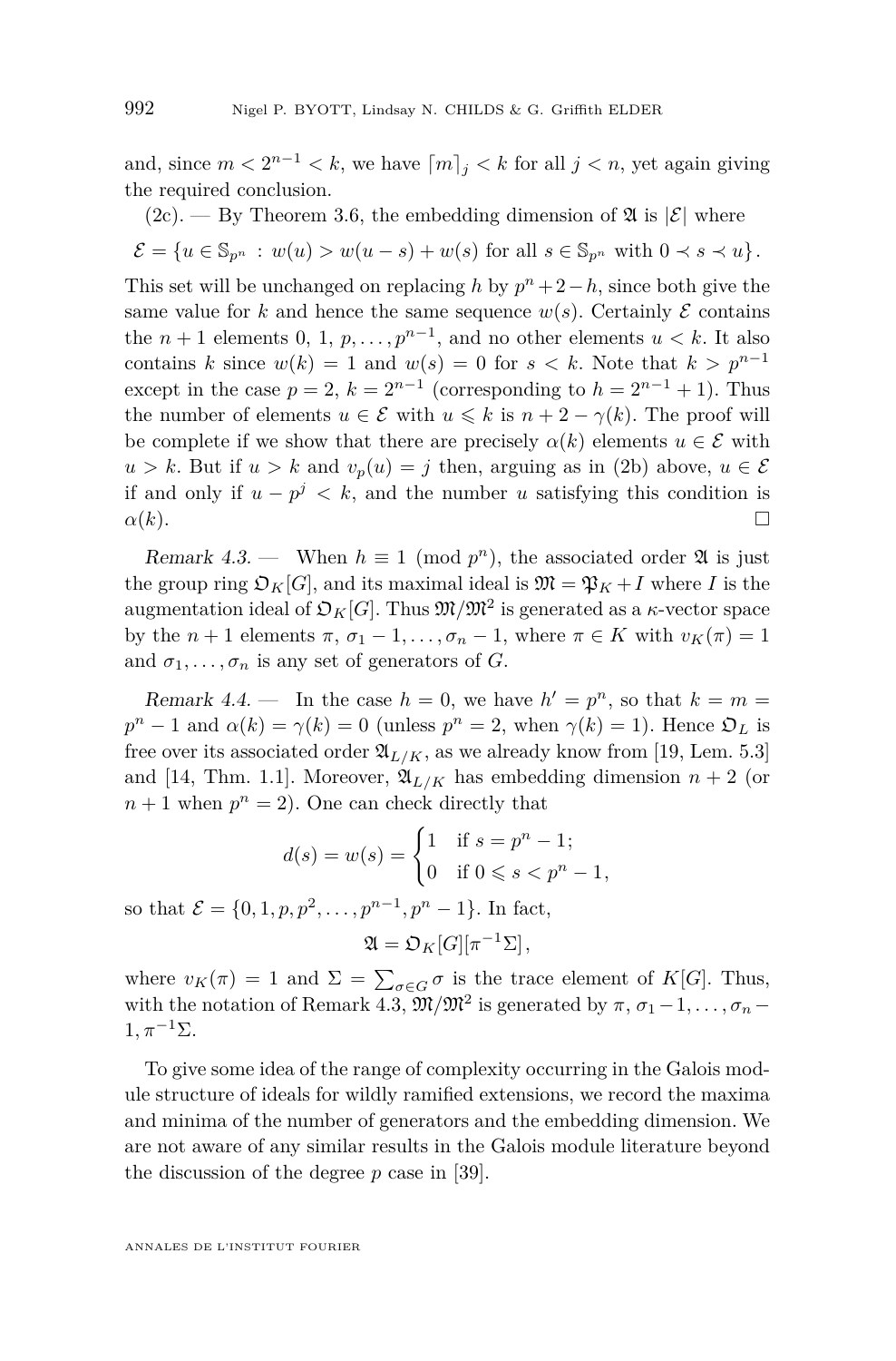COROLLARY 4.5. — Let  $L/K$  be as in Theorem [4.2,](#page-26-0) and let  $\mathfrak A$  be the associated order of  $\mathfrak{P}_L^h$ .

- (1) (a) When  $p > 2$ , the maximal number of generators required for  $\mathfrak{P}_L^h$  over  $\mathfrak{A}$  is  $n+1$ . The minimal number of generators in cases where  $\mathfrak{P}_L^h$  is not free is 2. This occurs, for example, when  $h = \frac{1}{2}(p^n + 1).$ 
	- (b) When  $p = 2$  and  $n > 1$ , the maximal number of generators for  $\mathfrak{P}_L^h$  over  $\mathfrak A$  is again  $n+1$ . There are no  $\mathfrak{P}_L^h$  requiring precisely 2 generators. Precisely 3 generators are required, for example, if  $h = 2^{n-1}$ .
- (2) (a) When  $p > 2$ , the embedding dimension of  $\mathfrak A$  can take any value between  $n+1$  and  $2n+1$ . The minimum  $n+1$  occurs only for  $h \equiv 1 \pmod{p^n}$ . The value  $n+2$  occurs, for example, if  $h = 2$ or  $h = p^n$ . The maximal value  $2n + 1$  occurs, for example, if  $h = \frac{1}{2}(p^n + 1).$ 
	- (b) When  $p = 2$ , the minimum embedding dimension  $n + 1$  is attained only for  $h \equiv 1$  and  $2^{n-1}+1 \pmod{2^n}$ . The maximum is 2*n*, attained only for  $h \equiv 2^{n-1}$  and  $2^{n-1} + 2 \pmod{2^n}$ .

Remark  $4.6.$  — If  $L/K$  is any extension of local fields (not necessarily Galois) with an action of an algebra *A* admitting a scaffold of  $c \ge 2p^n - 1$ whose shift parameters satisfy  $b_i \equiv 1 \pmod{p^i}$ , then we can reduce to the case  $b_i = 1$  for all *i* by Remark [2.9.](#page-9-2) We will then obtain the same sequences  $d(s)$  and  $w(s)$  as in the proof of Theorem [4.2,](#page-24-0) so the conclusions of Theorem [4.2](#page-24-0) will still hold. In particular, this gives an alternative approach to Theorem [4.1](#page-23-0) in the case that  $b_1 \equiv 1 \pmod{4}$ .

Remark 4.7. — There is an arithmetic interpretation of the fact that the sequence  $w(s)$  is unchanged on replacing *h* by  $p^{n} + 2 - h$ . Let  $L/K$ be a totally and weakly ramified extension of degree  $p<sup>n</sup>$ . Then its inverse different is  $\mathfrak{P}_L^{2(1-p^n)}$  $L^{2(1-p^n)}$ . For any  $m \in \mathbb{Z}$ , the ideals  $\mathfrak{P}_L^{1-p^n+m}$  and  $\mathfrak{P}_L^{1-p^n-m}$ are therefore mutually dual under the trace pairing. Thus, for any  $h \in \mathbb{Z}$ , the ideals  $\mathfrak{P}_L^h$  and  $\mathfrak{P}_L^{\hat{2}-2p^n-h} \cong \mathfrak{P}_L^{p^n+2-h}$  are mutually dual. When  $h \equiv 1$ (mod  $p$ ), the ideal  $\mathfrak{P}_{L}^{h}$  is isomorphic to its dual, and is free over the group ring  $\mathfrak{O}_K[G]$ . If  $p = 2$  and  $h \equiv 1 + 2^{n-1} \mod 2^n$ , the ideal  $\mathfrak{P}_L^h$  is again isomorphic to its dual, and is free over its associated order  $\mathfrak{A}$ ; in this case  $\mathfrak{A} \neq \mathfrak{O}_K[G]$ , although  $\mathfrak{A}$  attains the minimal embedding dimension  $n+1$ . In the remaining case  $2h \neq 2 \mod p^n$ , the mutually dual ideals  $\mathfrak{P}_L^h$  and  $\mathfrak{P}_L^{2-2p^n-h}$  are not isomorphic; they have the same associated order, since both give rise to the same sequence  $w(s)$ , but one ideal is free over this order while the other is not.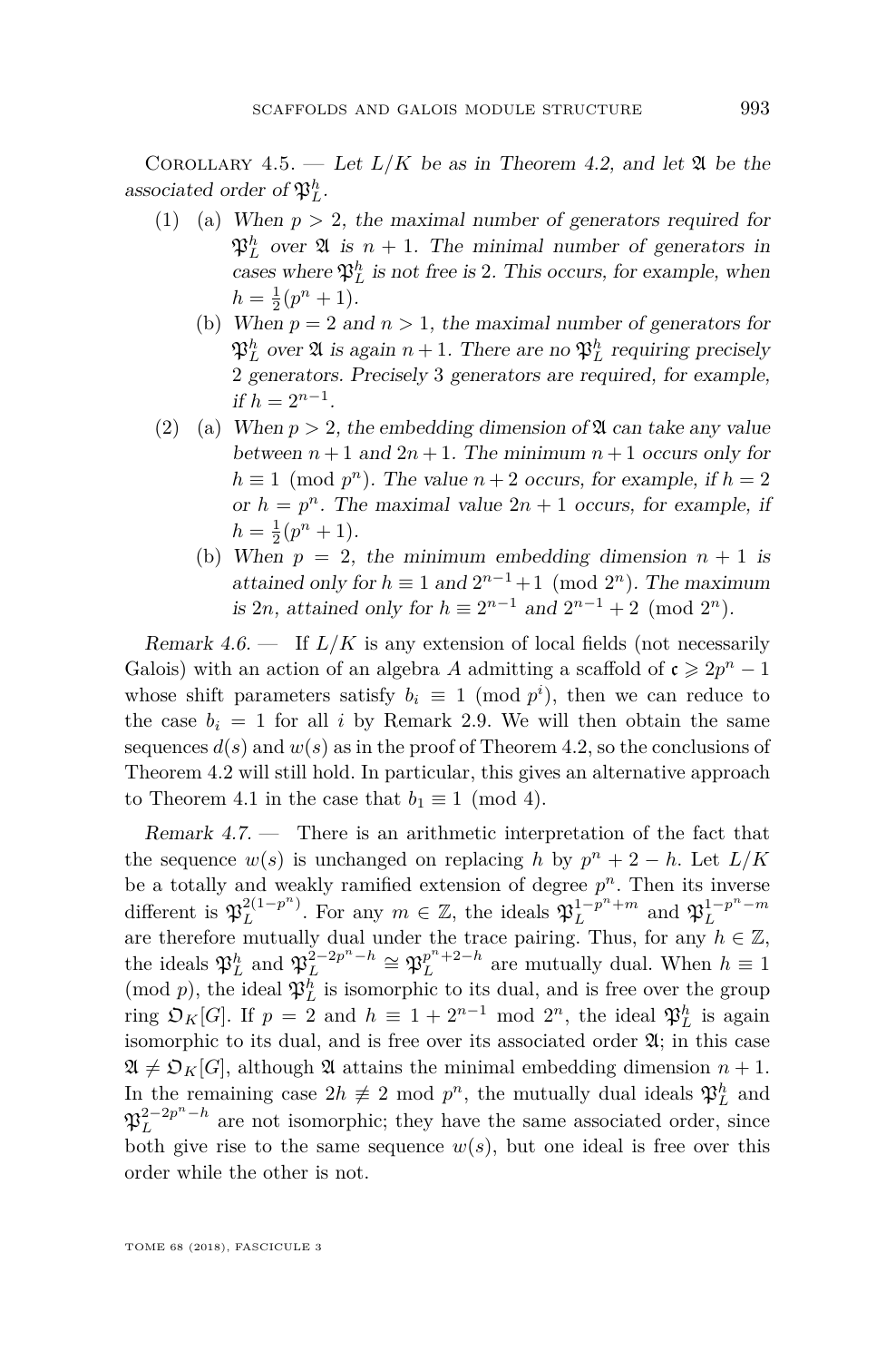#### **4.3. More on the valuation ring**

<span id="page-30-0"></span>In this subsection, we discuss how Theorem [3.1](#page-13-0) is related to a result of Miyata [\[33\]](#page-45-5) and to our previous work in [\[10\]](#page-44-4) and [\[14\]](#page-45-10). This will lead to a strengthening of [\[14,](#page-45-10) Cor. 1.2].

We first recall Miyata's result. Let *K* be a finite extension of  $\mathbb{Q}_p$  containing a primitive *p*<sup>*n*</sup>th root of unity, and let  $L = K(\binom{p}{k}$  be an extension of degree  $p^n$ , where  $a \in K$  and  $p \nmid v_K(a-1)$ . Recall that  $r(x)$  denotes the least non-negative residue mod  $p^n$  of an integer *x*. We set  $t_0 = r(v_K(a-1))$ . Miyata [\[33,](#page-45-5) Thm. 5] shows that  $\mathfrak{O}_L$  is free over its associated order  $\mathfrak{A}_{L/K}$ if and only if the following condition holds:  $t_0 + r(it_0) - r(ht_0) > 0$  for all integers *h*, *i*, *j* such that  $0 \leq h \leq i \leq j \leq p^n$ ,  $i + j = p^n - 1 + h$  and  $p \nmid {i \choose h}$ . This can be interpreted as a condition on the ramification breaks *b*<sub>1</sub>*,..., b<sub>n</sub>* of  $L/K$ *,* since, writing  $b = r(-v_K(a-1)) = p^n - t_0$ , we have  $b_i \equiv b \pmod{p^i}$  for  $1 \leqslant i \leqslant n$ .

Miyata's condition was reformulated in [\[10\]](#page-44-4), where it was used to deduce a more transparent (but less complete) criterion:  $\mathfrak{D}_L$  is free over  $\mathfrak{A}_{L/K}$  if *b* divides  $p^m - 1$  for some  $m \in \{1, ..., n\}$ . The converse is not always true when  $n \geq 3$ , but for  $n = 2$  the converse does hold. Thus, for  $n = 2$ , we have that  $\mathfrak{O}_L$  is free if and only if *b* divides  $p^2 - 1$ . This is closely analogous to the result [\[5\]](#page-44-2) for  $n = 1$  (cf. Example [3.3\)](#page-13-5):  $\mathfrak{O}_L$  is free if and only if  $b \mid (p-1)$ .

In [\[14\]](#page-45-10), we considered near one-dimensional extensions  $E/F$ , and gave a criterion [\[14,](#page-45-10) Thm. 2.3] for  $\mathfrak{O}_E$  to be free over its associated order. In the notation of the present paper, this criterion is just the condition that  $w(s) =$  $d(s)$  for all *s*, and the result is a special case of Theorem [3.1](#page-13-0) (with  $h = 0$ ). We also showed [\[14,](#page-45-10) Lem. 2.4] that this criterion was equivalent to Miyata's, as reformulated in [\[10\]](#page-44-4). (This is despite the fact that Miyata's extensions are cyclic in characteristic 0 and the near one-dimensional extensions are elementary abelian in characteristic *p*).

Now, given that  $b_i \equiv b \pmod{p^i}$  for  $1 \leqslant i \leqslant n$ , the equivalence of Miyata's condition and our condition  $w(s) = d(s)$  is a purely numerical statement, depending only on the parameter *b*. We may therefore combine it with Theorem [3.1](#page-13-0) (in the case  $h = 0$ ) whenever we have an extension *L/K* admitting a scaffold with high enough precision and suitable shift parameters. We therefore obtain the following result:

<span id="page-30-1"></span>THEOREM  $4.8.$  — Let  $L/K$  be a totally ramified extension of local fields of degree  $p^n$ . Let there be an *A*-scaffold on *L* with shift parameters  $b_1, \ldots, b_n$  that satisfy  $b_i \equiv b_n \pmod{p^i}$  for all *i* and with precision  $c \geq r(b_n)$ . Then  $\mathfrak{O}_L$  is free over its associated order in *A* if  $r(b_n) \mid (p^m - 1)$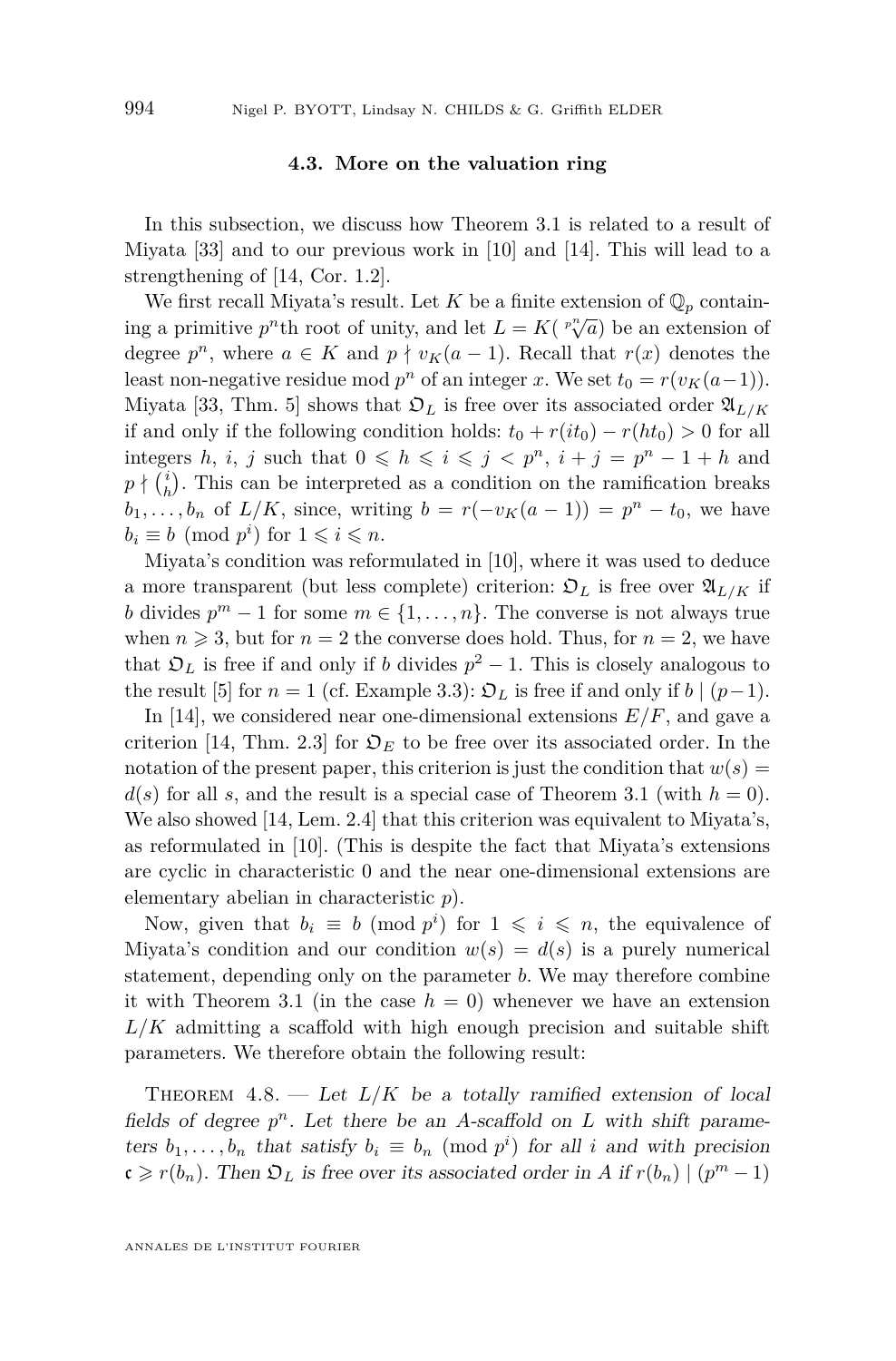for some  $m \in \{1, 2, \ldots, n\}$ . Conversely, if  $n \leq 2$  and  $\mathfrak{c} \geq p^n + r(b_n)$  then  $\mathfrak{O}_L$  is free only if  $r(b_n) | (p^n - 1)$ .

Remark 4.9. — We reiterate that, in the case of near one dimensional extensions, Theorem [4.8](#page-30-1) is [\[14,](#page-45-10) Cor. 1.2]. The new feature here is that the same statement holds for any extension (not necessarily Galois, and not necessarily in characteristic  $p$ ), provided that it admits a scaffold of high enough precision whose shift parameters satisfy the stated congruences. These congruences automatically hold for Galois scaffolds on abelian extensions, cf. Remark [2.13,](#page-12-3) but also for the inseparable examples in [§5](#page-32-0) below, where there is a single shift parameter *b*.

One question which remains unanswered is whether (or under what conditions) Miyata's cyclic extensions admit a Galois scaffold of sufficiently high precision for Theorem  $3.1(2)$  $3.1(2)$  to be applicable. If this were the case, then Miyata's result could be viewed as particular instance of ours. We hope to return to this question in future work.

#### **4.4. A result on the inverse different**

Let  $L/K$  be a totally ramified Galois extension of degree  $p^n$ , with abelian Galois group. In [\[9,](#page-44-10) Thm. 3.10], it was shown that, under a rather mild technical hypothesis, the inverse different  $\mathfrak{D}_{L/K}^{-1}$  of  $L/K$  cannot be free over its associated order unless the ramification breaks satisfy the congruence  $b_i \equiv -1 \pmod{p^n}$ . (Note that the modulus here is  $p^n$ , and not  $p^i$ .) Only the characteristic 0 case was considered in [\[9\]](#page-44-10), but the same argument works in characteristic *p*. We will now show that, if *L/K* admits a suitable Galois scaffold, this necessary condition for freeness is also sufficient, and we note an interesting consequence for the order A.

<span id="page-31-0"></span>THEOREM 4.10. — Let  $L/K$  be an abelian extension of degree  $p^n$  which admits a Galois scaffold of precision  $\mathfrak{c} \geqslant 2p^n - 1$ . Then  $\mathfrak{D}_{L/K}^{-1}$  is free over its associated order  $\mathfrak{A}$  if and only the ramification breaks satisfy  $b_i \equiv -1$ (mod  $p^n$ ) for  $1 \leqslant i \leqslant n$ . If this occurs, then  $\mathfrak A$  is also the associated order of the valuation ring  $\mathfrak{O}_L$ , and  $\mathfrak A$  is a Hopf order in the Hopf algebra  $K[G]$ , where  $G = \text{Gal}(L/K)$ .

Proof. — The condition  $(3.11)$  in [\[9,](#page-44-10) Thm. 3.10] is only required to ensure that  $\mathfrak A$  is a local ring (or, equivalently, that  $\mathfrak D_{L/K}^{-1}$  is indecomposable as an  $\mathfrak{D}_K[G]$ -module). However, this is guaranteed by Theorem [3.6](#page-15-0) under our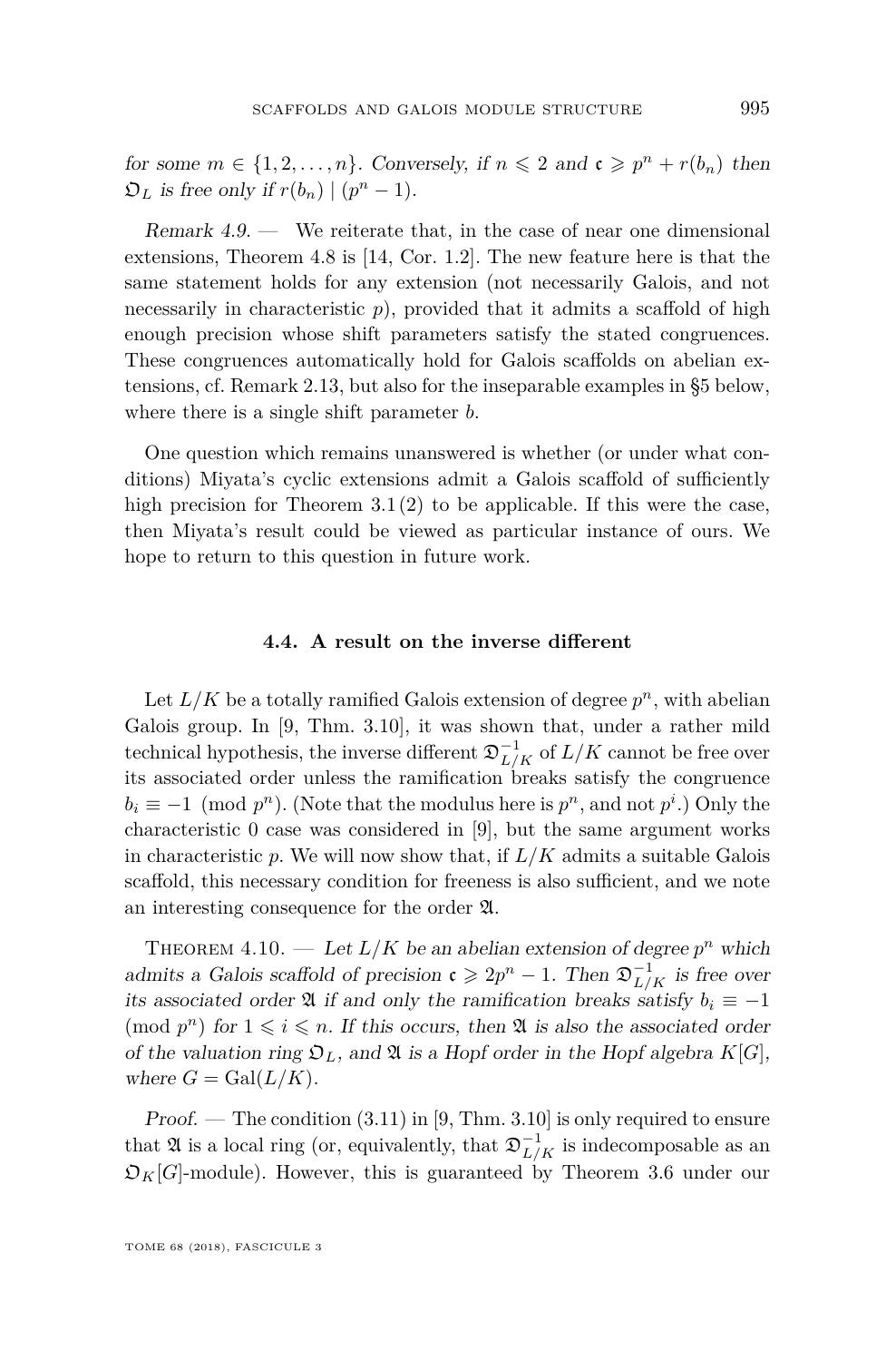hypothesis on  $\mathfrak{c}$ . It follows that  $\mathfrak{D}_{L/K}^{-1}$  cannot be free over  $\mathfrak A$  unless  $b_i \equiv -1$  $(mod p<sup>n</sup>)$  for all *i*.

Conversely, suppose that  $b_i \equiv -1 \pmod{p^n}$  for all *i*. Then Hilbert's formula for the different [\[37,](#page-46-5) IV§2 Prop. 4] gives  $\mathfrak{D}_{L/K}^{-1} = \mathfrak{P}_L^{-w}$  with  $w \equiv 0$ (mod  $p^n$ ), so that  $\mathfrak{D}_{L/K}^{-1} = \delta \mathfrak{D}_L$  for some  $\delta \in K$ . It follows that  $\mathfrak{D}_{L/K}^{-1}$  is isomorphic to  $\mathfrak{O}_L$  as an  $\mathfrak{O}_K[G]$ -module. Thus both  $\mathfrak{O}_L$  and  $\mathfrak{D}_{L/K}^{-1}$  have the same associated order  $\mathfrak{A}$ , and if either of them is free over  $\mathfrak{A}$  then so is the other. Now since the assumption on the  $b_i$  implies the weaker congruences  $b_i \equiv -1 \pmod{p^i}$ , it follows from Example [3.4](#page-14-1) that  $\mathfrak{O}_L$ , and hence also  $\mathfrak{D}_{L/K}^{-1}$ , is indeed free over  $\mathfrak{A}$ . Finally, as  $\mathfrak{D}_{L/K}^{-1} = \delta \mathfrak{O}_L$  with  $\delta \in K$ , and  $\mathfrak{A}$ is a local ring,  $\mathfrak A$  must be a Hopf order in  $K[G]$  by work of Bondarko [\[6,](#page-44-7) Thm. A and Prop. 3.4.1].

<span id="page-32-1"></span>COROLLARY 4.11. — Let  $L/K$  be an abelian extension of degree  $p^n$ which admits a Galois scaffold of precision  $c \geq 2p^n - 1$ . If the largest ramification break  $b_n$  satisfies the congruence  $b_n \equiv -1 \pmod{p^n}$ , then we have  $b_i \equiv -1 \pmod{p^n}$  for all *i*.

 $Proof.$  — By the Hasse–Arf Theorem (see Remark [2.13\)](#page-12-3), the hypothesis  $b_n \equiv -1 \pmod{p^n}$  ensures that  $b_i \equiv -1 \pmod{p^i}$  for all *i* (which is weaker than the desired conclusion). But then, on the one hand, it follows from Example [3.4](#page-14-1) that  $\mathfrak{O}_L$  is free over its associated order  $\mathfrak{A}$ . On the other hand, from Hilbert's formula for the different, we again have  $\mathfrak{D}_{L/K}^{-1} = \delta \mathfrak{O}_L$  for some  $\delta \in K$ . Thus  $\mathfrak{D}_{L/K}^{-1}$  also has associated order  $\mathfrak{A}$ , and is free over **21.** Hence, by Theorem [4.10,](#page-31-0) we have the stronger congruence  $b_i \equiv -1$  $\Box$  (mod  $p^n$ ) for all *i*.

One can easily construct elementary abelian extensions whose ramification breaks satisfy  $b_i \equiv -1 \pmod{p^i}$  for all *i*, but do not satisfy  $b_i \equiv -1$ (mod  $p^n$ ) for all *i*. Corollary [4.11](#page-32-1) therefore shows that certain realizable sequences of ramification breaks preclude the existence of a Galois scaffold of high precision.

#### **5. Purely inseparable extensions**

<span id="page-32-0"></span>The purpose of this section is to provide an example of a particularly natural scaffold (with precision  $\mathfrak{c} = \infty$ ) in the setting of purely inseparable extensions, and since the results of [§3](#page-12-0) are therefore applicable, submit the topic of generalized Galois module structure in purely inseparable extensions for further study.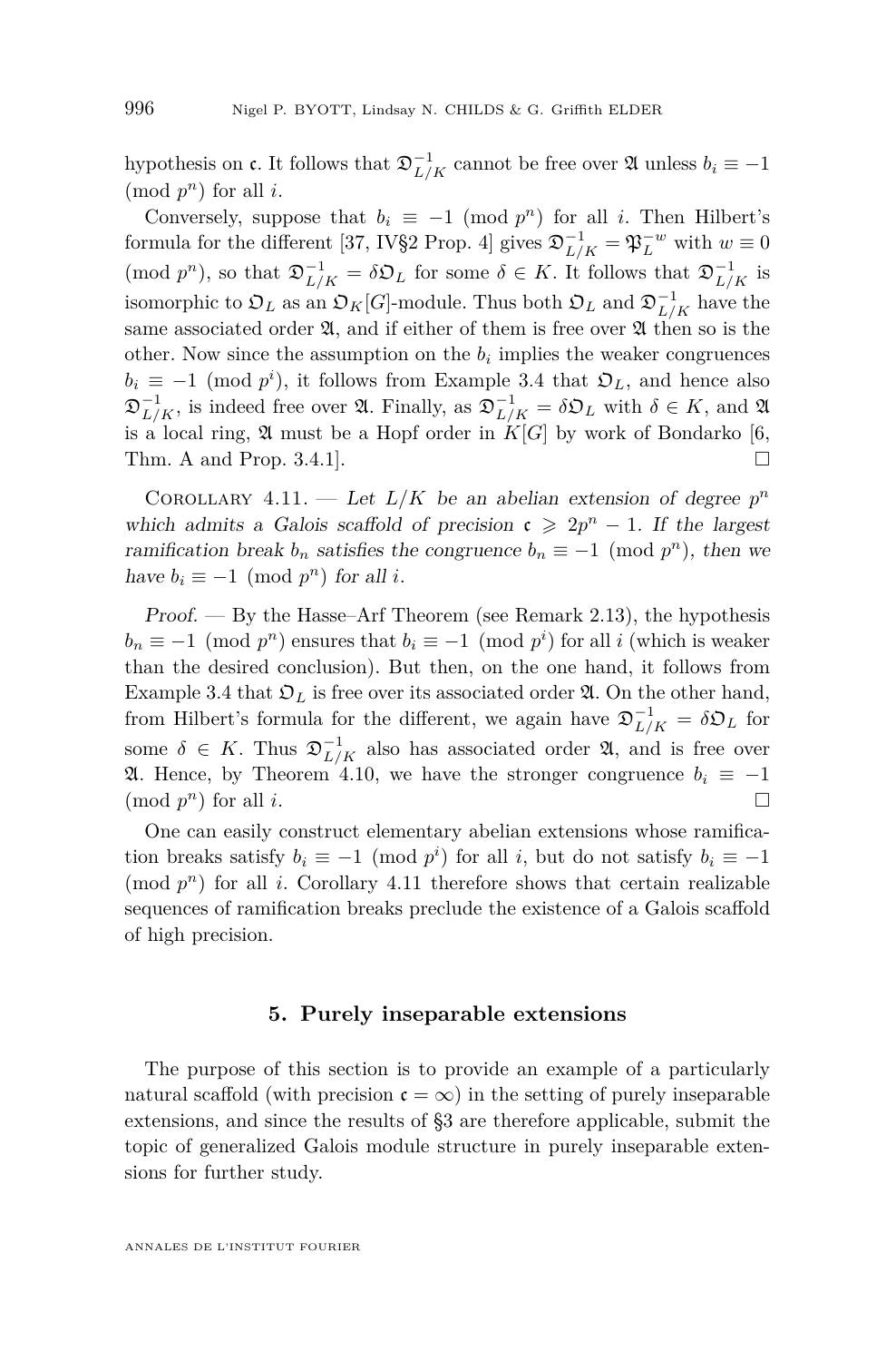The divided power Hopf algebra  $\mathcal{A}(n)$  of dimension  $p^n$  (see Definition [5.2](#page-34-0)) below) is a standard example of a Hopf algebra over a field *K* of characteristic  $p > 0$ . We will prove the following result:

<span id="page-33-0"></span>THEOREM 5.1. — Let *K* be a local field of characteristic  $p > 0$ , and let *L* be any totally ramified and purely inseparable extension of *K* of degree  $p^n$ . Let *b* satisfy  $0 < b < p^n$  and  $gcd(b, p) = 1$ . Then there is an action of  $\mathcal{A}(n)$  on *L* which makes *L* into an  $\mathcal{A}(n)$ -Hopf Galois extension of *K*, and which admits an  $\mathcal{A}(n)$ -scaffold with unique shift parameter *b* and with precision  $\mathfrak{c} = \infty$ .

This means that we can study generalized Galois module structure questions for each of these actions of  $\mathcal{A}(n)$ : the valuation ring  $\mathcal{D}_L$  of L, or more generally any fractional ideal  $\mathfrak{P}_L^h$ , is a module over its associated order in  $\mathcal{A}(n)$  under each action, and, as before, we can ask if it is free, how many generators are required if it is not, and what the embedding dimension of the associated order is. The answers to these questions are given in terms of *b* by Theorems [3.1](#page-13-0) and [3.6,](#page-15-0) and so will be identical to those for any Galois extension of degree *p <sup>n</sup>* admitting a Galois scaffold of high enough precision and having lower ramification breaks  $b_i \equiv b \pmod{p^i}$  for  $1 \leq i \leq n$ . In par-ticular, it follows from Theorem [4.8](#page-30-1) that  $\mathfrak{O}_L$  will be free over its associated order if *b* divides  $p^m - 1$  for any  $m \leq n$  (and conversely for  $n = 1, 2$ ).

The material in this section is partly based on discussions with Alan Koch.

#### **5.1. Hopf Galois structures**

Let  $L/K$  be a finite extension of fields, and let  $H$  be a cocommutative *K*-Hopf algebra with comultiplication  $\Delta : H \to H \otimes H$ , augmentation (or counit)  $\epsilon : H \to K$  and antipode  $\sigma : H \to H$ . We say that L is an H-module algebra if there is a *K*-linear action of *H* on *L* such that the following hold: for all  $h \in H$  and  $s, t \in L$ ,

$$
\mu(\Delta(h)(s\otimes t)) = h(st)
$$

where  $\mu$  is the multiplication map  $L \otimes L \rightarrow L$ ; and

$$
h \cdot 1 = \epsilon(h)1
$$
 for all h in H.

Then *L/K* is an *H*-Hopf Galois extension if *L* is an *H*-module algebra and the map

$$
L\otimes_K H\to \mathrm{End}_K(L),
$$

TOME 68 (2018), FASCICULE 3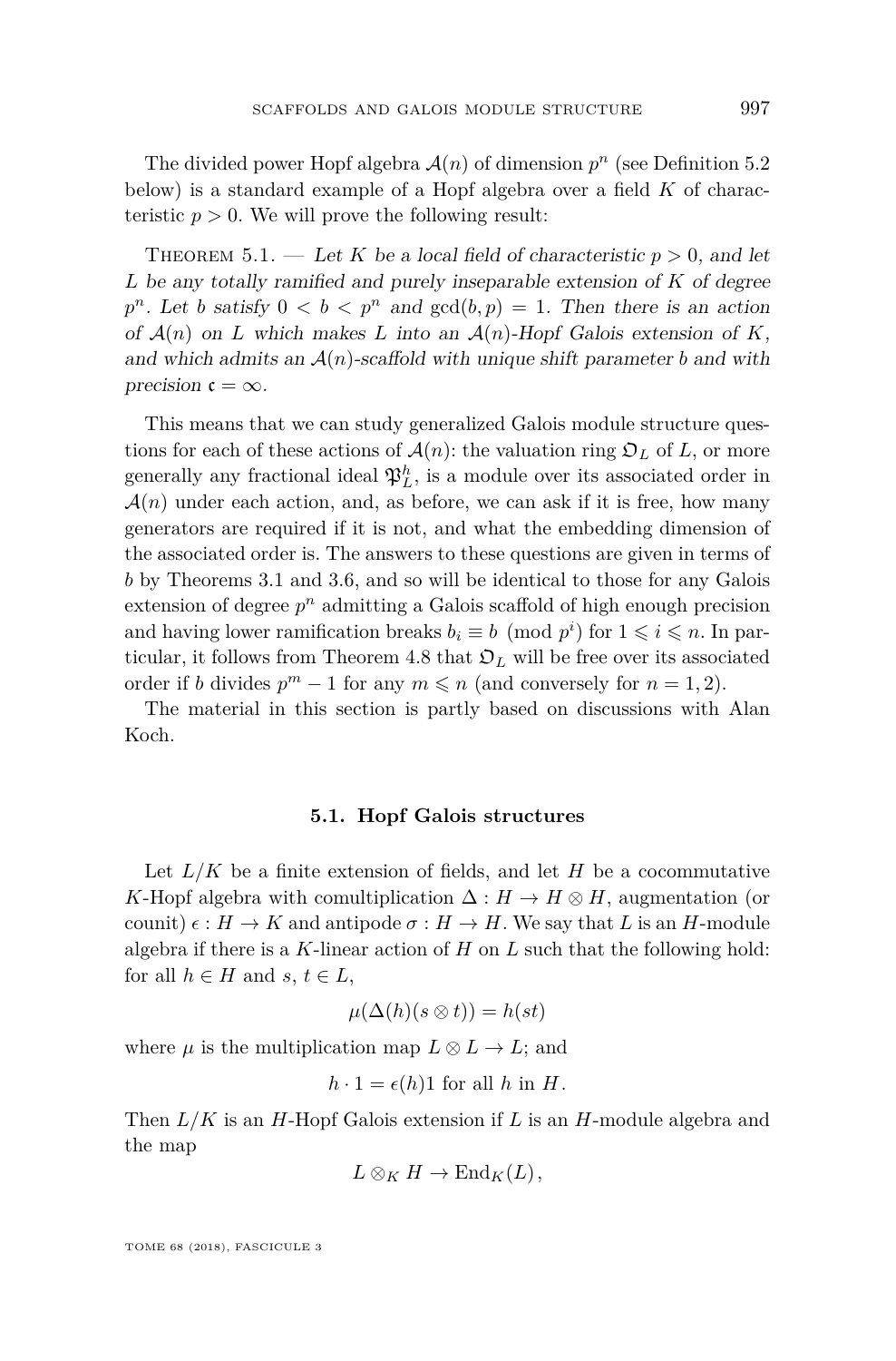given by  $(s \otimes h)(t) \mapsto sh(t)$  for  $h \in H$  and  $s, t \in L$ , is a bijection.

This notion, defined (in dual form) in [\[16\]](#page-45-19), extends the classical concept of a finite Galois extension of fields: if *L/K* is Galois with group *G*, then the map

$$
L\otimes_K K[G]\to\mathrm{End}_K(L)
$$

is bijective.

An early example of a class of Hopf Galois extensions was furnished by finite primitive purely inseparable field extensions. Let *K* be a field of characteristic  $p > 0$  and let  $L = K(x)$  with  $x^{p^n} = a$ , where  $a \in K$  but  $a^{1/p} \notin K$ . Note that  $x^{p^n} - a$  is irreducible. Then *L* is called a primitive extension of *K* of exponent *n*. Associated with a primitive extension *L/K* of exponent *n* are higher derivations, or unital Hasse–Schmidt derivations, of length  $p^n$ . A higher derivation on  $L/K$  is a sequence

$$
\mathcal{D}=(D_0=1,D_1,\ldots,D_{p^n-1})
$$

of *K*-homomorphisms from *L* to *L* such that for all *m* and for all *a, b* in *L*,

$$
D_m(ab) = \sum_{i=0}^{m} D_i(a)D_{m-i}(b)
$$

and  $D_i(a) = \delta_{i,0}a$  for all  $a \in K$ . (Unital means  $D_0 = 1$ : see [\[23\]](#page-45-20).) In particular,  $D_1$  is a derivation of *L*. The set of all  $a \in L$  so that  $D_i(a) = 0$ for all  $i > 0$  is the field of constants of  $D$  (which contains  $K$ ).

The significance of higher derivations in inseparable field theory stems in part from characterizations of finite modular purely inseparable field extensions  $L/K$ . A finite purely inseparable field extension  $L$  of  $K$  is modular if *L* is isomorphic to a tensor product  $K(x_1) \otimes \cdots \otimes K(x_r)$  of primitive extensions. Sweedler [\[40\]](#page-46-6) characterized a finite modular extension as one for which  $K$  is the field of constants of all higher derivations on  $L/K$ .

Higher derivations of purely inseparable field extensions can arise from actions of divided power Hopf algebras, defined as follows.

<span id="page-34-0"></span>DEFINITION 5.2 ([\[34,](#page-45-21) 5.6.8]). — Let *K* be a field of characteristic *p*. The divided power *K*-Hopf algebra of dimension  $p^n$  is the *K*-vector space  $\mathcal{A}(n)$ of dimension  $p^n$  with basis  $t_0, t_1, \ldots, t_{p^n-1}$ . Multiplication is defined by

$$
t_i t_j = \begin{cases} {i+j \choose j} t_{i+j} & \text{if } i+j < p^n, \\ 0 & \text{otherwise} \end{cases}
$$

ANNALES DE L'INSTITUT FOURIER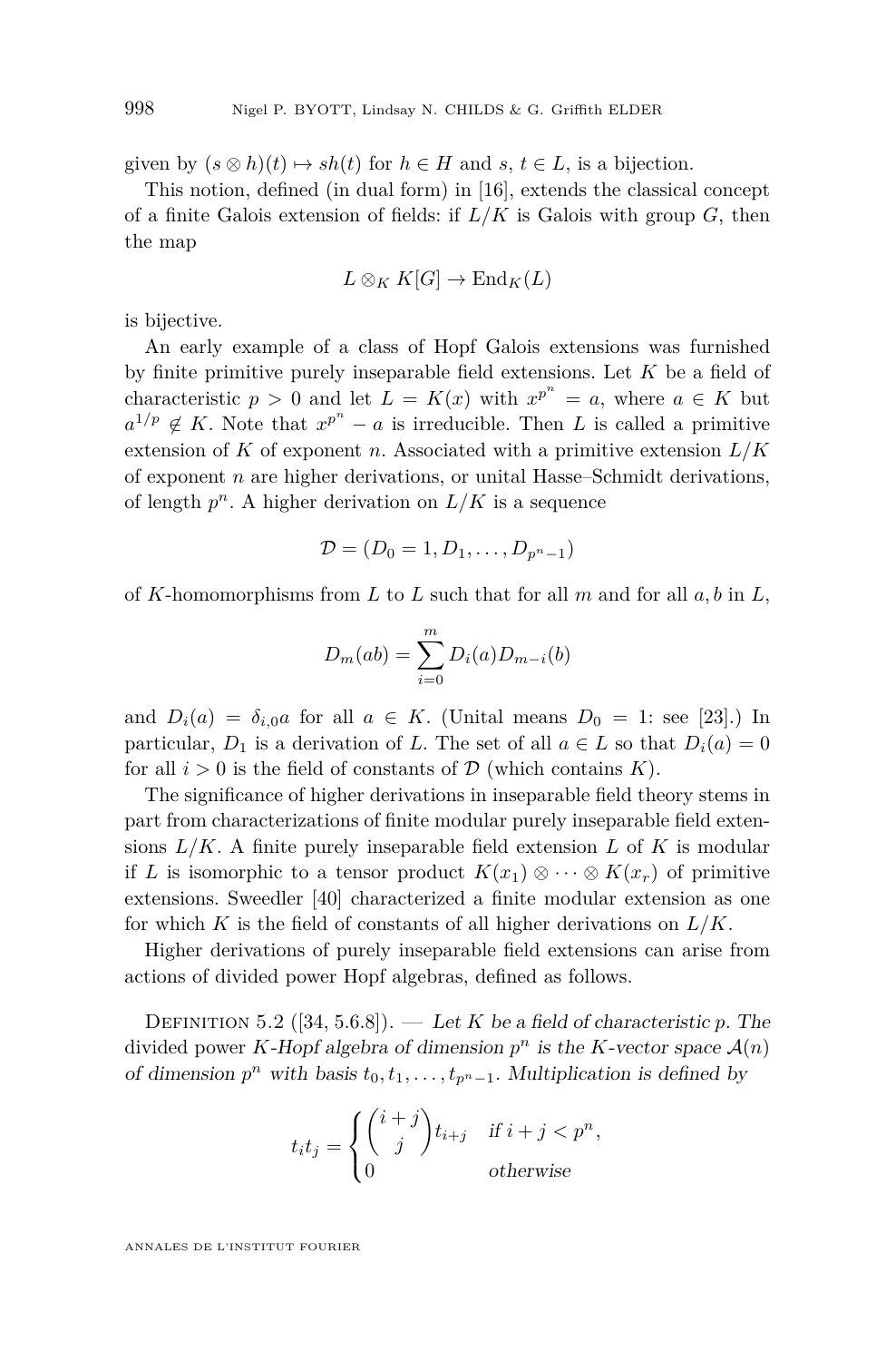and  $t_0$  is the identity. The coalgebra structure is given by

$$
\Delta(t_r) = \sum_{j=0}^r t_j \otimes t_{r-j} \text{ and } \epsilon(t_r) = \delta_{0,r}.
$$

The antipode is given by  $s(t_r) = (-1)^r t_r$ .

Remark 5.3. — As Alan Koch has pointed out to us, the divided power Hopf algebra  $\mathcal{A}(n)$  represents the group scheme given by the kernel of the Frobenius homomorphism on the additive group of Witt vectors of length *n* over *K*.

Let  $L = K(x)$  be a primitive purely inseparable field extension of exponent *n*. Let  $\mathcal{A}(n)$  act on *L* by

(5.1) 
$$
t_r(x^s) = \binom{s}{r} x^{s-r}
$$

(where  $\binom{s}{r} = 0$  if  $r > s$ ). Then, as Sweedler observes [\[41,](#page-46-7) p. 215], *L* is an  $\mathcal{A}(n)$ -module algebra, K is the field of constants

<span id="page-35-1"></span>
$$
L^{\mathcal{A}(n)} = \{ y \in L : h(y) = \epsilon(h)y \text{ for all } h \in \mathcal{A}(n) \}
$$

and  $[A(n):K] = [L:K] = p^n$ . By a theorem of Sweedler ([\[41,](#page-46-7) Thm. 10.1.1]), these conditions imply that the map from  $L \otimes_K \mathcal{A}(n)$  to  $\text{End}_K(L)$  is bijective, and hence  $L$  is an  $\mathcal{A}(n)$ -Hopf Galois extension of  $K$ .

This example also shows up in [\[2,](#page-44-11) Lem. 1.2,3] and in dual form (that is, L is an  $\mathcal{A}(n)$ <sup>\*</sup>-Galois object) in [\[16,](#page-45-19) Ex. 4.11].

Evidently if  $\mathcal{A}(n)$  acts on  $L/K$ , then the basis  $\{t_0, t_1, \ldots, t_{p^n-1}\}$  of  $\mathcal{A}(n)$ defines a higher derivation of  $L/K$ . So henceforth we denote  $t_i$  by  $D_i$ . As a *K*-vector space,

$$
\mathcal{A}(n) = K[D_0, D_1, \ldots D_{p^n-1}],
$$

and we turn our attention now to the structure of  $\mathcal{A}(n)$  as an algebra.

<span id="page-35-0"></span>Proposition 5.4. — As a *K*-algebra,

$$
\mathcal{A}(n) = K[D_1, D_p, \dots D_{p^{n-1}}] \cong K[T_0, T_1, \dots T_{n-1}]/(T_0^p, T_1^p, \dots, T_{n-1}^p)
$$

is an exponent *p* truncated polynomial algebra over *K*.

To show this, it is convenient to invoke

<span id="page-35-2"></span>Theorem 5.5 (Lucas's Theorem, 1878). — Let *p* be prime, and let the integers  $a, b \geq 0$  be written *p*-adically:

$$
a = a_0 + a_1p + \dots + a_rp^r
$$
  

$$
b = b_0 + b_1p + \dots + b_rp^r
$$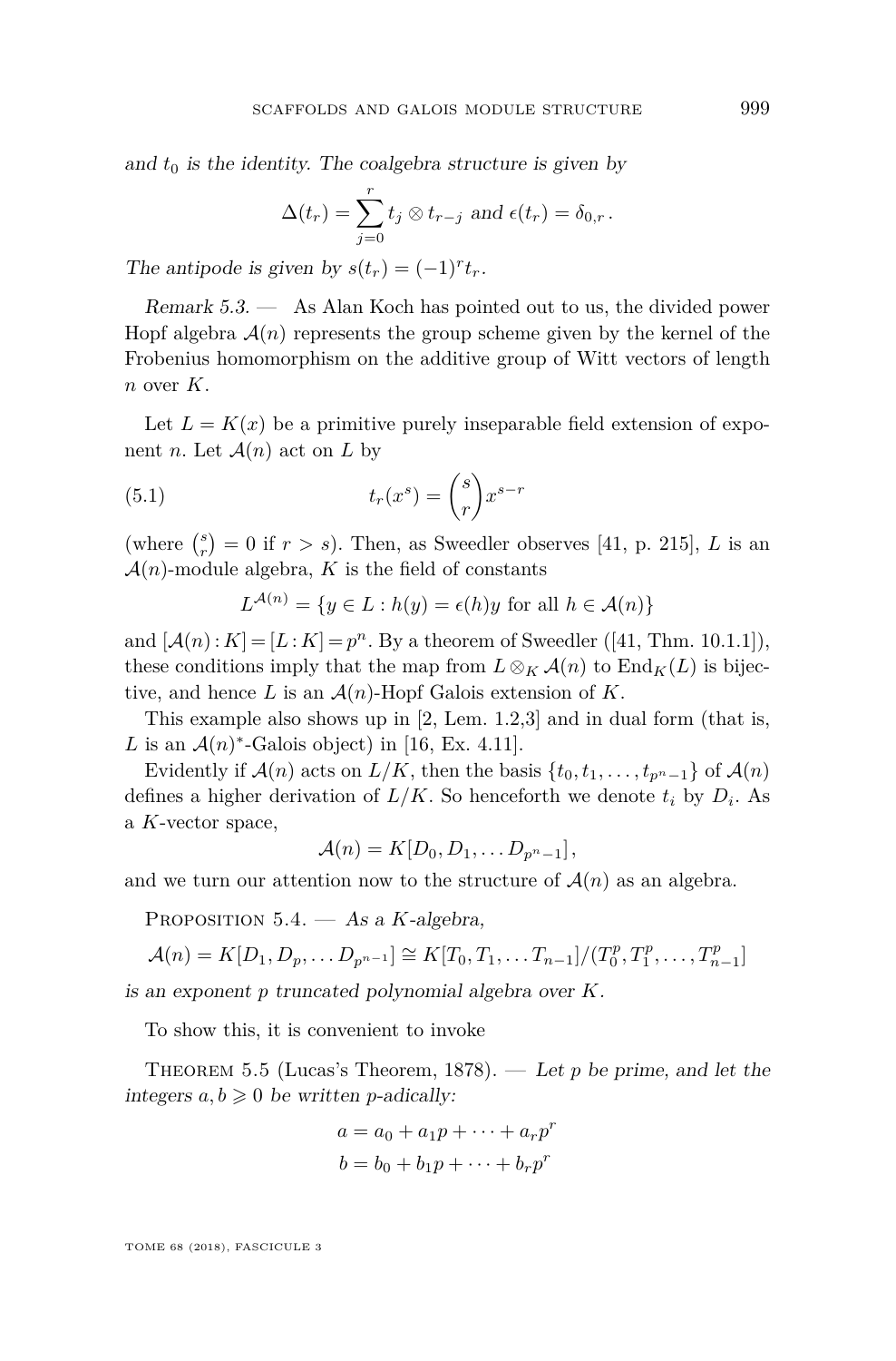where we may assume  $b \le a$  (so that  $b_r$  may be 0) and  $0 \le a_i, b_i < p$  for all *i*. Then

$$
\begin{pmatrix} a \\ b \end{pmatrix} \equiv \begin{pmatrix} a_0 \\ b_0 \end{pmatrix} \begin{pmatrix} a_1 \\ b_1 \end{pmatrix} \dots \begin{pmatrix} a_r \\ b_r \end{pmatrix} \pmod{p}.
$$

Here  $\binom{0}{0} = 1$  and  $\binom{a}{b} = 0$  if  $a < b$ . For a nice proof of Lucas's Theorem using the Binomial Theorem modulo *p*, see [\[36\]](#page-45-22).

Proof of Proposition [5.4.](#page-35-0) — This is a matter of showing by induction (using Lucas's Theorem) that modulo *p*: first,

$$
k! D_{kp^r} = D_{p^r}^k
$$

for  $1 \leq k \leq p$ , and hence  $D_{p^r}^p = 0$  for all *r*; and second,

$$
D_{a_0 + a_1 p + \dots a_r p^r} = D_{a_0} D_{a_1 p} \dots D_{a_r p^r}.
$$

Hence

$$
D_{a_0 + a_1 p + \dots a_r p^r} = \frac{D_1^{a_0}}{a_0!} \cdot \frac{D_p^{a_1}}{a_1!} \dots \frac{D_p^{a_r}}{a_r!}.
$$

Since all the factorials are units modulo *p*, the result follows.

#### **5.2.** A(*n*)**-scaffolds on purely inseparable extensions**

Let *K* be a local field with normalized valuation  $v_K$  and uniformizing parameter  $\pi$ . Let *L* be a purely inseparable field extension of exponent *n* which is totally ramified. To see that  $L/K$  is primitive, let  $\nu$  be a uniformizing parameter for *L*. As  $L/K$  is purely inseparable, we have  $\nu^{p^n} \in K$ . As  $L/K$  is totally ramified, it follows that  $v_K(\nu^{p^n}) = 1$ , so that  $\nu^{p^{n-1}} \notin K$ and  $L = K(\nu)$ . Now that  $L/K$  is primitive,  $\mathcal{A}(n) = K[D_1, D_p, \ldots, D_{p^{n-1}}]$ , the divided power Hopf algebra of dimension  $p^n$ , acts on  $L/K$ . Indeed, it can act on  $L/K$  in many ways.

Let  $0 < b < p^n$  with  $gcd(b, p) = 1$ , and set  $x = \nu^{-b}$ . Then  $L = K(x)$  and  $v_L(x) = -b$ . We specify that  $\mathcal{A}(n)$  acts on *L* as in [\(5.1\)](#page-35-1), that is,

(5.2) 
$$
D_{p^r}(x^a) = \binom{a}{p^r} x^{a-p^r}.
$$

By Lucas's Theorem,

<span id="page-36-0"></span>
$$
\binom{a}{p^r} = a_{(r)}
$$

where  $a_{(r)}$  is the *r*th digit of the *p*-adic expansion of *a*. Note that this action depends on the choice of the generator  $x$  for  $L/K$ , and therefore depends on *b*.

ANNALES DE L'INSTITUT FOURIER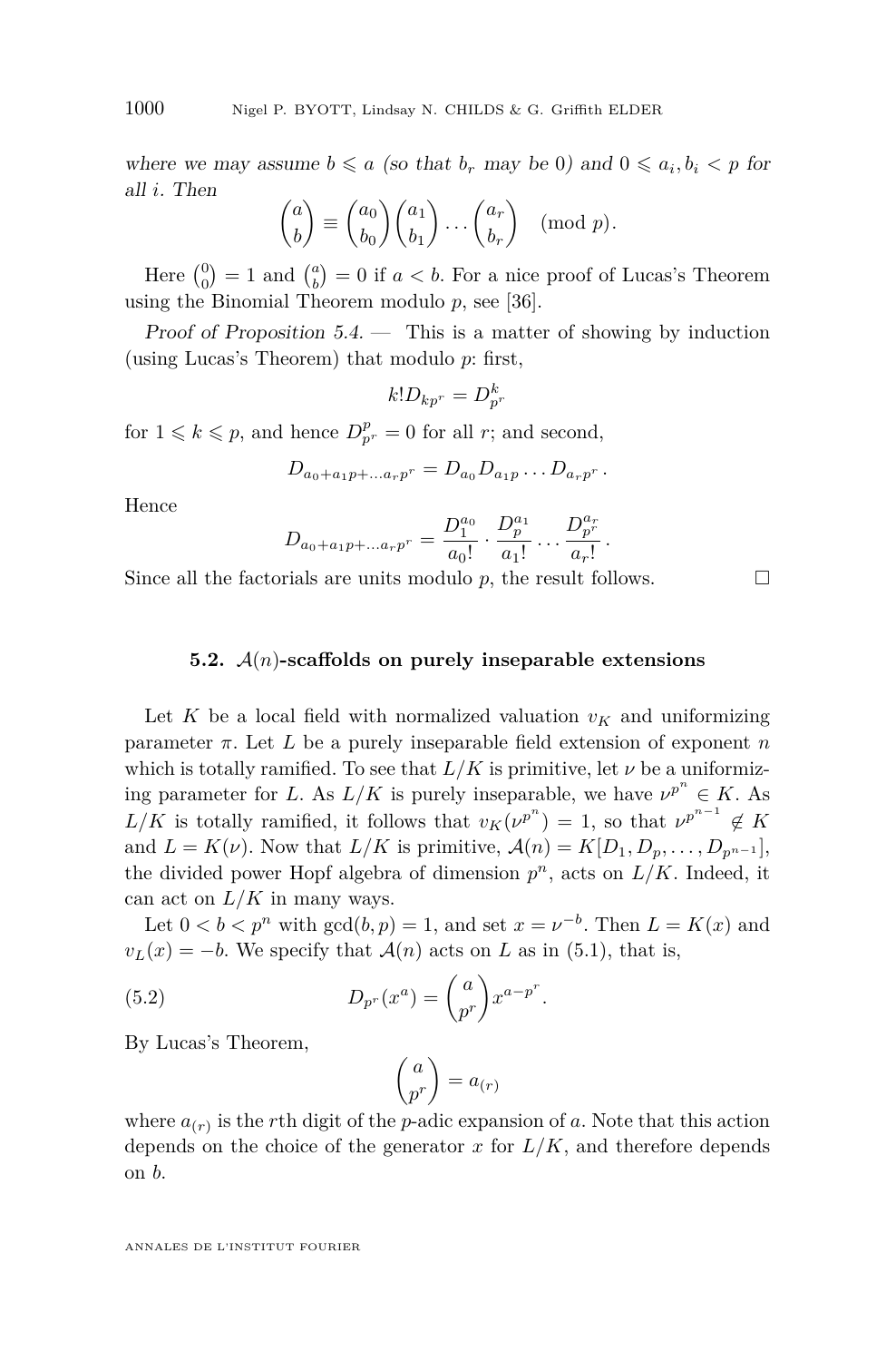<span id="page-37-0"></span>Remark  $5.6.$  — At this point, we make explicit the connection with the intuition of a scaffold, presented in [§1.](#page-2-0) Let  $X_i = x^{p^{n-i}}$ , and  $\Psi_i = D_{p^{n-i}}$ . Then [\(5.2\)](#page-36-0) and [\(1.1\)](#page-3-0) agree where  $0 \le a \le p^n$  is expressed *p*-adically as both  $a = a_0 + a_1p + \cdots + a_{n-1}p^{n-1}$  to be consistent with Theorem [5.5](#page-35-2) and  $a = a_{(0)} + a_{(1)}p + \cdots + a_{(n-1)}p^{n-1}$  to be consistent with [\(2.1\)](#page-6-4).

Remark  $5.7.$  — In the present purely inseparable situation, the conven-tion adopted by [\(2.1\)](#page-6-4) where integers  $0 \le a \le p^n$  are expressed *p*-adically as  $a = \sum_{i=1}^{n} a_{(n-i)} p^{n-i}$  (and thus necessarily  $X_i = x^{p^{n-i}}$  and  $\Psi_i = D_{p^{n-i}}$ ) may seem awkward. So it is worth reiterating that we adopted this convention because scaffolds arose first in the setting of Galois extensions and in that setting it is natural to label the *i*th ramification break with the subscript *i*.

To complete the proof of Theorem [5.1](#page-33-0) we now define an  $\mathcal{A}(n)$ -scaffold on *L/K* with *b* as its sole shift parameter. This means, following Definition [2.3,](#page-7-0) that we need two sets of elements: elements  $\lambda_t \in L$  for all integers *t* with  $v_L(\lambda_t) = t$ , and elements  $\Psi_k \in \mathcal{A}(n)$  for  $1 \leq k \leq n$ . But since the shift parameters are all the same, we can simplify notation. From [\(2.2\)](#page-7-1), we see that  $\mathfrak{b}(s) = bs$ . Let *a* be an integer with  $ab \equiv -1 \pmod{p^n}$ . Thus for  $t \in \mathbb{Z}$ , a(*t*) can be more easily understood as the least non-negative residue of *at* modulo  $p^n$ . For each  $t$  in  $\mathbb{Z}$ , define  $f_t$  by

$$
t = -b\mathfrak{a}(t) + p^n f_t.
$$

Hence  $f_t > 0$  for all  $t > 0$ . Expand  $\mathfrak{a}(t)$  *p*-adically as  $\mathfrak{a}(t) = \mathfrak{a}(t)_{(0)} +$  $\mathfrak{a}(t)_{(1)}p + \cdots + \mathfrak{a}(t)_{(n-1)}p^{n-1}$ . For the  $\lambda_t$  with  $t \in \mathbb{Z}$ , set

$$
\lambda_t = \frac{\pi^{f_t} x^{\mathfrak{a}(t)}}{\mathfrak{a}(t)_{(0)}! \mathfrak{a}(t)_{(1)}! \dots \mathfrak{a}(t)_{(n-1)}!} = \pi^{f_t} \prod_{i=1}^n \frac{X_i^{\mathfrak{a}(t)_{(n-i)}}}{\mathfrak{a}(t)_{(n-i)}!},
$$

where  $X_i$  is as in Remark [5.6.](#page-37-0) Observe that  $f_t$  was defined so that  $v_L(\lambda_t) =$  $-ba(t)+p^{n} f_{t} = t$ , and if  $t_{1} \equiv t_{2} \pmod{p^{n}}$ , then  $a(t_{1}) = a(t_{2})$  and  $\lambda_{t_{1}} \lambda_{t_{2}}^{-1} =$  $\pi^{f_{t_1} - f_{t_2}} \in K$ . As in Remark [5.6,](#page-37-0) for  $1 \leqslant r \leqslant n$ , set

$$
\Psi_r = D_{p^{n-r}}.
$$

Now observe that [\(5.2\)](#page-36-0) together with Lucas's Theorem imply

$$
\Psi_r \lambda_t = \begin{cases} \lambda_{t+p^{n-r}b} & \text{if } \mathfrak{a}(t)_{(n-r)} > 0, \\ 0 & \text{if } \mathfrak{a}(t)_{(n-r)} = 0. \end{cases}
$$

Based upon Definition [2.3](#page-7-0) this justifies our assertion that the intuition of a scaffold yields a scaffold. It also proves the following result.

TOME 68 (2018), FASCICULE 3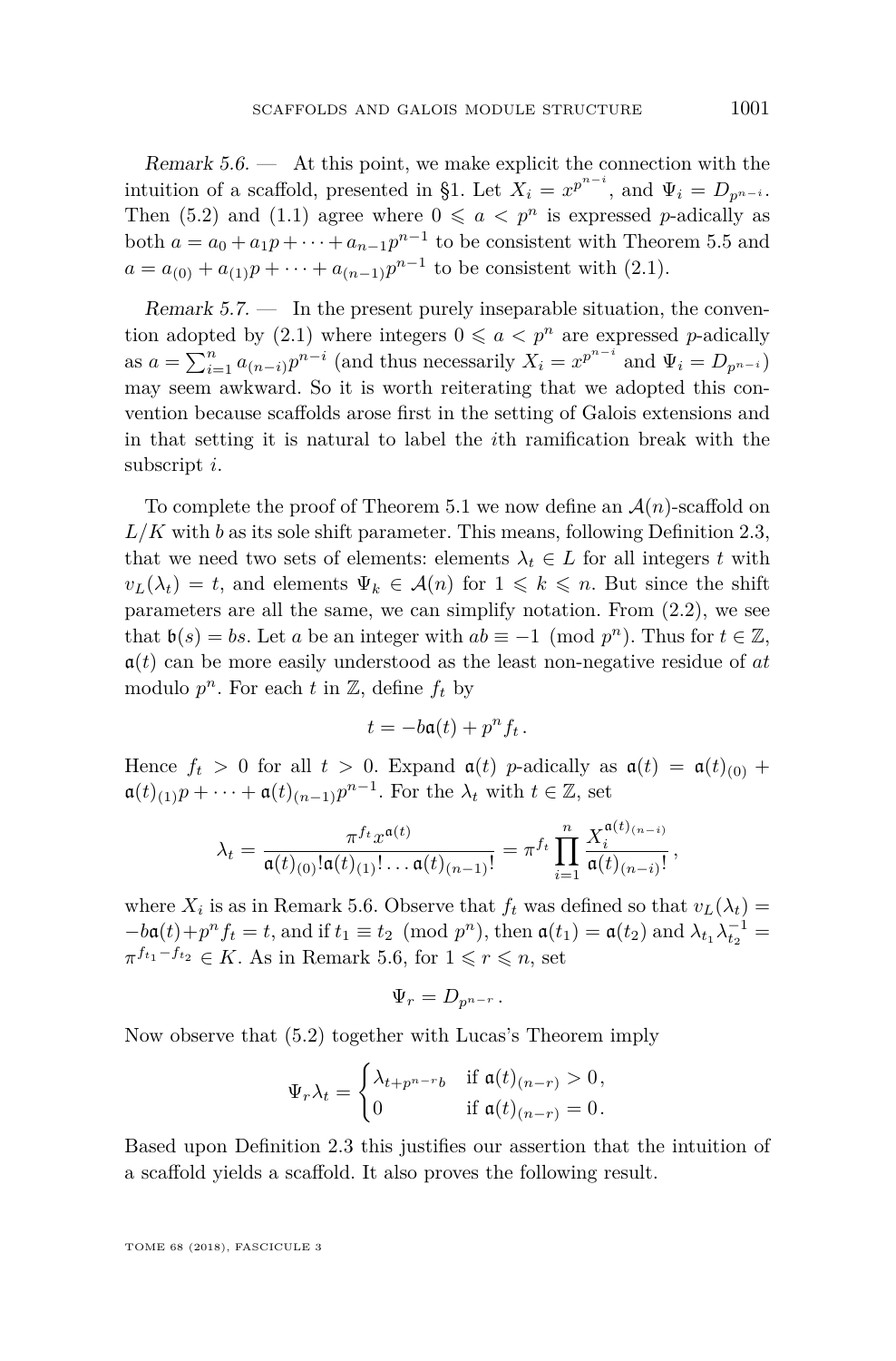PROPOSITION 5.8. — The elements  $\{\lambda_t\}_{t\in\mathbb{Z}}, \{\Psi_r\}_{0\leq r\leq n}$  form an  $\mathcal{A}(n)$ scaffold on *L* of precision  $\infty$ .

#### **Appendix A. Comparison of definitions of scaffold**

#### **A.1. An alternative characterization of** *A***-scaffolds**

Let K be a local field with residue characteristic  $p$ , let  $L/K$  be a totally ramified field extension of degree *p <sup>n</sup>*, and let *A* be a *K*-algebra of dimension *p <sup>n</sup>* with a *K*-linear action on *L*. We assume that we are given a family of elements  $\Psi_1, \ldots, \Psi_n$  of *A*. For  $s \in \mathbb{S}_{p^n}$ , we then have the set  $\Upsilon^{(s)}$  of monomials in the  $\Psi_i$ , as defined before  $(2.4)$ . We also suppose we are given functions **b**, **a** corresponding to a family of shift parameters  $b_1, \ldots, b_n$ , all relatively prime to  $p$ . We consider the following conditions on the  $\Psi_i$ :

<span id="page-38-1"></span>
$$
(A.1) \t\t \Psi_i \cdot 1 = 0 \t for each i;
$$

<span id="page-38-2"></span>(A.2) 
$$
v_L(\Psi \cdot \rho) = v_L(\rho) + \mathfrak{b}(s) \text{ for all } \Psi \in \Upsilon^{(s)} \text{ and } s \in \mathbb{S}_{p^n},
$$

for some given  $\rho \in L \backslash \{0\};$ 

<span id="page-38-0"></span>(A.3) 
$$
v_L(\Psi_i^p \cdot \alpha) > v_L(\alpha) + b_i p^{n-i+1} \text{ for all } i \text{ and all } \alpha \in L \setminus \{0\};
$$

and the stronger form of [\(A.3\)](#page-38-0),

<span id="page-38-3"></span>
$$
\Psi_i^p = 0 \text{ for all } i.
$$

Let  $\{\lambda_t\}_{t\in\mathbb{Z}}$  be any family of elements of *L* satisfying the conditions of Definition [2.3](#page-7-0)[\(1\)](#page-7-3):  $v_L(\lambda_t) = t$  for all *t*, and  $\lambda_{t_1} \lambda_{t_2}^{-1} \in K$  whenever  $t_1 \equiv t_2$  $(mod p<sup>n</sup>)$ .

<span id="page-38-7"></span><span id="page-38-4"></span>THEOREM A.1.

- (1) Suppose that the  $\Psi_i$  satisfy [\(A.1\)](#page-38-1) and [\(A.3\)](#page-38-0), and there is some  $\rho$ for which [\(A.2\)](#page-38-2) holds. Then the  $\lambda_t$  and the  $\Psi_i$  form an *A*-scaffold of precision  $\mathfrak{c} = 1$  on *L* in the sense of Definition [2.3,](#page-7-0) and its shift parameters are  $b_1, \ldots, b_n$ . Moreover  $\mathfrak{a}(v_L(\rho)) = p^n - 1$ .
- <span id="page-38-5"></span>(2) If, furthermore, [\(A.4\)](#page-38-3) holds and A is commutative, then the  $\lambda_t$  may be chosen so that the *A*-scaffold has precision  $\infty$ .
- <span id="page-38-6"></span>(3) Conversely, if the  $\lambda_t$  and the  $\Psi_i$  form an *A*-scaffold of some precision  $\mathfrak{c} \geq 1$  in the sense of Definition [2.3,](#page-7-0) then [\(A.1\)](#page-38-1) and [\(A.3\)](#page-38-0) hold, and [\(A.2\)](#page-38-2) holds for any  $\rho \in L$  with  $\mathfrak{a}(v_L(\rho)) = p^n - 1$ .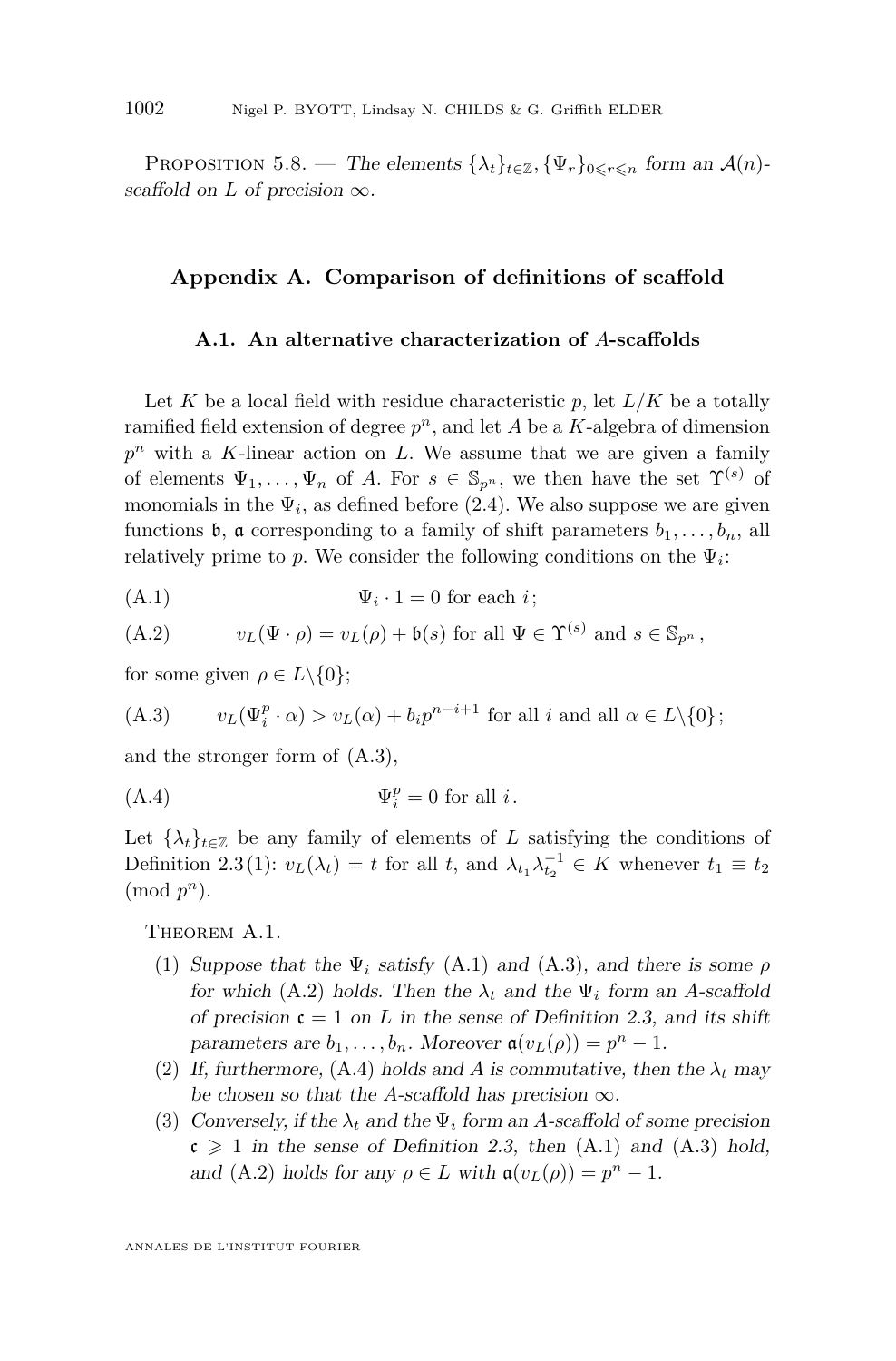Proof.

[\(1\)](#page-38-4). — Since [\(A.1\)](#page-38-1) holds by hypothesis, we will have an *A*-scaffold of precision 1 provided that the congruence in Definition [2.3](#page-7-0)[\(2\)](#page-7-2) holds with  $c = 1$  and some choice of the units  $u_{i,t}$ . This will be the case if, for each  $t \in \mathbb{Z}$  and each *i*, we have

(A.5) 
$$
v_L(\Psi_i \cdot \lambda_t) \begin{cases} = t + p^{n-i}b_i & \text{if } \mathfrak{a}(t)_{(n-i)} \geq 1, \\ > t + p^{n-i}b_i & \text{if } \mathfrak{a}(t)_{(n-i)} = 0. \end{cases}
$$

Fix *i*, and, for each  $s \in \mathbb{S}_{p^n}$ , define  $\Psi_*^{(s)} \in \Upsilon^{(s)}$  by

<span id="page-39-2"></span>
$$
\Psi^{(s)}_* = \Psi^{s_{(n-i)}}_i \Psi^{s_{(0)}}_n \dots \Psi^{s_{(n-i-1)}}_{i-1} \Psi^{s_{(n-i+1)}}_{i+1} \dots \Psi^{s_{(n-1)}}_1.
$$

Thus  $\Psi_*^{(s)}$  is obtained from  $\Psi^{(s)}$  by bringing all the factors  $\Psi_i$  to the left (so in particular  $\Psi_*^{(s)} = \Psi^{(s)}$  if  $i = n$ ). From [\(A.2\)](#page-38-2) we have  $v_L(\Psi_*^{(s)} \cdot \rho) =$  $v_L(\rho) + \mathfrak{b}(s)$ . Thus  $\{v_L(\Psi_*^{(s)} \cdot \rho) : s \in \mathbb{S}_{p^n}\}\$ is a complete set of residues mod  $p^n$ , and hence  $\{\Psi_*^{(s)} \cdot \rho : s \in \mathbb{S}_{p^n}\}$  is a *K*-basis for *L*.

Now fix *s* as well. If  $s_{(n-i)} < p-1$  then  $\Psi_i \Psi_*^{(s)} \in \Upsilon^{(s')}$  where  $s' = s + p^{n-i}$ , so that  $s'_{(n-i)} = s_{(n-i)} + 1$  and  $s'_{(n-j)} = s_{(n-j)}$  for  $j \neq i$ . Thus, from [\(A.2\)](#page-38-2), (*s*)  $\overline{a}$ *n*−*i*

<span id="page-39-0"></span>(A.6) 
$$
v_L(\Psi_i \Psi_*^{(s)} \cdot \rho) = v_P(\rho) + \mathfrak{b}(s') = v_L(\Psi_*^{(s)} \cdot \rho) + b_i p^{n-i}
$$
 if  $s_{(n-i)} < p-1$ .

On the other hand, if  $s_{(n-i)} = p - 1$  then  $\Psi_i \Psi_*^{(s)} = \Psi_i^p \Psi_*^{(s'')}$  where  $s'' =$  $s - (p-1)p^{n-i}$ , so that  $s''_{(n-i)} = 0$  and  $s''_{(n-j)} = s_{(n-j)}$  for  $j \neq i$ . Then  $v_L(\Psi_i\Psi_*^{(s)} \cdot \rho) = v_L(\Psi_i^p \Psi_*^{(s'')} \cdot \rho) > v_L(\Psi_*^{(s'')} \cdot \rho) + b_i p^{n-i+1}$  by [\(A.3\)](#page-38-0). But  $v_L(\Psi_*^{(s'')}\cdot \rho) = v_L(\rho) + \mathfrak{b}(s'') = v_L(\rho) + \mathfrak{b}(s) - b_i(p-1)p^{n-i}$  by [\(A.2\)](#page-38-2). Hence (A.7)  $v_L(\Psi_i \Psi_*^{(s)} \cdot \rho) > v_L(\Psi_*^{(s)} \rho) + b_i p^{n-i}$  if  $s_{(n-i)} = p - 1$ .

<span id="page-39-1"></span>Now let  $\alpha \neq 0$  be an arbitrary element of *L* with  $v_L(\alpha) = t$ . Then we may write  $\alpha = \sum_{s \in \mathbb{S}_{p^n}} x_s \Psi_*^{(s)} \cdot \rho$  with the  $x_s \in K$ . The sum contains a unique term of minimal valuation; let this occur at  $s = s'$ . Then  $t =$  $p^n v_K(x_{s'}) + v_L(\rho) + \mathfrak{b}(s')$ . Applying [\(A.6\)](#page-39-0) or [\(A.7\)](#page-39-1) to each term in the sum separately, we obtain

<span id="page-39-3"></span>(A.8) 
$$
v_L(\Psi_i \cdot \alpha) \begin{cases} = t + p^{n-i}b_i & \text{if } s'_{(n-i)} < p-1, \\ > t + p^{n-i}b_i & \text{if } s'_{(n-i)} = p-1. \end{cases}
$$

Before completing the proof of  $(A.5)$ , we consider  $v_L(\rho)$ . There is some  $s \in \mathbb{S}_{p^n}$  for which  $v_L(\Psi_*^{(s)} \cdot \rho) \equiv 0 \pmod{p^n}$ . By [\(A.2\)](#page-38-2), *s* is independent of *i*. We may write  $\Psi_*^{(s)} \cdot \rho = x + \beta$  where  $x \in K$  and  $v_L(\beta) > v_L(\Psi_*^{(s)}\rho)$ . Using  $(A.1)$  and  $(A.8)$ , we therefore have

$$
v_L(\Psi_i \Psi_*^{(s)} \cdot \rho) = v_L(\Psi_i \cdot \beta) > v_L(\Psi_*^{(s)} \cdot \rho) + p^{n-i}b_i.
$$

TOME 68 (2018), FASCICULE 3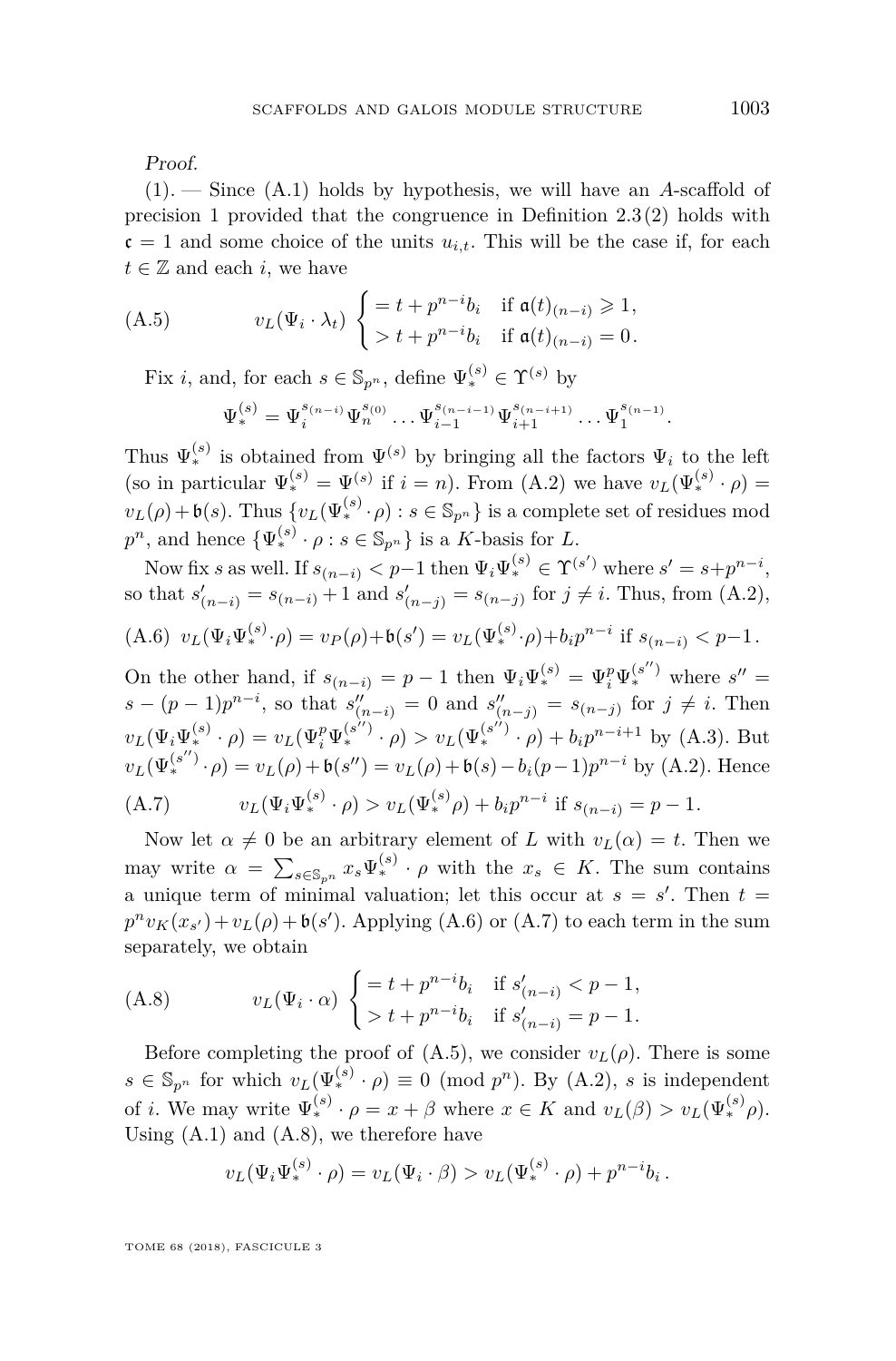Comparing with [\(A.8\)](#page-39-3), we see that we must have  $s_{(n-i)} = p-1$ . This holds for each *i*, so  $s = p^n - 1$ . Thus, by the choice of *s*, we have  $v_L(\rho) \equiv -\mathfrak{b}(p^n-1)$  $(\text{mod } p^n)$ , or equivalently,  $\mathfrak{a}(v_L(\rho)) = p^n - 1$ .

Recall that in [\(A.8\)](#page-39-3) we have  $t = v_L(\alpha) \equiv v_L(\rho) + \mathfrak{b}(s') \pmod{p^n}$ . Thus  $t \equiv -\mathfrak{b}(p^n - 1) + \mathfrak{b}(s') = -\mathfrak{b}(p^n - 1 - s')$ . Hence  $\mathfrak{a}(t) = p^n - 1 - s'$ , so the condition  $s'_{(n-i)} < p-1$  in [\(A.8\)](#page-39-3) is equivalent to  $\mathfrak{a}(t)_{(n-i)} \geq 1$ . Now [\(A.5\)](#page-39-2) follows on applying  $(A.8)$  to  $\alpha = \lambda_t$ .

 $(2)$ . — Fix a uniformizing element  $\pi$  of K. Given  $t \in \mathbb{Z}$ , we choose  $\lambda_t =$  $\pi^f \Psi^{(s)} \cdot \rho$  where  $p^n f + v_L(\rho) + \mathfrak{b}(s) = t$ . Then  $v_L(\lambda_t) = t$ , and  $\lambda_{t_1} \lambda_{t_2}^{-1} = t$  $\pi^{(t_1-t_2)/p^n} \in K$  when  $t_1 \equiv t_2 \pmod{p^n}$ . Also, as we have shown above,  $a(t) = p<sup>n</sup> - 1 - s$ , so that  $a(t)_{(n-i)} \geq 1$  if and only if  $s_{n-i}$   $\lt p - 1$ . As *A* is commutative and  $\Psi_i^p = 0$ , we have  $\Psi_i \Psi^{(s)} \cdot \rho = 0$  if  $s_{(n-i)} = p-1$ , so that  $\Psi_i \cdot \lambda_t = 0$ . On the other hand, if  $s_{(n-i)} \neq p-1$  then  $\Psi_i \cdot \lambda_t = \lambda_{t+b_i p^{n-i}}$ . Thus the congruence in Definition [2.3](#page-7-0)[\(2\)](#page-7-2) becomes an equality (with  $u_{i,t} = 1$ for all *i* and *t*).

[\(3\)](#page-38-6). — Since we have an *A*-scaffold in the sense of Definition [2.3,](#page-7-0) [\(A.1\)](#page-38-1) holds. Also, from [\(2.6\)](#page-10-1), for any  $s \in \mathbb{S}_{p^n}$  and any  $\Psi \in \Upsilon^{(s)}$  we have

<span id="page-40-0"></span>(A.9) 
$$
v_L(\Psi \cdot \lambda_t) \begin{cases} = t + \mathfrak{b}(s) & \text{if } s \preceq \mathfrak{a}(t), \\ > t + \mathfrak{b}(s) & \text{otherwise.} \end{cases}
$$

For an arbitrary  $\alpha \in L$  with  $v_L(\alpha) = t$ , we may write  $\alpha = u\lambda_t + \sum_{j=1}^{p^n-1} y_j \lambda_{t+j}$ for some  $u \in \mathfrak{O}_K^{\times}$  and  $y_j \in \mathfrak{O}_K$ . Applying [\(A.9\)](#page-40-0) to each term, we find that [\(A.9\)](#page-40-0) still holds if we replace  $\lambda_t$  by  $\alpha$ . In particular, taking  $\Psi = \Psi_i$ , we have

<span id="page-40-1"></span>(A.10) 
$$
v_L(\Psi_i \cdot \alpha) \begin{cases} = t + b_i p^{n-i} & \text{if } \mathfrak{a}(t)_{(n-i)} > 0, \\ > t + p^{n-i} b_i & \text{otherwise.} \end{cases}
$$

Moreover, writing  $t' = v_L(\Psi_i \cdot \alpha)$ , we have  $\mathfrak{a}(t')_{(n-i)} = \mathfrak{a}(t)_{(n-i)} - 1$  if  $\mathfrak{a}(t)_{(n-i)} > 0$ . Repeating this argument *p* times, we obtain [\(A.3\)](#page-38-0). Finally, for any  $\rho$  with  $\mathfrak{a}(v_L(\rho)) = p^n - 1$ , [\(A.2\)](#page-38-2) follows inductively from [\(A.10\)](#page-40-1).  $\Box$ 

#### **A.2. Galois scaffolds in previous papers**

We now use Theorem [A.1](#page-38-7) to explain how the *A*-scaffolds of this paper are related to the Galois scaffolds of the earlier papers [\[19,](#page-45-11) [13,](#page-45-9) [14\]](#page-45-10). There we considered only abelian extensions  $L/K$  in characteristic  $p$ ; the extensions in [\[19,](#page-45-11) [14\]](#page-45-10) were elementary abelian of arbitrary rank, and those in [\[13\]](#page-45-9) were elementary abelian or cyclic of degree *p* 2 . The algebra *A* acting on *L* was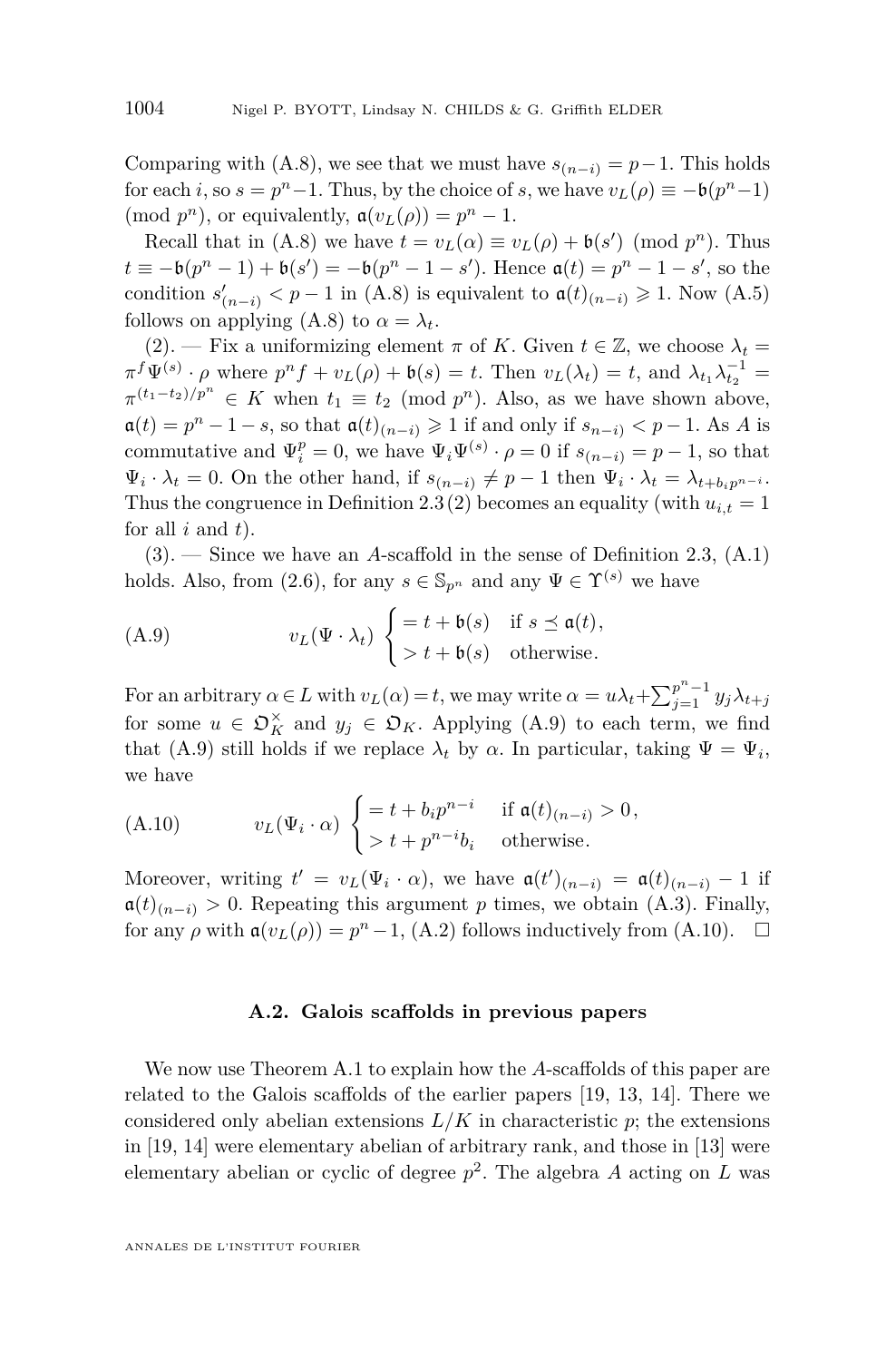|        |                                                                                         | Paper   Explicit in definition   Used for Galois module structure |
|--------|-----------------------------------------------------------------------------------------|-------------------------------------------------------------------|
|        | $[19] \quad (A.11)$                                                                     |                                                                   |
| $[13]$ | (A.1), (A.11), (A.12) (A.1), (A.2), (A.3)<br>(A.1), (A.11), (A.12), (A.1), (A.2), (A.4) |                                                                   |
| $[14]$ |                                                                                         |                                                                   |

<span id="page-41-1"></span>Table A.1. Properties of Galois scaffolds.

always the group algebra  $A = K[G]$  with  $G = \text{Gal}(L/K)$ ; in this setting,  $(A.1)$  simply says that the  $\Psi_i$  lie in the augmentation ideal of  $K[G]$ .

The definition of Galois scaffold varies slightly between these papers, and the conditions explicitly required are a little less restrictive than those of this paper. The Galois scaffolds constructed turn out to satisfy supplementary conditions which were used in obtaining results on Galois module structure. For the reader's convenience, the role of the different conditions in the various papers is summarized in Table [A.1.](#page-41-1) (The conditions not already mentioned are introduced below.)

#### A.2.1. The paper [\[19\]](#page-45-11)

Galois scaffolds first appeared in [\[19\]](#page-45-11), where they were presented as a strengthening of the valuation criterion. Let *K* be a local field of residue characteristic  $p > 0$ , and let  $L/K$  be a totally ramified Galois extension of degree  $p^n$  with Galois group  $G = \text{Gal}(L/K)$ . We say that  $L/K$  satisfies the valuation criterion if there exists  $c \in \mathbb{Z}$  such that  $L = K[G] \cdot \rho$  for every  $\rho \in L$  with  $v_L(\rho) = c$ . In [\[19\]](#page-45-11),  $L/K$  was said to have a Galois scaffold if there exist  $c \in \mathbb{Z}$  and elements  $\Psi_1, \ldots, \Psi_n \in K[G]$  such that, for every  $\rho \in L$  with  $v_L(\rho) = c$ , the following condition holds:

<span id="page-41-0"></span>(A.11) 
$$
\left\{v_L\left(\Psi^{(s)}\cdot\rho\right) : s \in \mathbb{S}_{p^n}\right\} \text{ is a complete set of residues } p^n.
$$

Since  $L/K$  is totally ramified,  $(A.11)$  implies the valuation criterion for *L/K*.

For the Galois scaffolds actually constructed in [\[19\]](#page-45-11), the conditions [\(A.1\)](#page-38-1) and  $(A.2)$  hold, where the shift parameters  $b_i$  used to define  $\mathfrak b$  are the (lower) ramification breaks of  $L/K$ , and  $\rho$  is any element of  $L$  with  $v_L(\rho) \equiv$  $b_n$  (mod  $p^n$ ). (Indeed, for the near one-dimensional extensions considered in [\[19\]](#page-45-11), the  $b_i$  are all congruent mod  $p^n$ , so  $\mathfrak{b}(s) \equiv b_n s \pmod{p^n}$ .) Moreover,  $(A.4)$  holds, and Theorem  $A.1(1)(2)$  $A.1(1)(2)$  $A.1(1)(2)$  shows that the Galois scaffolds in [\[19\]](#page-45-11) are  $K[G]$ -scaffolds of precision  $\infty$  in the sense of this paper.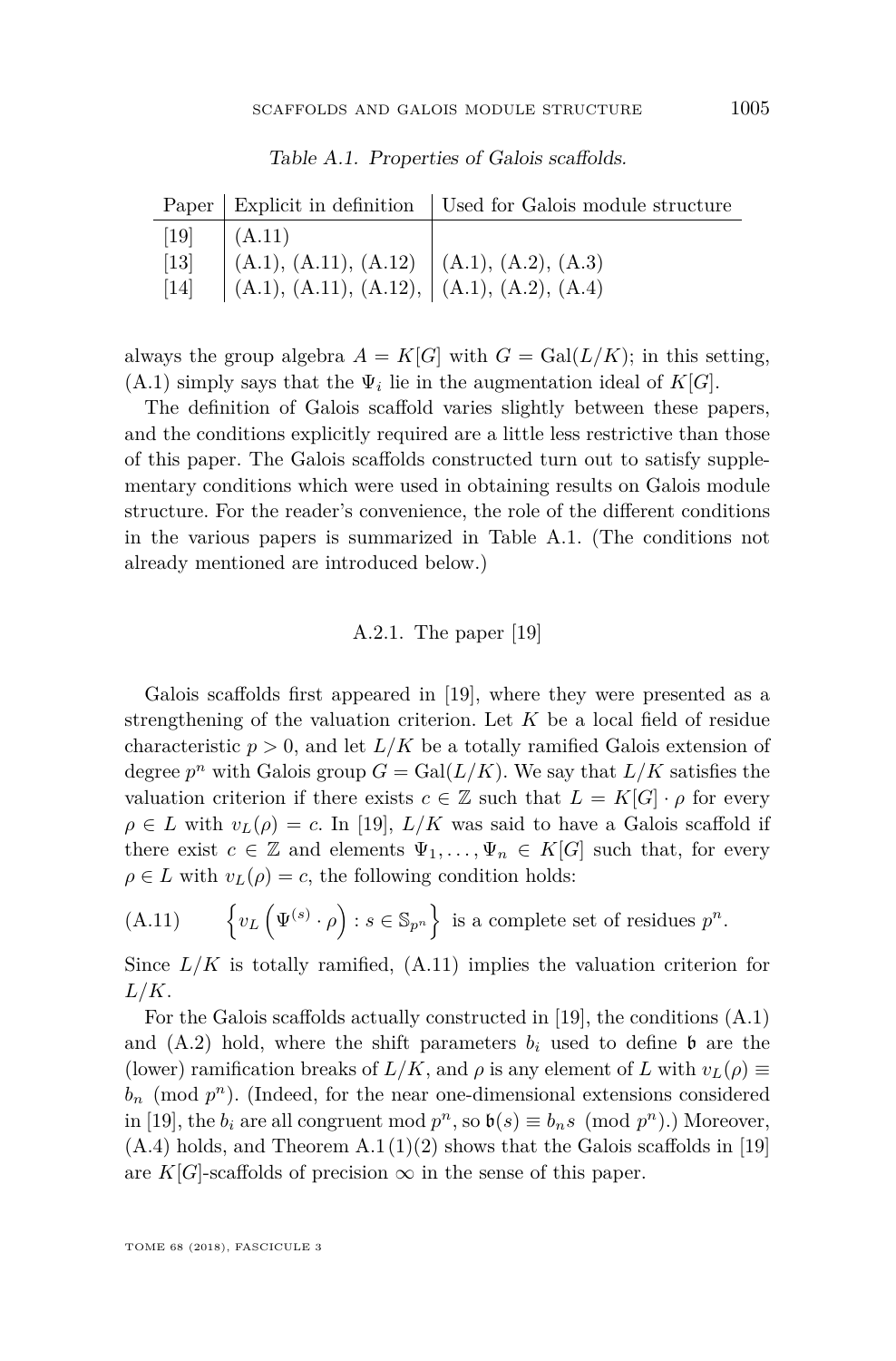A.2.2. The paper [\[14\]](#page-45-10)

In [\[14\]](#page-45-10) (which was in fact written before [\[13\]](#page-45-9)), the definition of Galois scaffold was refined to require [\(A.1\)](#page-38-1) explicitly, and also to require the uniformity condition

<span id="page-42-0"></span>(A.12) 
$$
v_L(\Psi_i^j \cdot \rho) - v_L(\rho) = j \cdot (v_L(\Psi_i \cdot \rho') - v_L(\rho'))
$$

whenever  $0 \leq j \leq p-1$  and  $v_L(\rho), v_L(\rho') \equiv c \pmod{p^n}$ . Here, as above, *c* is the integer occurring in the valuation criterion. Note that [\(A.12\)](#page-42-0) makes no explicit mention of the ramification breaks  $b_i$ . If we set

$$
a_i = v_L(\Psi_i \cdot \rho) - v_L(\rho),
$$

then [\(A.12\)](#page-42-0) means that  $a_i$  is independent of the choice of  $\rho$  with  $v_L(\rho) \equiv c$  $(mod p<sup>n</sup>)$ , and that

<span id="page-42-1"></span>(A.13) 
$$
v_L(\Psi_i^j \cdot \rho) = v_L(\rho) + ja_i
$$
 if  $0 \le j \le p-1$  and  $v_L(\rho) \equiv c \pmod{p^n}$ .

Moreover, if  $(A.2)$  holds for the function b given by some shift parameters *b*<sub>1</sub>*,..., b<sub>n</sub></sub>, then [\(A.13\)](#page-42-1) holds for*  $a_i = p^{n-i}b_i$  *and any*  $c \equiv -b(p^n - 1)$  $(mod p<sup>n</sup>)$ .

<span id="page-42-2"></span>In view of  $(A.2)$ , it is reasonable to replace  $(A.12)$  by

(A.14) 
$$
v_L(\Psi^{(s)} \cdot \rho) = v_L(\rho) + \sum_{i=1}^n s_{(n-i)} a_i \text{ for all } s \in \mathbb{S}_{p^n},
$$

where again  $\rho$  is any element of *L* with  $v_L(\rho) \equiv c \pmod{p^n}$ . Now if  $(A.14)$ holds for some integers  $a_i$ , then, by Proposition [A.2](#page-43-0) below,  $(A.11)$  is equivalent to the condition that (possibly after renumbering the  $\Psi_i$  and the  $a_i$ ) there are integers  $b_1, \ldots, b_n$ , all relatively prime to *p*, such that  $a_i = p^{n-i}b_i$ . If we use these to define the function b, then, in the case of an abelian extension,  $(A.14)$  is equivalent to  $(A.2)$ . We may therefore regard  $(A.2)$  as a natural strengthening of [\(A.14\)](#page-42-2), and hence of [\(A.12\)](#page-42-0).

The extensions considered in [\[14\]](#page-45-10) are the near one-dimensional extensions constructed in [\[19\]](#page-45-11), and the Galois scaffolds used are those of that paper. As explained above, they satisfy [\(A.1\)](#page-38-1), [\(A.2\)](#page-38-2) and [\(A.4\)](#page-38-3). These properties were used in [\[14\]](#page-45-10) to investigate the Galois module structure of the valuation rings.

#### A.2.3. The paper [\[13\]](#page-45-9)

So that we focus on those results in [\[13\]](#page-45-9) which are in neither [\[19\]](#page-45-11) nor [\[14\]](#page-45-10), we restrict our discussion here to cyclic extensions of degree  $p^2$ . In any case,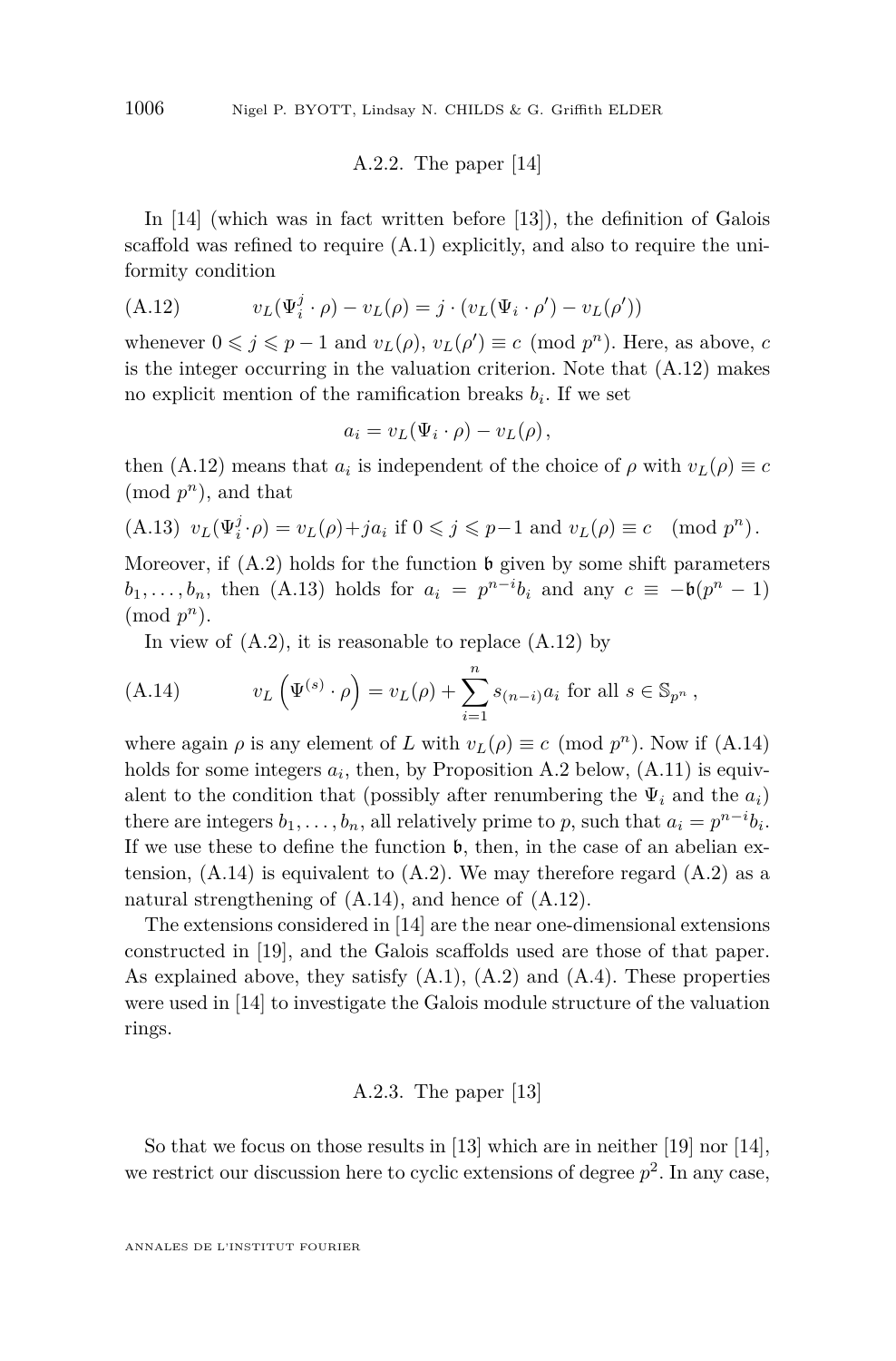[\[13\]](#page-45-9) used the same definition of Galois scaffold as [\[14\]](#page-45-10). The Galois scaffolds considered in [\[13\]](#page-45-9) satisfy [\(A.1\)](#page-38-1) and [\(A.2\)](#page-38-2). The cyclic Galois scaffolds satisfy  $\Psi_1^p = \Psi_2$ ,  $\Psi_2^p = 0$ , and [\(A.3\)](#page-38-0) holds since  $b_2 > p^2 b_1$ . Thus again they are *K*[*G*]-scaffolds of some precision  $c \ge 1$ . (In fact  $c = b_2 - pb_1$ .) These properties are used in [\[13\]](#page-45-9) to investigate the Galois module structure of the valuation ring in cyclic extensions of degree  $p^2$  admitting a Galois scaffold.

#### **A.3. An alternative form of the function** b

In the above discussion, we needed the following result:

<span id="page-43-0"></span>PROPOSITION A.2. — Given  $a_i \in \mathbb{Z}$ , let  $\mathfrak{b}' : \mathbb{S}_p^n \longrightarrow \mathbb{Z}$  be defined by

$$
\mathfrak{b}'(x_1,\ldots,x_n)=\sum_{i=1}^n a_i x_i.
$$

Let  $r : \mathbb{Z} \longrightarrow \mathbb{S}_{p^n}$  be given by  $r(a) \equiv a \pmod{p^n}$ , and let *v* denote the normalized valuation on the *p*-adic rationals. Then the function  $r \circ \mathfrak{b}'$ :  $\mathbb{S}_{p^n} \to \mathbb{S}_{p^n}$  is bijective if and only if, after relabelling if necessary,  $v(a_i)$  $n - i$  for  $1 \leq i \leq n$ .

Proof. — Note that  $r \circ \mathfrak{b}'$  is surjective if and only if it is bijective. If  $v(a_i) = n - i$  for  $1 \leq i \leq n$ , then clearly the image of  $r \circ \mathfrak{b}'$  is  $\mathbb{S}_{p^n}$ . So consider the converse: Let  $\mathfrak{b}'_n(x_1,\ldots,x_n) = \sum_{i=1}^n a_i x_i$  and induct on *n*. For  $n = 1$  the statement holds, since  $r \circ \mathfrak{b}'_1 : \mathbb{S}_p \longrightarrow \mathbb{S}_p$  is bijective if and only if  $gcd(a_1, p) = 1$ . Assume the statement holds for  $n - 1$ , and consider it for *n*. If  $v(a_i) \geq 1$  for all *i*, then each  $\mathfrak{b}'_n(x_1, \ldots, x_n)$  is a multiple of *p*. So we may assume there is an  $a_i$  that is relatively prime to  $p$ . Relabel so that  $v(a_n) = 0$ .

<span id="page-43-2"></span>We prove now that, for  $0 \leq k \leq p^{n-1} - 1$ , there exist  $x_{i,k} \in \mathbb{S}_p$  with

(A.15) 
$$
kpa_n = \mathfrak{b}'_n(x_{1,k},\ldots,x_{n-1,k},0) = x_{1,k}a_1 + \cdots + x_{n-1,k}a_{n-1}.
$$

The case  $k = 0$  is clear. Assume the statement holds for  $k - 1$ , and consider it for *k*. Since  $r(kpa_n) \in \mathbb{S}_{p^n}$  and  $r \circ \mathfrak{b}'_n$  is surjective, there are  $x_{i,k} \in \mathbb{S}_p$  such that  $kpa_n = x_{1,k}a_1 + x_{2,k}a_2 + \cdots + x_{n,k}a_n$ . If  $x_{n,k} \neq 0$  then, on subtracting  $(k-1)pa_n = x_{1,k-1}a_1 + \cdots + x_{n-1,k-1}a_{n-1}$ , we find that

<span id="page-43-1"></span>
$$
(A.16) \ (p-x_{n,k})a_n = (x_{1,k}-x_{1,k-1})a_1 + \cdots + (x_{n-1,k}-x_{n-1,k-1})a_{n-1}.
$$

Let  $y_n = p - x_{n,k}$ , and, for  $1 \leqslant i \leqslant n-1$ , let

$$
y_i = \begin{cases} x_{i,k-1} - x_{i,k} & \text{if } x_{i,k-1} \geq x_{i,k}, \\ 0 & \text{if } x_{i,k-1} < x_{i,k}. \end{cases}
$$

TOME 68 (2018), FASCICULE 3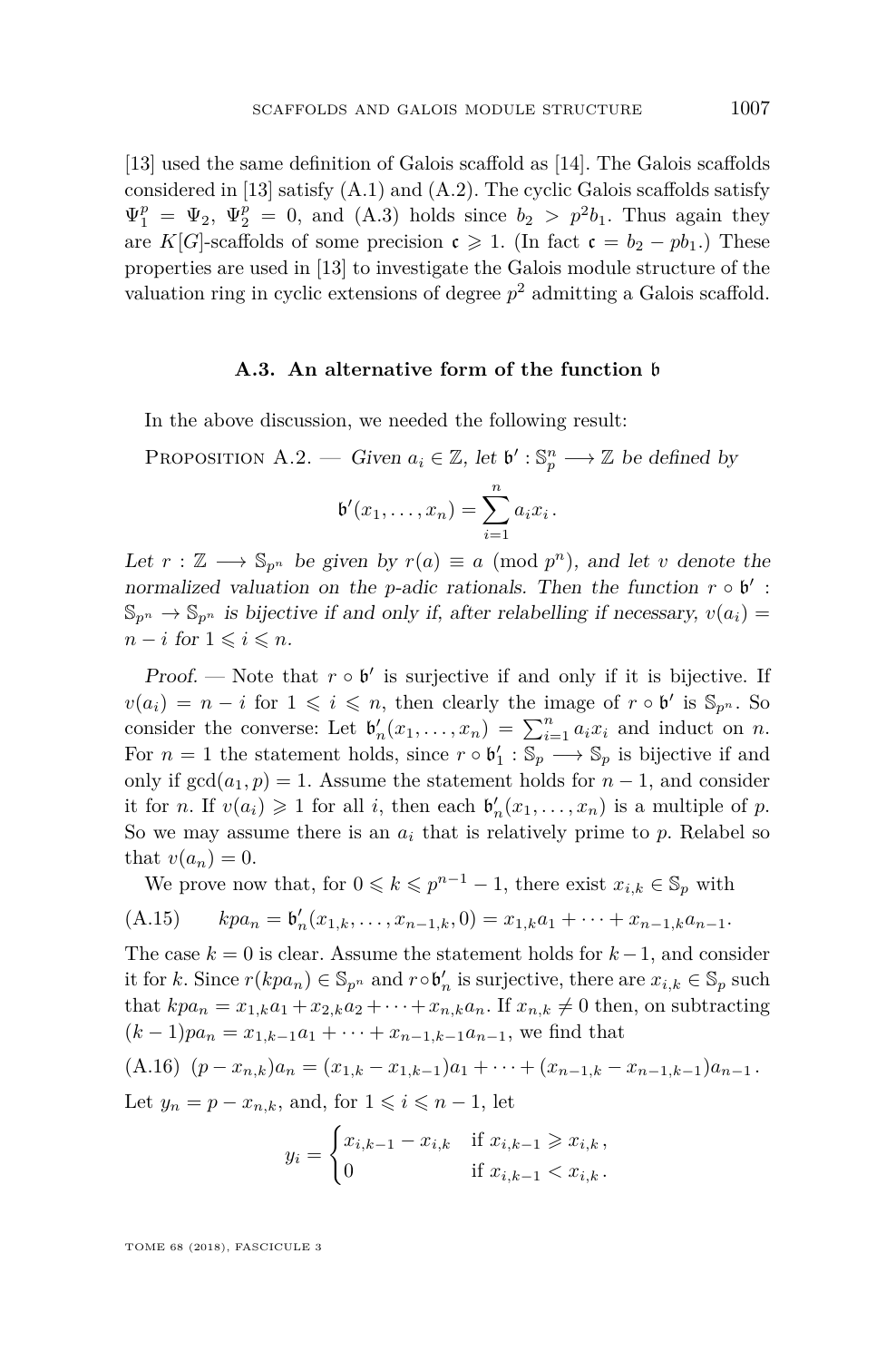Let  $z_n = 0$ , and for  $1 \leq i \leq n-1$  let

$$
z_i = \begin{cases} 0 & \text{if } x_{i,k-1} \geq x_{i,k}, \\ x_{i,k} - x_{i,k-1} & \text{if } x_{i,k-1} < x_{i,k}. \end{cases}
$$

Then  $(A.16)$  means that  $\mathfrak{b}'_n(y_1,\ldots,y_n) = \mathfrak{b}'_n(z_1,\ldots,z_n)$ . As  $y_n \neq z_n$ , this contradicts the injectivity of  $r \circ \mathfrak{b}'_n$ . Thus  $x_{n,k} = 0$ , and the statement holds for *k*.

Since  $r \circ \mathfrak{b}_n$  is injective, [\(A.15\)](#page-43-2) establishes a bijection between  $\mathbb{S}_p^{n-1}$ and the multiples of *p* in  $\mathbb{S}_{p^n}$ . In particular,  $a_i = \mathfrak{b}'_n(0, \ldots, 0, 1, 0 \ldots 0)$ is a multiple of *p* for each  $i \leq n-1$ . Thus the image of  $\mathbb{S}_{p}^{n-1}$  under  $\mathfrak{b}'_{n-1}(x_1,\ldots,x_{n-1}) = \sum_{i=1}^{n-1} x_i(a_i/p)$  maps modulo  $p^{n-1}$  onto  $\mathbb{S}_{p^{n-1}}$ . Using induction, we may relabel so that  $v(a_i/p) = n - 1 - i$  for  $1 \leq i \leq n - 1$ . We conclude that  $v(a_i) = n - i$  for  $1 \leq i \leq n$ .

#### BIBLIOGRAPHY

- <span id="page-44-0"></span>[1] A. Aiba, "Artin-Schreier extensions and Galois module structure", J. Number Theory **102** (2003), no. 1, p. 118-124.
- <span id="page-44-11"></span>[2] H. P. ALLEN & M. E. SWEEDLER, "A theory of linear descent based on Hopf algebraic techniques", J. Algebra **12** (1969), p. 242-294.
- <span id="page-44-1"></span>[3] A.-M. Bergé, "Sur l'arithmétique d'une extension diédrale", Ann. Inst. Fourier **22** (1972), no. 2, p. 31-59.
- <span id="page-44-9"></span>[4] F. Bertrandias, J.-P. Bertrandias & M.-J. Ferton, "Sur l'anneau des entiers d'une extension cyclique de degré premier d'un corps local", C. R. Acad. Sci. Paris Sér. A **274** (1972), p. 1388-1391.
- <span id="page-44-2"></span>[5] F. Bertrandias & M.-J. Ferton, "Sur l'anneau des entiers d'une extension cyclique de degré premier d'un corps local", C. R. Acad. Sci. Paris Sér. A **274** (1972), p. 1330-1333.
- <span id="page-44-7"></span>[6] M. V. Bondarko, "Local Leopoldt's problem for rings of integers in abelian *p*extensions of complete discrete valuation fields", Doc. Math. **5** (2000), p. 657-693.
- <span id="page-44-3"></span>[7] ——— , "Local Leopoldt's problem for ideals in totally ramified *p*-extensions of complete discrete valuation fields", in Algebraic number theory and algebraic geometry, Contemporary Mathematics, vol. 300, American Mathematical Society, Providence, RI, 2002, p. 27-57.
- <span id="page-44-8"></span>[8] ——— , "Leopoldt's problem for abelian totally ramified extensions of complete discrete valuation fields", Algebra Anal. **18** (2006), no. 5, p. 99-129, English transl. in St. Petersbg. Math. J. **18** (2007) no. 5, 757–778.
- <span id="page-44-10"></span>[9] N. P. Byott, "Galois structure of ideals in wildly ramified abelian *p*-extensions of a *p*-adic field, and some applications", J. Théor. Nombres Bordx **9** (1997), no. 1, p. 201-219.
- <span id="page-44-4"></span>[10] ——— , "On the integral Galois module structure of cyclic extensions of *p*-adic fields", Q. J. Math. **59** (2008), no. 2, p. 149-162.
- <span id="page-44-5"></span>[11] ——— , "A valuation criterion for normal basis generators of Hopf-Galois extensions on characteristic *p*", J. Théor. Nombres Bordx **23** (2011), no. 1, p. 59-70.
- <span id="page-44-6"></span>[12] N. P. BYOTT  $\&$  G. G. ELDER, "A valuation criterion for normal bases in elementary abelian extensions", Bull. Lond. Math. Soc. **39** (2007), no. 5, p. 705-708.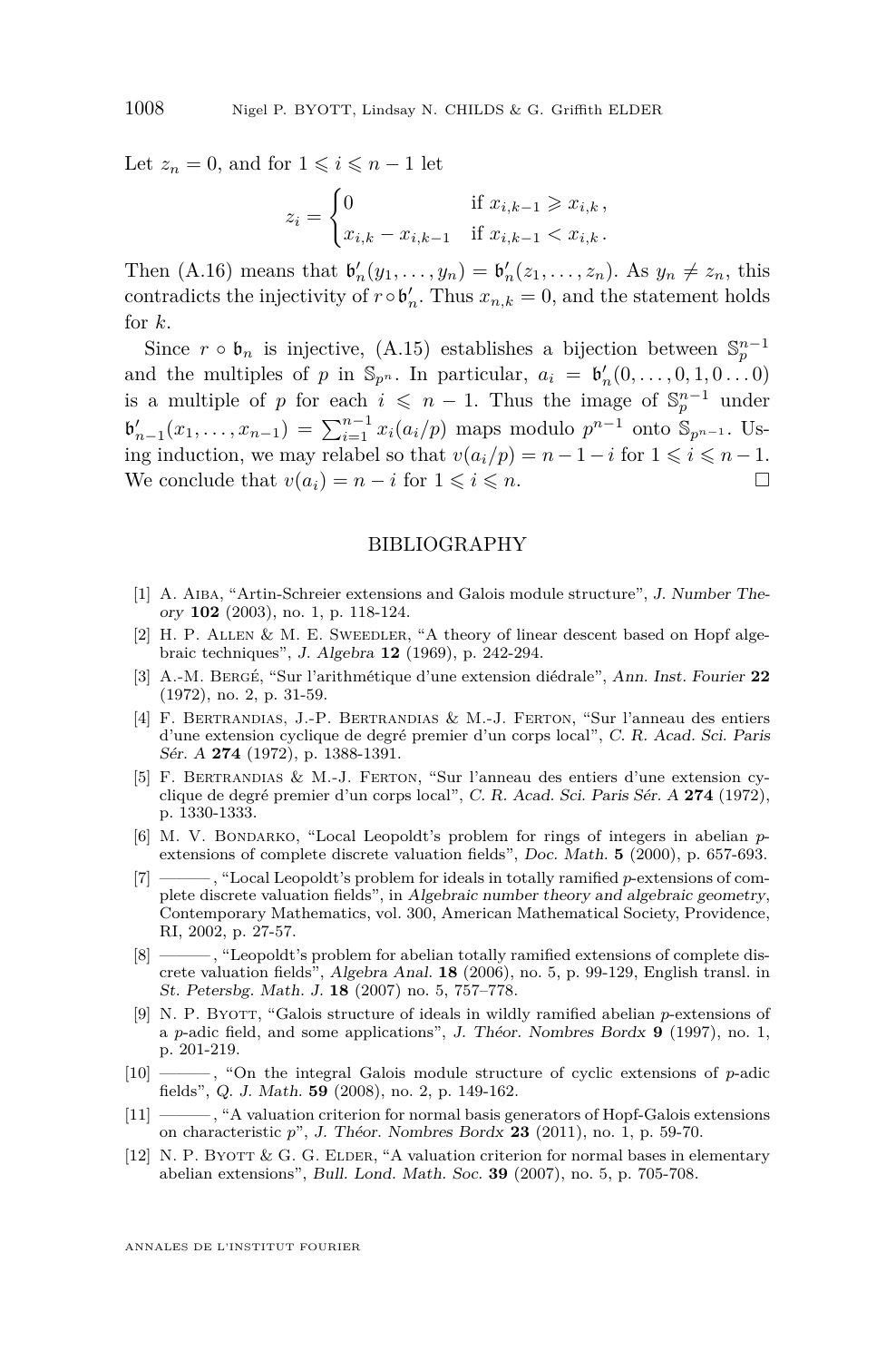- <span id="page-45-9"></span>[13] ——— , "Galois scaffolds and Galois module structure in extensions of characteristic *p* local fields of degree *p* <sup>2</sup>", J. Number Theory **133** (2013), no. 11, p. 3598-3610.
- <span id="page-45-10"></span>[14] ——— , "Integral Galois module structure for elementary abelian extensions with a Galois scaffold", Proc. Am. Math. Soc. **142** (2014), no. 11, p. 3705-3712.
- <span id="page-45-13"></span>[15] ——— , "Sufficient conditions for large Galois scaffolds", J. Number Theory **182** (2018), p. 95-130.
- <span id="page-45-19"></span>[16] S. U. CHASE & M. E. SWEEDLER, Hopf algebras and Galois theory, Lecture Notes in Math., vol. 97, Springer, Berlin, 1969.
- <span id="page-45-23"></span>[17] M. Chellali, "Erratum on: "Structure of inseparable extensions" by M. E. Sweedler", Int. Math. Forum **2** (2007), no. 65-68, p. 3269-3272.
- <span id="page-45-2"></span>[18] L. Childs & D. J. Moss, "Hopf algebras and local Galois module theory", in Advances in Hopf algebras (Chicago, IL, 1992), Lecture Notes in Pure and Appl. Math., vol. 158, Dekker, New York, 1994, p. 1-24.
- <span id="page-45-11"></span>[19] G. G. ELDER, "Galois scaffolding in one-dimensional elementary abelian extensions", Proc. Am. Math. Soc. **137** (2009), no. 4, p. 1193-1203.
- <span id="page-45-12"></span>[20] ——— , "A valuation criterion for normal basis generators in local fields of characteristic *p*", Arch. Math. **94** (2010), no. 1, p. 43-47.
- <span id="page-45-14"></span>[21] M.-J. Ferton, "Sur les idéaux d'une extension cyclique de degré premier d'un corps local", C. R. Acad. Sci. Paris Sér. A **276** (1973), p. 1483-1486.
- <span id="page-45-8"></span>[22] C. Greither & B. Pareigis, "Hopf Galois theory for separable field extensions", J. Algebra **106** (1987), no. 1, p. 239-258.
- <span id="page-45-20"></span>[23] F. HEIDERICH, "On Hasse-Schmidt rings and module algebras", J. Pure Appl. Algebra **217** (2013), no. 7, p. 1303-1315.
- <span id="page-45-15"></span>[24] D. V. Huynh, "Artin–Schreier extensions and generalized associated orders", J. Number Theory **136** (2014), p. 28-45.
- <span id="page-45-3"></span>[25] H. Jacobinski, "Über die Hauptordnung eines Körpers als Gruppenmodul", J. Reine Angew. Math. **213** (1963/1964), p. 151-164.
- <span id="page-45-17"></span>[26] H. Johnston, "Explicit integral Galois module structure of weakly ramified extensions of local fields", Proc. Am. Math. Soc. **143** (2015), no. 12, p. 5059-5071.
- <span id="page-45-6"></span>[27] A. Koch, "Hopf Galois structures on primitive purely inseparable extensions", New York J. Math. **20** (2014), p. 779-797.
- <span id="page-45-7"></span>[28] ——— , "Scaffolds and integral Hopf Galois module structure on purely inseparable extensions", New York J. Math. **21** (2015), p. 73-91.
- <span id="page-45-18"></span>[29] B. Köck, "Galois structure of Zariski cohomology for weakly ramified covers of curves", Am. J. Math. **126** (2004), no. 5, p. 1085-1107.
- <span id="page-45-1"></span>[30] H.-W. LEOPOLDT, "Über die Hauptordnung der ganzen Elemente eines abelschen Zahlkörpers", J. Reine Angew. Math. **201** (1959), p. 119-149.
- <span id="page-45-16"></span>[31] M. L. Marklove, "Local Galois Module Structure in Characteristic *p*", PhD Thesis, University of Exeter (U.K.), 2014, [https://ore.exeter.ac.uk/repository/](https://ore.exeter.ac.uk/repository/handle/10871/14743) [handle/10871/14743](https://ore.exeter.ac.uk/repository/handle/10871/14743).
- <span id="page-45-4"></span>[32] B. Martel, "Sur l'anneau des entiers d'une extension biquadratique d'un corps 2-adique", C. R. Acad. Sci. Paris Sér. A **278** (1974), p. 117-120.
- <span id="page-45-5"></span>[33] Y. Miyata, "On the module structure of rings of integers in p-adic number fields over associated orders", Math. Proc. Camb. Philos. Soc. **123** (1998), no. 2, p. 199- 212.
- <span id="page-45-21"></span>[34] S. MONTGOMERY, Hopf algebras and their actions on rings, CBMS Regional Conference Series in Mathematics, vol. 82, American Mathematical Society, 1993.
- <span id="page-45-0"></span>[35] E. Noether, "Normalbasis bei Körpern ohne höhere Verzweigung", J. Reine Angew. Math. **167** (1932), p. 147-152.
- <span id="page-45-22"></span>[36] L. RIDDLE, "Proof of Lucas's Theorem", 2013, [http://ecademy.agnesscott.edu/](http://ecademy.agnesscott.edu/~lriddle/ifs/siertri/LucasProof.htm) [~lriddle/ifs/siertri/LucasProof.htm](http://ecademy.agnesscott.edu/~lriddle/ifs/siertri/LucasProof.htm).